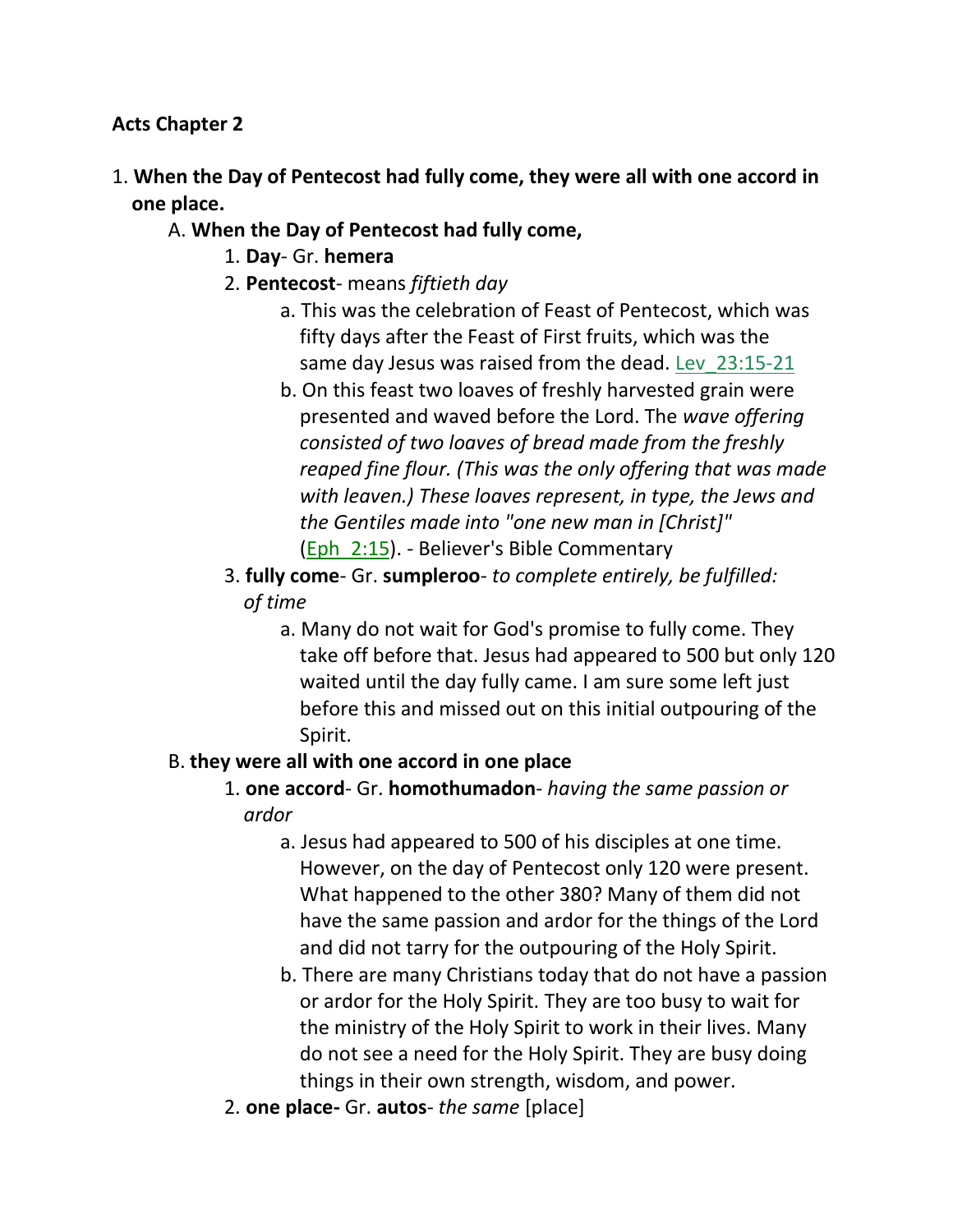- a. It has always been God's desire and intention that His children and followers gather together. Church is so important because we can gather together for teaching, encouragement, and mutual edification. This cannot be done alone at home on your couch.
- b. Paul said in regard to believers, "when you come together", not "if you come together"...1 Cor. 11:18, 20, 33, 14:26
- 2. **And suddenly there came a sound from heaven, as of a rushing mighty wind, and it filled the whole house where they were sitting.**
	- A. **And suddenly there came a sound from heaven,**
		- 1. **suddenly** Gr. **aphno** *suddenly, unexpectedly*
			- a. They were expecting the promise from the Father, but not a rushing mighty wind.
			- b. Thank God for the "suddenly's" of God!
		- 2. **sound** Gr. **echos** *sound, noise*
			- a. We get our word **echo** from this word.
			- b. It is important to note that this was the **sound** of a rushing mighty wind, not an actual wind that was blowing in the upper room.
		- 3. **heaven** Gr. **ouranos**

## B. **as of a rushing mighty wind,**

- 1. **rushing** Gr. **phero** *to bear or carry, to bring forward*
- 2. **mighty** Gr. **biaios** *violent, strong, forceable*
- 3. **wind** Gr. **pnoe** *breath, wind*
	- a. When Jesus previously breathed upon the disciples and said receive the Holy Spirit, they were immediately born again, but that breath came in full force in a rushing mighty wind on the day of Pentecost with the baptism in the Holy Spirit! John 20:22
	- b. There was no wind in the upper room. It was the **sound as of** a rushing mighty wind.

## C. **and it filled the whole house where they were sitting.**

## 1. **filled**- Gr. **pleroo**

- a. This was the sound that filled the room.
- 2. **whole** Gr. **holos**
- 3. **house** Gr. **oikos**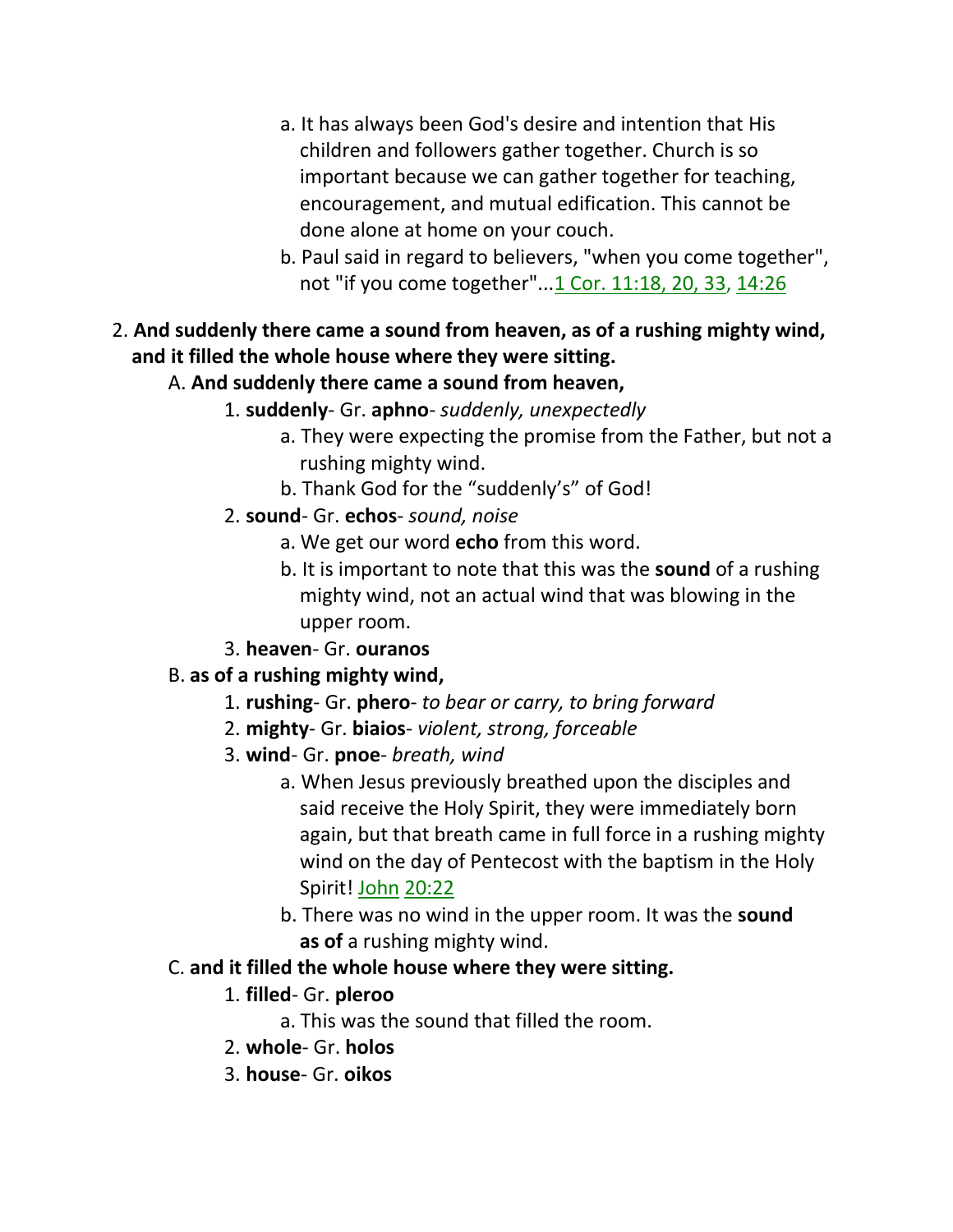a. Not only the upper room, but those in the whole house could hear the sound.

### 4. **sitting**- Gr. **kathemai**

- a. Notice they were at rest, sitting, not pacing, and wringing their hands. The Holy Spirit can move in our life when we are resting in our seated position in Christ.
- 3. **Then there appeared to them divided tongues, as of fire, and** *one* **sat upon each of them.**

## A. **Then there appeared to them divided tongues,**

- 1. **appeared** Gr. **optanomai** *to appear to the eye*
- 2. **divided** Gr. **diamerizo** *to divide into parts and distribute*
- 3. **tongues** Gr. **glossa** *these looked like a split tongue but also like flame of fire*
	- a. The split tongue represents that we will speak our natural language but also a heavenly one.
	- b. The fire aspect represents it will be a new purified language and also, a by-product of the Holy Spirit.

### B. **as of fire,**

- 1. **as of** Gr. **hosei**
- 2. **fire** Gr. **pur**
	- a. Fire speaks of purification and a work of the Spirit.
	- b. *This phenomenon is not to be confused with the baptism of fire. Although the baptism of the Spirit and the baptism of fire are spoken of together (Mat\_3:11-12; Luk\_3:16-17), they are two separate and distinct events. The first is a baptism of blessing, the second of judgment. The first affected believers, the second will affect unbelievers. By the first, believers were indwelt and empowered, and the church was formed. By the second, unbelievers will be destroyed.* -Believer's Bible Commentary
	- c. *The supernatural fire of God consumed the sacrifices when the tabernacle was first dedicated (Leviticus 9:24) and when Solomon's temple was dedicated (2 Chronicles 7:1). From that time onward, the priests were supposed to just add wood to the supernatural fire the Lord had already kindled* (Leviticus 6:12). When Nadab and Abihu offered strange fire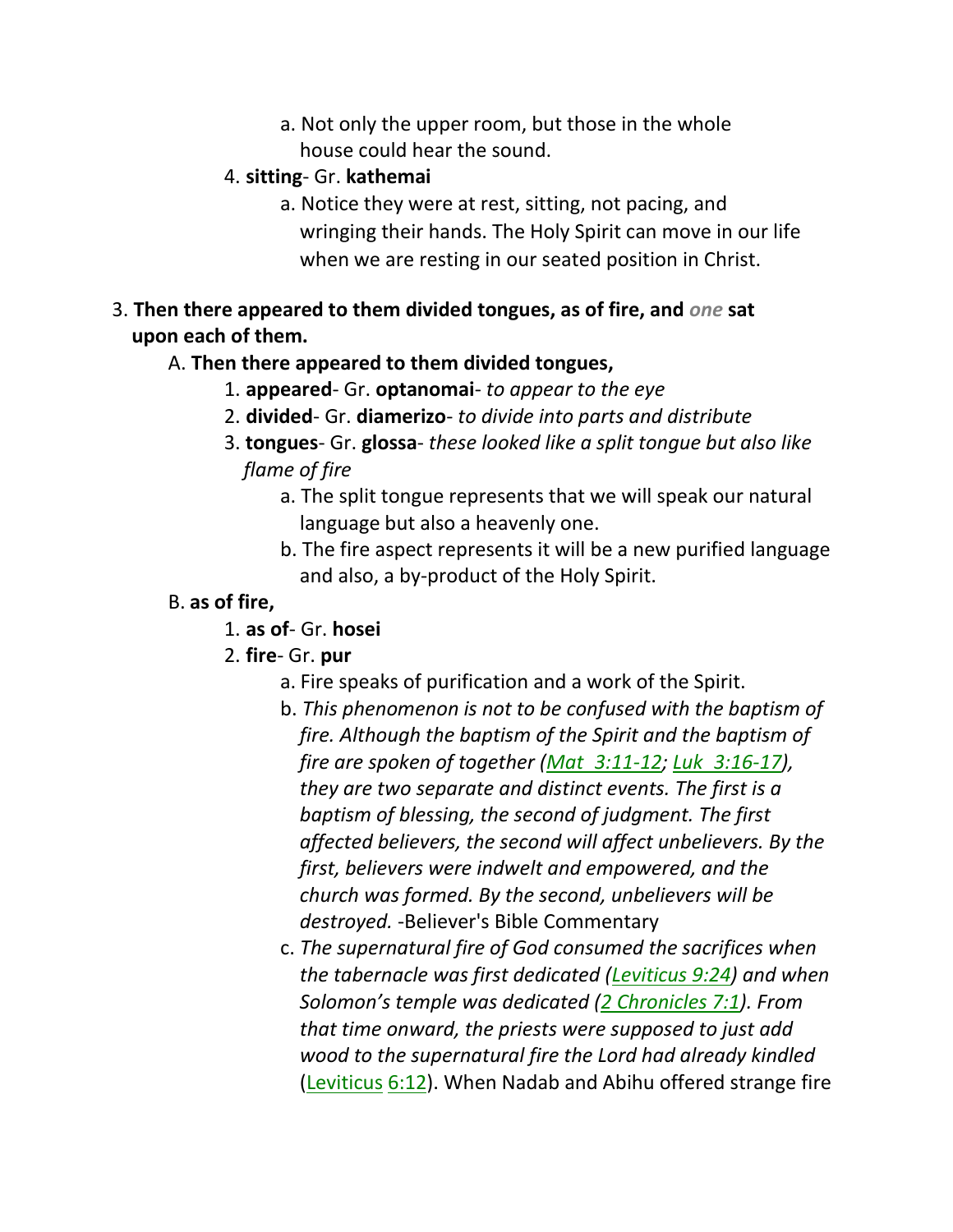*(fire kindled by their effort), they were slain. Likewsie, we are no the temple of the Lord (1 Corinthians 3:16 and 6:19), and when the Holy Spirit first came to inhabit His new temple the supernatural fire of God was once again present -Wommack Living Commentary*

d. Isaiah's unclean lips were purified by a fiery coal from the altar. Likewise, our unclean lips are purified by the purifying fire of the Spirit.

## C. **and one sat upon each of them**

- 1. **one** Gr. **heis**
- 2. **sat** Gr. **kathizo**
	- a. This means the gift is given to reside with a believer, not come and go. We can speak in tongues any time we will to. 1 Cor. 14:15
- 4. **And they were all filled with the Holy Spirit and began to speak with other tongues, as the Spirit gave them utterance.**
	- A. **And they were all filled with the Holy Spirit and began to speak with other tongues,**
		- 1. **filled** Gr. **pletho**
			- a. This was their initial infilling. However, we are told to keep being filled with the Holy Spirit! Eph. 5:18 [be filled present tense in the Greek- be being filled] Why is this? Because we leak!
			- b. It says in Acts 4:31 that they prayed and were all filled with the Holy Spirit. These were the same people that were filled in Acts 2:4. If you are filled and stay full, you could not have been filled again in this chapter. No, we need to stay full of the Holy Spirit. We do that by praying in and by the Spirit throughout our daily life.
			- c. Notice in Acts 2:4, they were filled with the Spirit and then prayed in tongues. In Acts 4:31 they prayed [in tongues] and were filled with the Spirit. The way you are to be filled and stay full with the Spirit after you are baptized in the Holy Spirit is by praying in the Spirit.
		- 2. **speak** Gr. **laleo**
			- a. Look carefully at who spoke in tongues in this verse. Many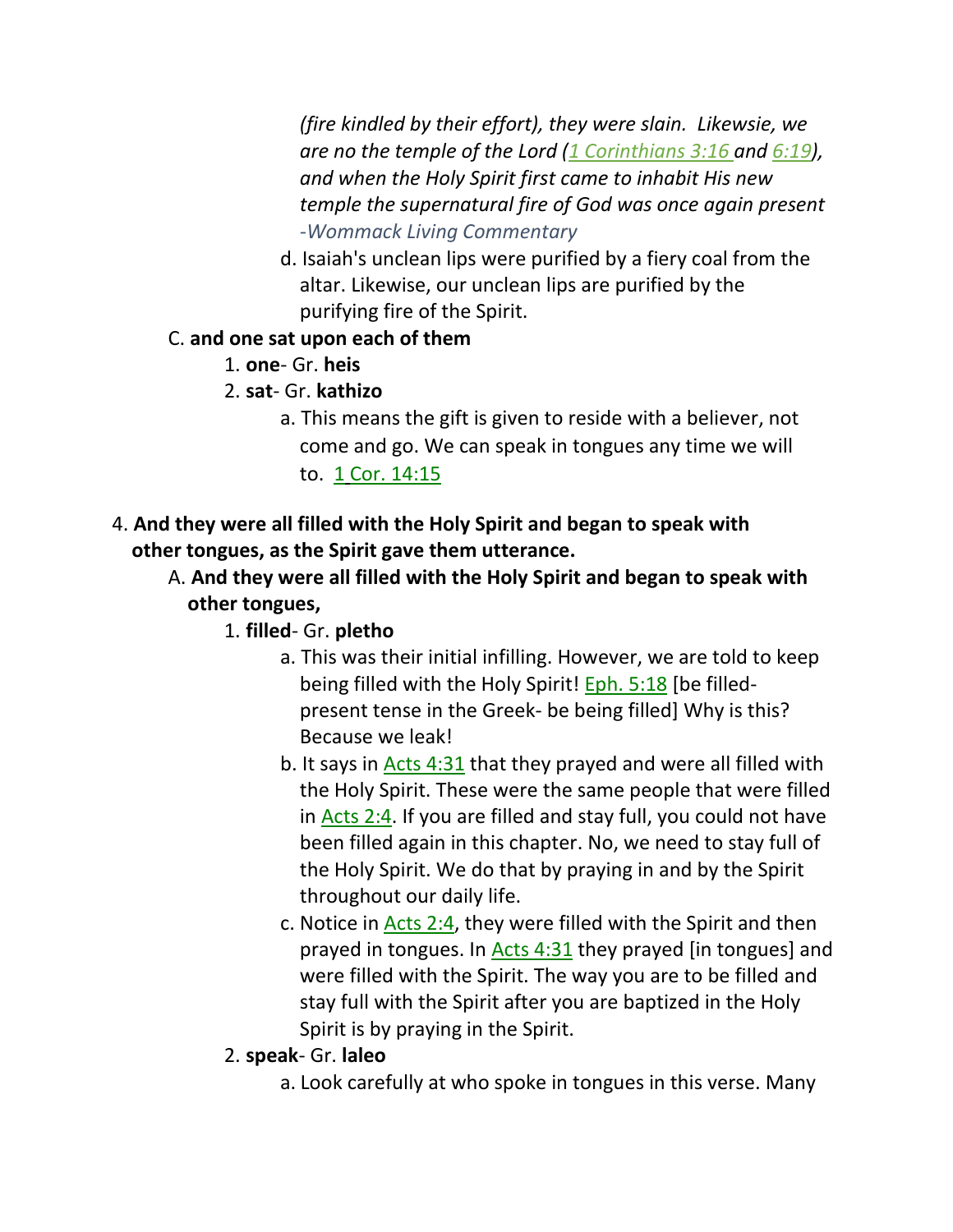think that it is the Holy Spirit that speaks in tongues. No, look closer at this verse. Who spoke in tongues? They did! They disciples did. They spoke in tongues as the Spirit gave them utterance.

- b. It is important to know this. Many wanting the baptism in the Holy Spirit are waiting for the Spirit to speak in tongues through them. No, we must yield to the Holy Spirit and to the words that are coming up out of our spirit and speak them out by faith.
- c. Speaking in tongues, or another term, praying in the Holy Spirit is done by faith. Jude 20
- d. Once a believer is baptized in the Holy Spirit, they speak in tongues afterwards whenever they will to do so. 1 Cor. 14:15

## 3. **tongues**- Gr. **glossa**

a. Tongues are the initial evidence of being filled with the Spirit. We see this in the book of Acts. Acts 2:4,

## Act\_10:46, Act\_19:6

### B. **as the Spirit gave them utterance**

## 1. **the Spirit**- Gr. **pneuma**

- a. Again, the Spirit does not pray in tongues. The Spirit gives us the ability and spiritual utterance to pray.
- 2. **utterance** Gr. **apophtheggomai** *to speak out, speak forth,* *pronounce, not a word of everyday speech but one "belonging to dignified and elevated discourse"*
	- a. This word is used of **dignified and elevated discourse**. I love that! When we pray in our natural earthly language is it basic and crude compared to the new spiritual language given to us when we are baptized in the Holy Spirit. Just like a mother that spends all day with her toddler who speaks on the level of a toddler, she is so excited to have her husband come home so she can enjoy some adult conversation. I believe God is the same way. He enjoys our toddler language we speak in English, but really enjoys hearing some dignified, elevated, and adult conversation! We do that when we pray in tongues!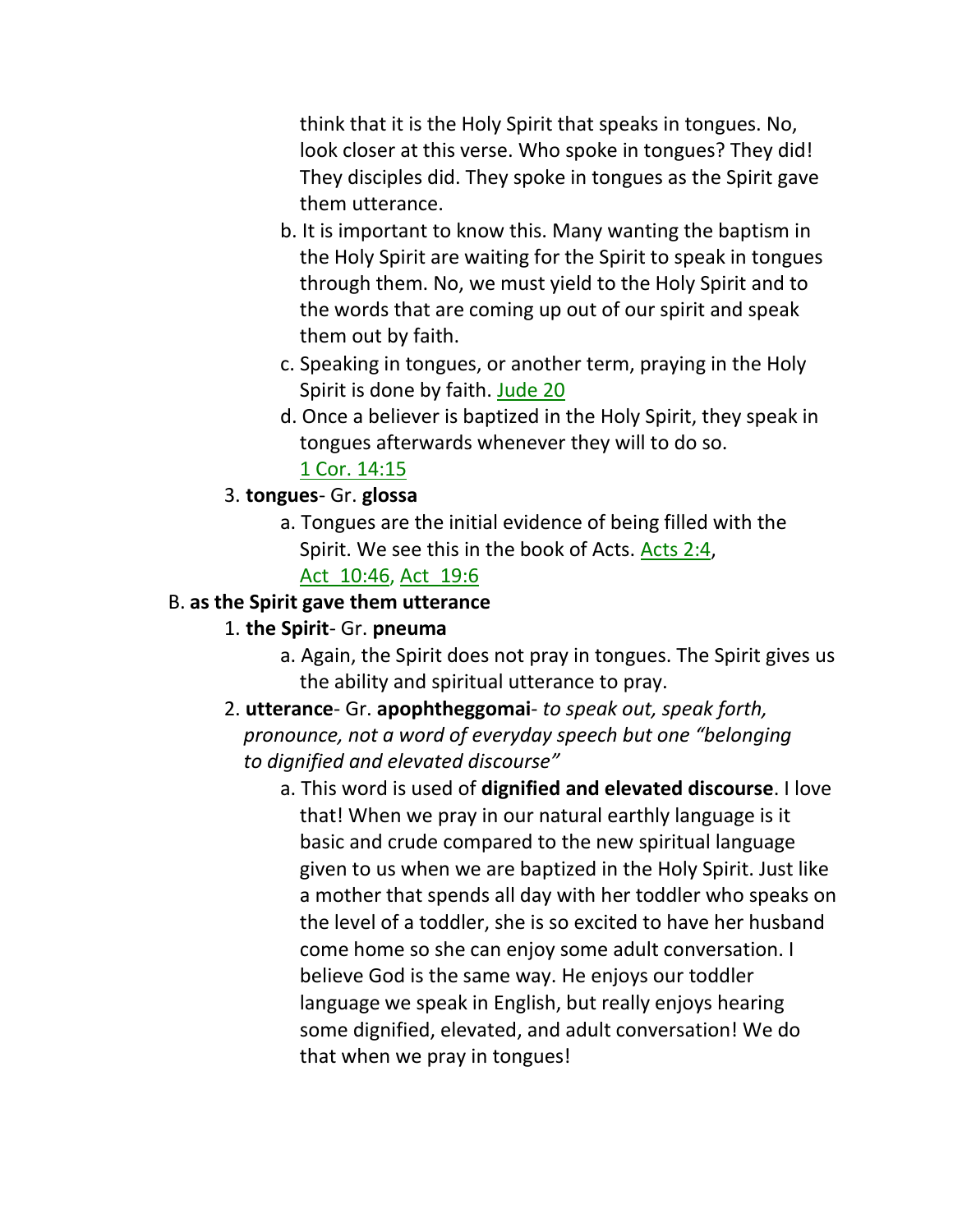- 5. **And there were dwelling in Jerusalem Jews, devout men, from every nation under heaven.**
	- A. **And there were dwelling in Jerusalem Jews,**
		- 1. **dwelling** Gr. **katoikeo** *to settle down in abode*
			- a. Some had permanently moved to Jerusalem, and some were on extended stay from other places.
		- 2. **Jerusalem** means *city of double peace*
		- 3. **Jews** Gr. **Ioudaios** *one sprung from the tribe of Judah, or a subject of the kingdom of Judah; in NT, a descendant of Jacob, a Jew*
	- B. **devout men,**
		- 1. **devout** Gr. **eulabes** *taking well (carefully), that is, circumspect, full of reverence towards God, devout, pious, religious.*
			- a. God will visit men and women who show a true heart of reverence for Him.
		- 2. **men** Gr. **aner**
			- a. There were women present too, but in the culture of the day, they did not participate in religious functions as the men did. This changed with the coming of the new covenant dispensation of grace.

## C. **from every nation under heaven**

- 1. **nation** Gr. **ethnos** *ethnic people group*
- 2. **under** Gr. **hupo**
	- a. There are no nationalities above in heaven. There is neither Jew or Gentile, or any other nation in Christ. Col. 3:11 Nationalities are according to the flesh, not the spirit. They are all under heaven on the earth.
	- b. The book of Revelation talks about those standing on the glass sea that were redeemed from out of every tribe and tongue and people and nation. Rev. 5:9 This does not mean they keep those designations in heaven. This is just saying they were redeemed out of all of these on the earth.
- 3. **heaven** Gr. **ouranos**
- 6. **And when this sound occurred, the multitude came together, and were confused, because everyone heard them speak in his own language.**

A. **And when this sound occurred,**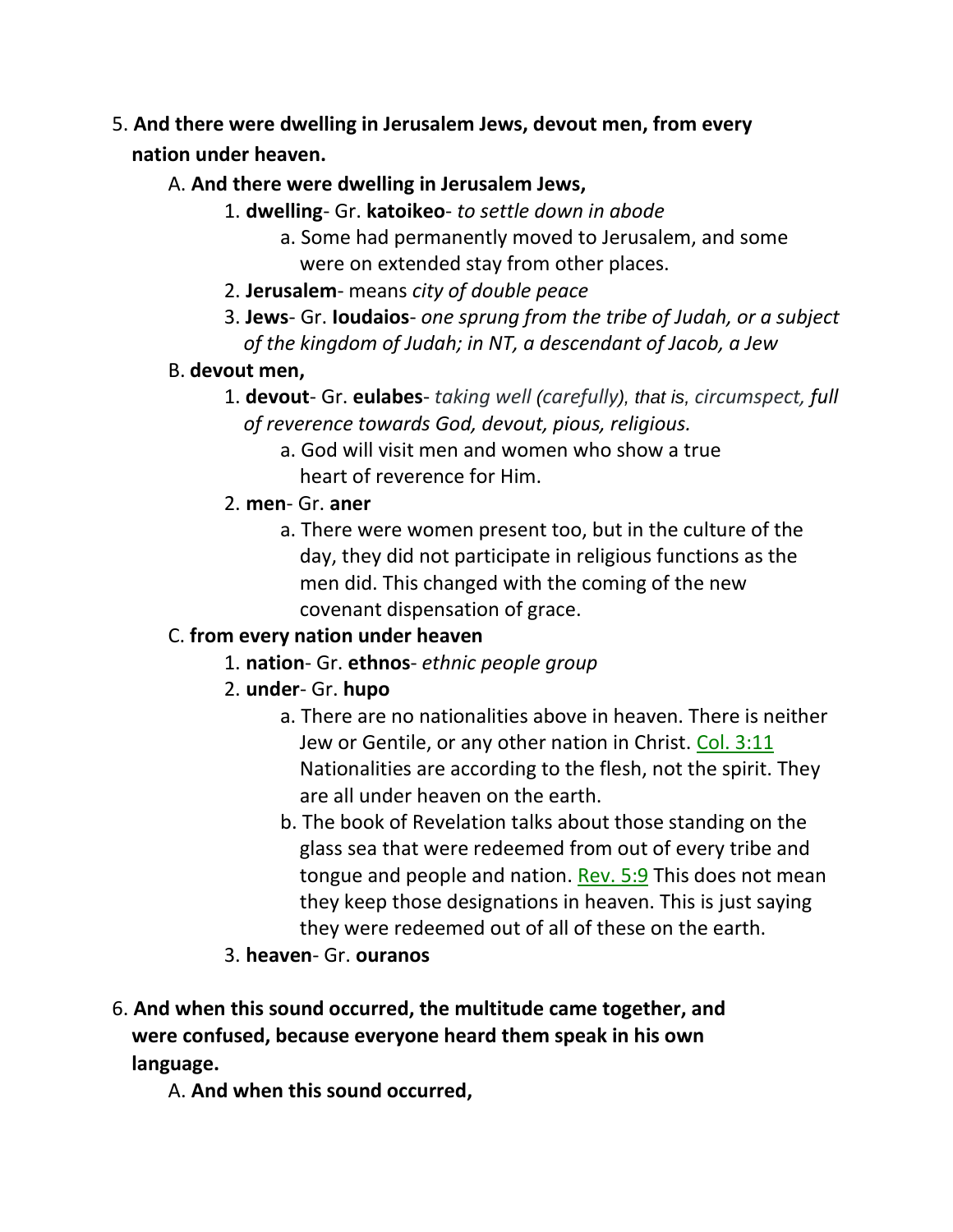#### 1. **sound**- Gr. **phone**

a. This sound is either the sound of the mighty rushing wind or the loud speaking in tongues by the 120.

## B. **the multitude came together,**

## 1. **multitude**- Gr. **plethos**

## C. **and were confused,**

- 1. **confused** Gr. **sugcheo** *to confound, perplex*
	- a. They were amazed that their languages were being spoken by people clearly not from their home country. Also, the exuberant manner in which they were acting might have also confused the multitude somewhat.

## D. **because everyone heard them speak in his own language.**

## 1. **heard**- Gr. **akouo**

- a. This was either caused by the disciples speaking in the different ethnic languages of those gathered, or the disciples were speaking in a heavenly language and the Spirit caused the people to hear in their own languages. I believe it was the former case.
- b. There are tongues of men and of angels. 1 Cor. 13:1 This means that the Spirit can gift a believer to speak in a known language that is unknown to them. Also, there are heavenly tongues [language] that are not ethnic languages of the earth.

## 2. **speak**- Gr. **laleo**

- 3. **own language** Gr. **idios dialektos** *own dialect*
	- a. They were not only were speaking national languages but also dialects in those nations. Some nations have many dialects such as India.

## 7. **Then they were all amazed and marveled, saying to one another, "Look, are not all these who speak Galileans?**

## A. **Then they were all amazed and marveled,**

- 1. **amazed** Gr. **existemi** *to put out of its place; to astonish, amaze,* *intrans. to be astonished, to be beside one's self*
- 2. **marveled** Gr. **thaumazo** *to admire, regard with admiration, be filled with wonder, astonishment, (be) amazed; astound; marvel*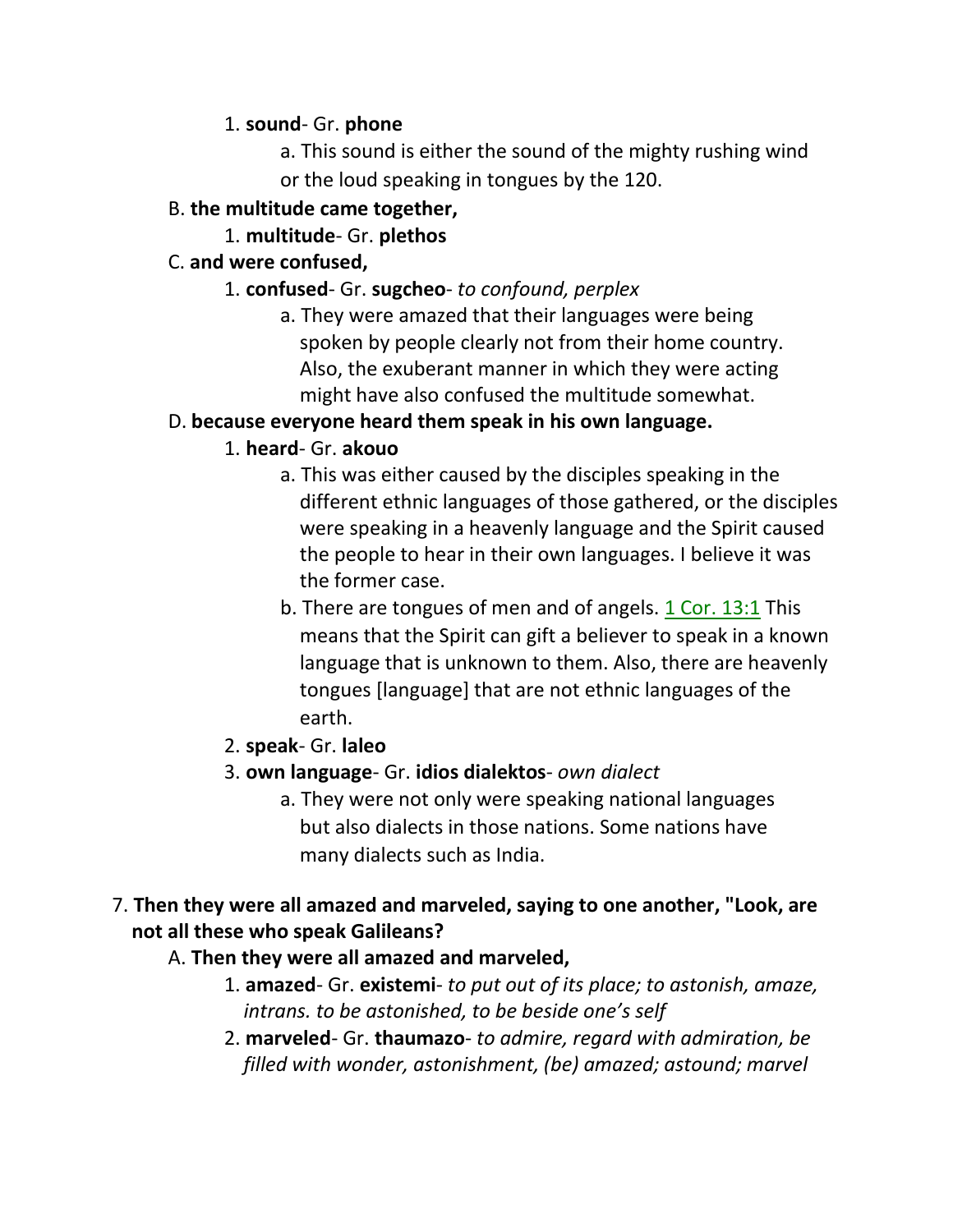- a. The multitude went from confusion, to utter amazement, and then admiration.
- b. The signs of the Lord will take people through these stages. They end with people admiring and praising God.

### B. **saying to one another,**

1. **saying**- Gr. **lego**

### C. **Look**- Gr. **idou**

1. The multitude not only heard the disciples speak but also saw something that was noteworthy. It was their exuberance in the Spirit.

### D. **are not all these who speak Galileans?**

### 1. **speak**- Gr. **laleo**

## 2. **Galileans-** *native of Galilee*

a. *Those from Galilee were known to be rude, unpolished, and unlearned men; who had never been brought up in any school of learning, and had never learned any language but their mother tongue; and that they pronounced with an ill grace, and in a very odd manner; which made the thing more astonishing to them. The apostles were inhabitants of Galilee, and so very likely were the greatest part of those that were with them: hence the Christians afterwards, by way of contempt, were called Galileans*. -Gill Commentary

## 8. **And how** *is it that* **we hear, each in our own language in which we were born?** A. **And how is it that we hear,**

- 1. **hear** Gr. **akouo**
	- a. They either heard the disciples speaking in their native tongue or they were speaking in a heavenly language and the Spirit caused them to understand them in their own language. I believe the former is the case.
	- b. Some have tried to say that since these tongues were in known earthly languages that all tongues are known earthly languages. This is not the case. c. 1 Cor. 14:2 states that when you speak in an unknown tongue NO MAN [not just the one speaking] understands it but only God does. This could not be the case if all tongues are known earthly languages.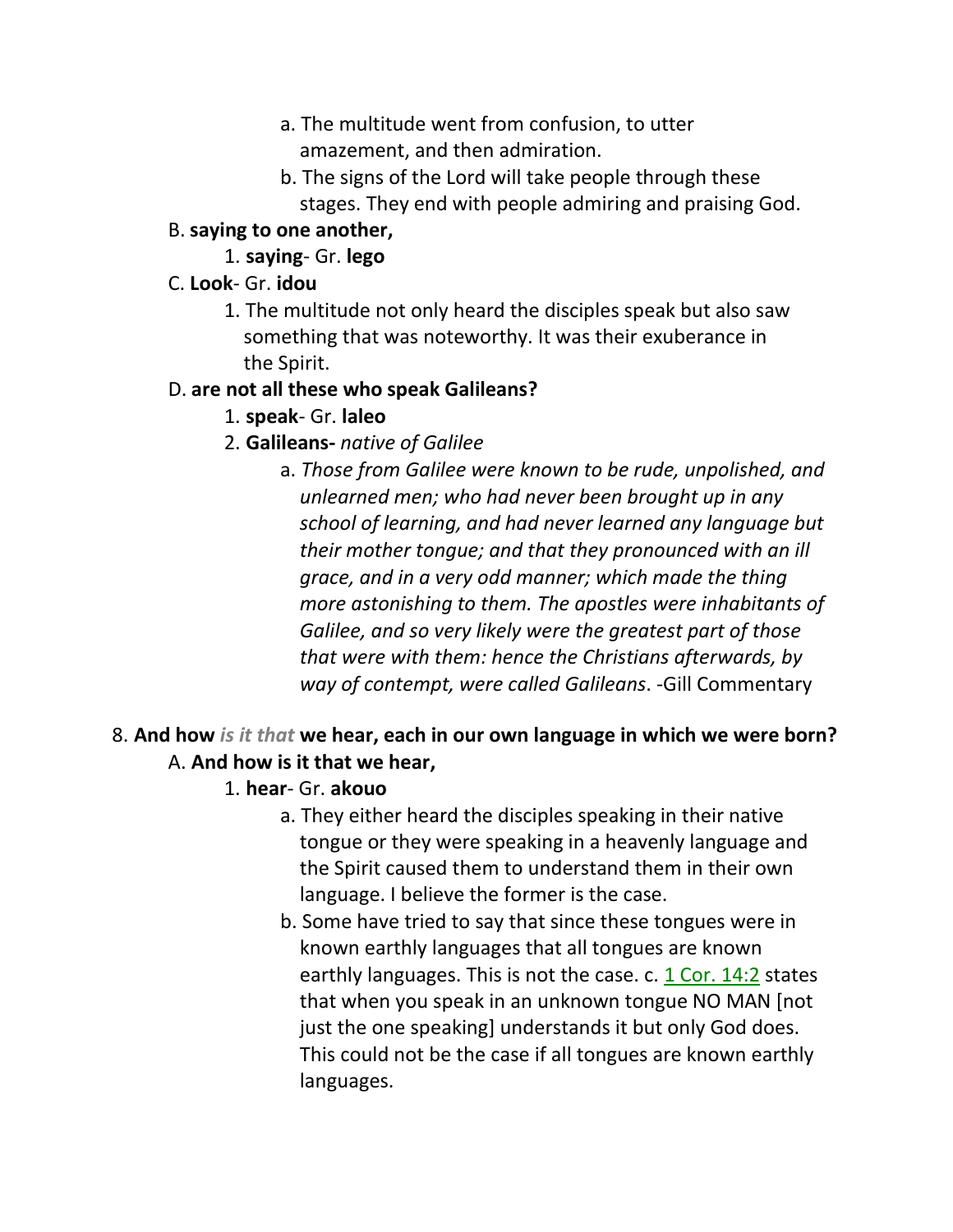d. 1 Cor. 13:1 states that there are tongues of men [known earthly languages] and tongues of angels [heavenly languages].

### B. **each in our own language in which we were born?**

- 1. **language** Gr. **dialektos**
	- a. Not only a national tongue, but dialects in each nation.
- 2. **born** Gr. **gennao**

## 9. **Parthians and Medes and Elamites, those dwelling in Mesopotamia, Judea and Cappadocia, Pontus, and Asia,**

- A. **Parthians**
	- 1. *They came from northern Iran, and their language or dialect greatly affected the cultivated speech of the empire, which was known as Pahlavi during their régime. But the exact form of the language of the Jews or proselytes who came to Jerusalem from Parthia, referred to in Acts\_2:9, cannot be ascertained*. -Hastings Dictionary

## B. **Medes**- meaning *those from the middle land*

- 1. *In Biblical times, the Medes are closely associated with the Persians, along with whom they occupied the western portion of Iran, extending north and south from the Caspian Sea to the Persian Gulf, and from the Zagros Mountains on the west to the nearer edge of the great desert separating Media and Persia from Bactriana and Sogdiana on the east.* -Apostolic Church Dictionary
- C. **Elamites** means hidden
	- 1. *Elam lay due east of Babylonia and the lower Tigris and corresponds to the modern Khuzistan*. -Apostolic Church Dictionary

## D. **those dwelling in Mesopotamia**,

- 1. **dwelling** katoikeo
- 2. **Mesopotamia** means *between two rivers*
	- a. The entire country between the two rivers, the Tigris, and the Euphrates.
- E. **Judea and Cappadocia**,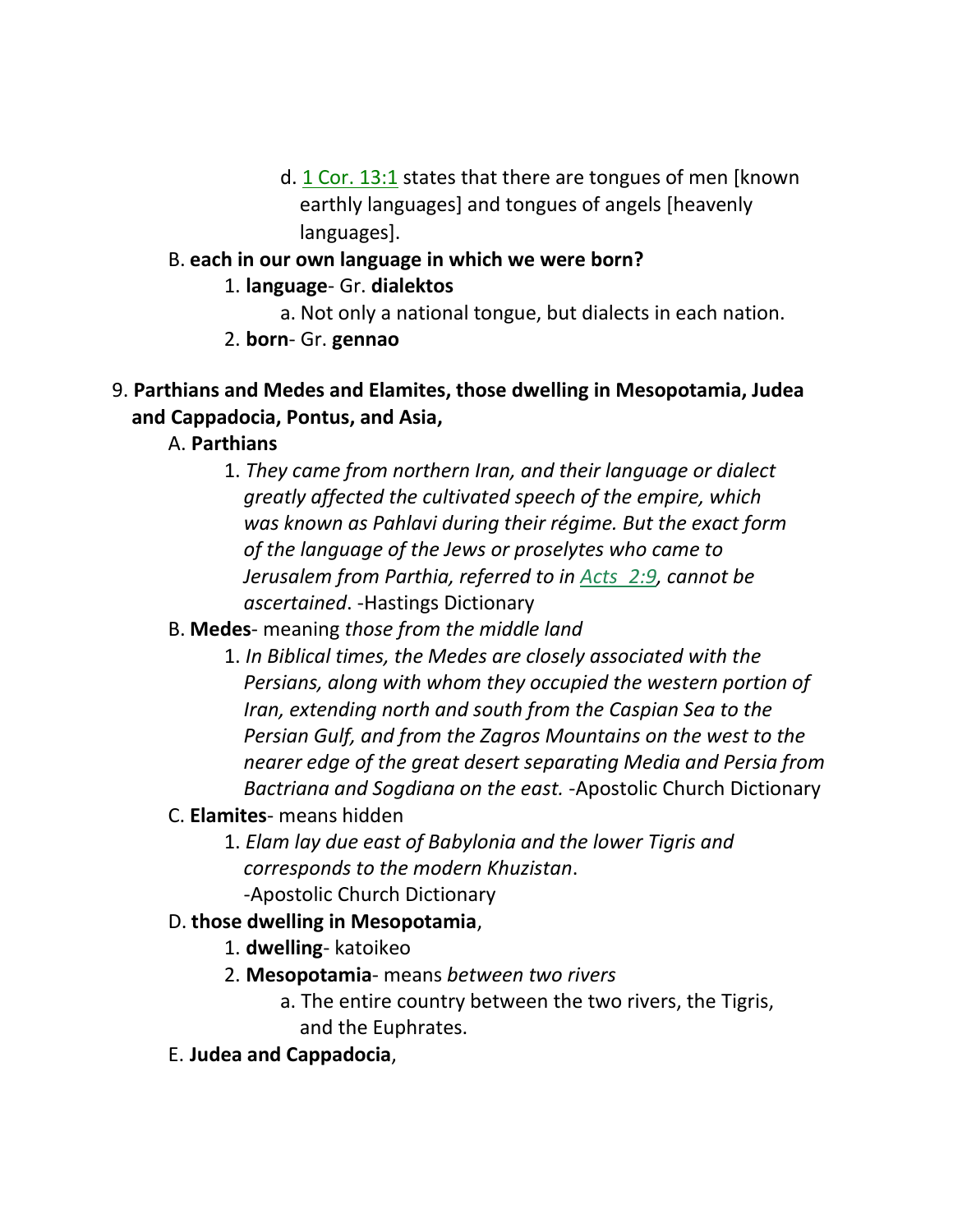- 1. **Judea** *the most southern of the three districts into which Palestine* *was divided in the Greek and Roman periods, the other two being Samaria and Galilee. -*Apostolic Church Dictionary
- 2. **Cappadocia** means *province of good horses*
	- a. *The largest and most easterly province of Asia Minor. It was high tableland, intersected by ranges of mountains*. - People's Dictionary

#### F. **Pontus and Asia**

- 1. **Pontus** means *the sea*
	- a. *A large district in the north of Asia Minor, extending along the coast of the Pontus Euxinus Sea, (Pontus), from which circumstance the name was derived.* -Smith Bible Dictionary
- 2. **Asia** means *orient*
	- a. *In the New Testament it always signifies the Roman Proconsular Asia, in which the seven Apocalyptic churches were situated.* -Watson Dictionary

## 10. **Phrygia and Pamphylia, Egypt and the parts of Libya adjoining Cyrene, visitors from Rome, both Jews and proselytes,**

## A. **Phrygia and Pamphylia**,

- 1. **Phrygia** means *dry, barren*
	- a. *Phrygia, the land of the Phryges, was the western part of the central plateau of Asia Minor*. -Smith Bible Dictionary
- 2. **Pamphylia** means *a nation made up of every tribe*
	- a. *One of the coast-regions in the south of Asia Minor,* 
		- *having Cilicia on the east and Lycia on the west.*
		- -Smith Bible Dictionary

## B. **Egypt and the parts of Libya adjoining Cyrene,**

- 1. **Egypt** means *double pressure*
- 2. **parts** Gr. **meros**
- 3. **Libya** means *afflicted*
	- a. This is in northern Africa.
- 4. **adjoining** Gr. kata- against
- 5. **Cyrene** means *supremacy of the bridle*
	- a. *The principal city of that part of northern Africa which was sufficiently called Cyrenaica, lying between Carthage and*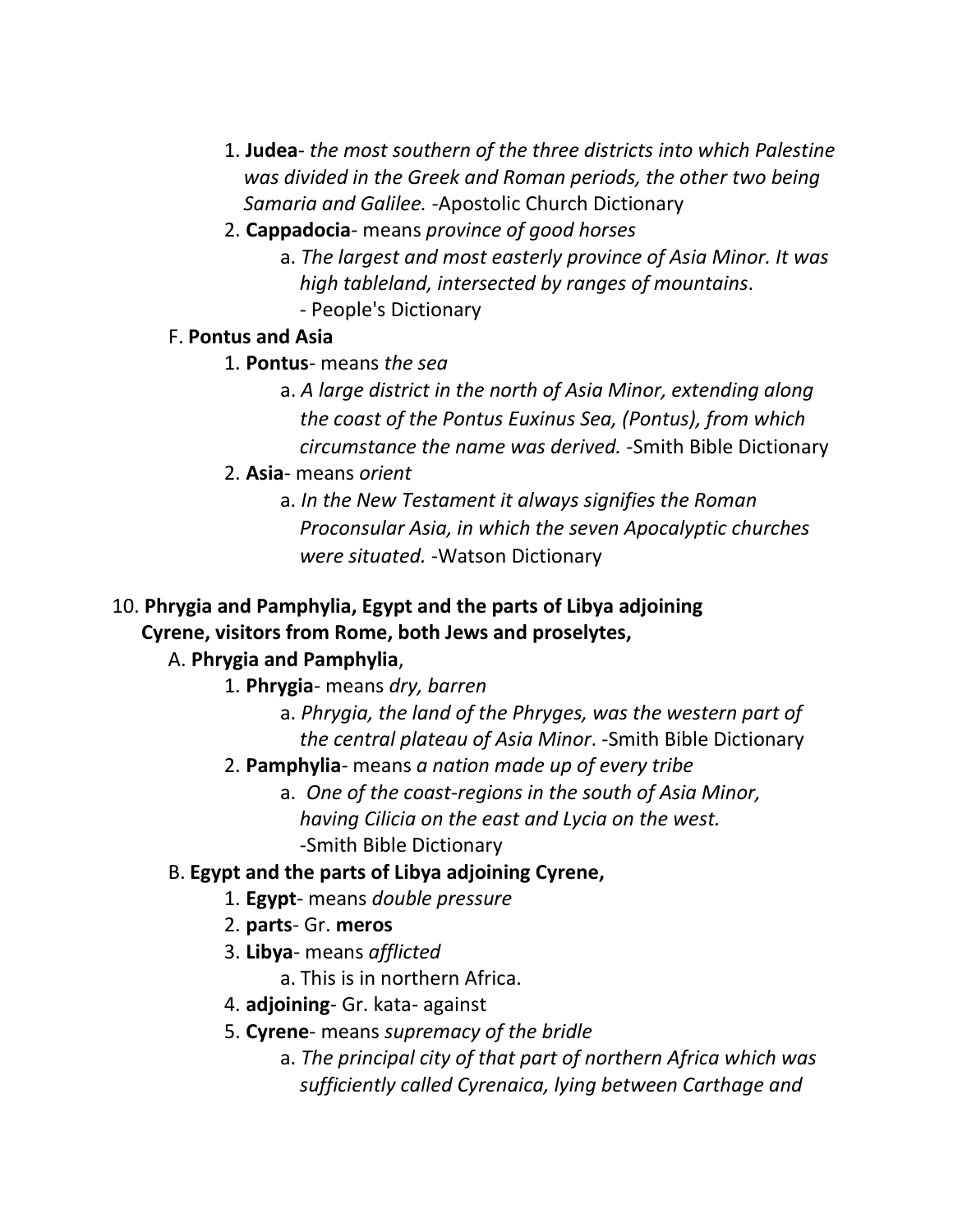*Egypt, and corresponding with the modern Tripoli. -*Smith Bible Dictionary

#### C. **visitors from Rome,**

- 1. **visitors** Gr. **epidemeo** *a foreign resident, among any people, in any country*
- 2. **Rome** means *strength, power*

## D. **both Jews and proselytes**

- 1. **Jews**
	- a. Natural born Jews.
- 2. **proselytes** Gr. **proselutos**
- 3. *a newcomer, a stranger; in NT a proselyte, convert from paganism to Judaism*

## 11. **Cretans and Arabs—we hear them speaking in our own tongues the wonderful works of God."**

## A. **Cretans and Arabs**

- 1. **Cretans** means *carnal, fleshly*
	- a. The term Cretan means you are uncouth.
	- b. *This large island, which closes in the Greek Archipelago on the south, extends through a distance of 140 miles between its extreme points*. -Smith Bible Dictionary
- 2. **Arabs** means *multiplying*
	- a. *Which now denotes the great peninsula lying between the Red Sea and the Persian Gulf, was in ancient times a singularly elusive term. -*Apostolic Church Dictionary

B. **we hear them speaking in our own tongues the wonderful works of God**

- 1. **hear** Gr. **akouo**
- 2. **speaking-** Gr. **laleo**
- 3. **tongues** Gr. **glossa**
	- a. Some have mistakenly said that tongues are to preach the gospel to other nations. This is not the case. Notice, they were not preaching the gospel in foreign languages. They were praising and magnifying God. Once the crowd was gathered, Peter and the disciples stopped praying in tongues and Peter preached the gospel in his mother tongue that he learned as a child.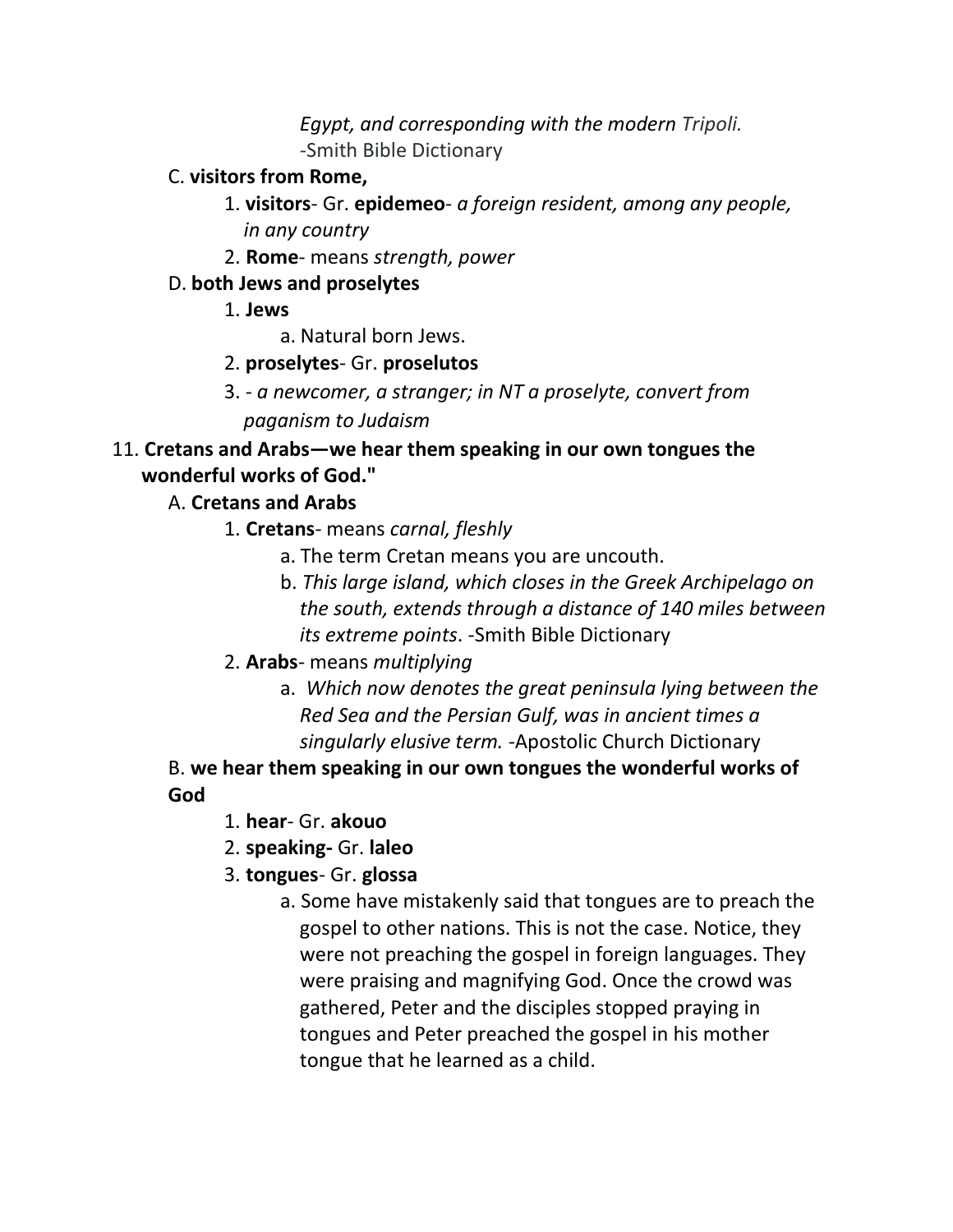- 4. **wonderful works** Gr. megaleios- *magnificent, excellent, splendid, wonderful*
	- a. This literally says, we hear them speaking in our own tongues the magnificence of God!
- 12. **So they were all amazed and perplexed, saying to one another, "Whatever could this mean?"**
	- A. **So they were all amazed and perplexed,**
		- 1. **amazed** Gr. **existemi** *to be beside oneself*
		- 2. **perplexed** Gr. **diaporeo** *to be entirely at loss, to be in perplexity*
	- B.**saying to one another,**
		- 1. **saying** Gr. **lego**
		- 2. **one another** Gr. **allos pros allos-** *another to another*
			- a. They were asking another after another what they thought it meant.

## C. **Whatever could this mean?**

- 1. lit. *what does this intend to be?*
	- a. The crowd thought this was some put-on for some purpose that the disciples had come up with.
	- b. The purpose for God's signs and wonders is to catch people's attention so they would want to know what it means. Peter would get up and speak clearly about what it was about. The burning bush caught Moses' attention and turned aside to look at it and then God spoke to him. Ex. 3:2-3

## 13. **But others, mocking said, they are filled of wine.**

## A. **But others,**

- 1. You will always find mockers in a crowd.
- B. **mocking said,**
	- 1. **mocking** Gr. **cheulazo** *to mock, deride, jeer*

## C. **they are filled of wine**

- 1. **filled** Gr. **mestoo** *to replenish*
- 2. **wine** Gr. **gleukos** *sweet wine*
	- a. Some have tried to distinguish intoxicating wine [Gr. **oinos**] from non-intoxicating sweet wine [Gr. **gleukos**]. However, that effort is undone by this verse. The word for wine here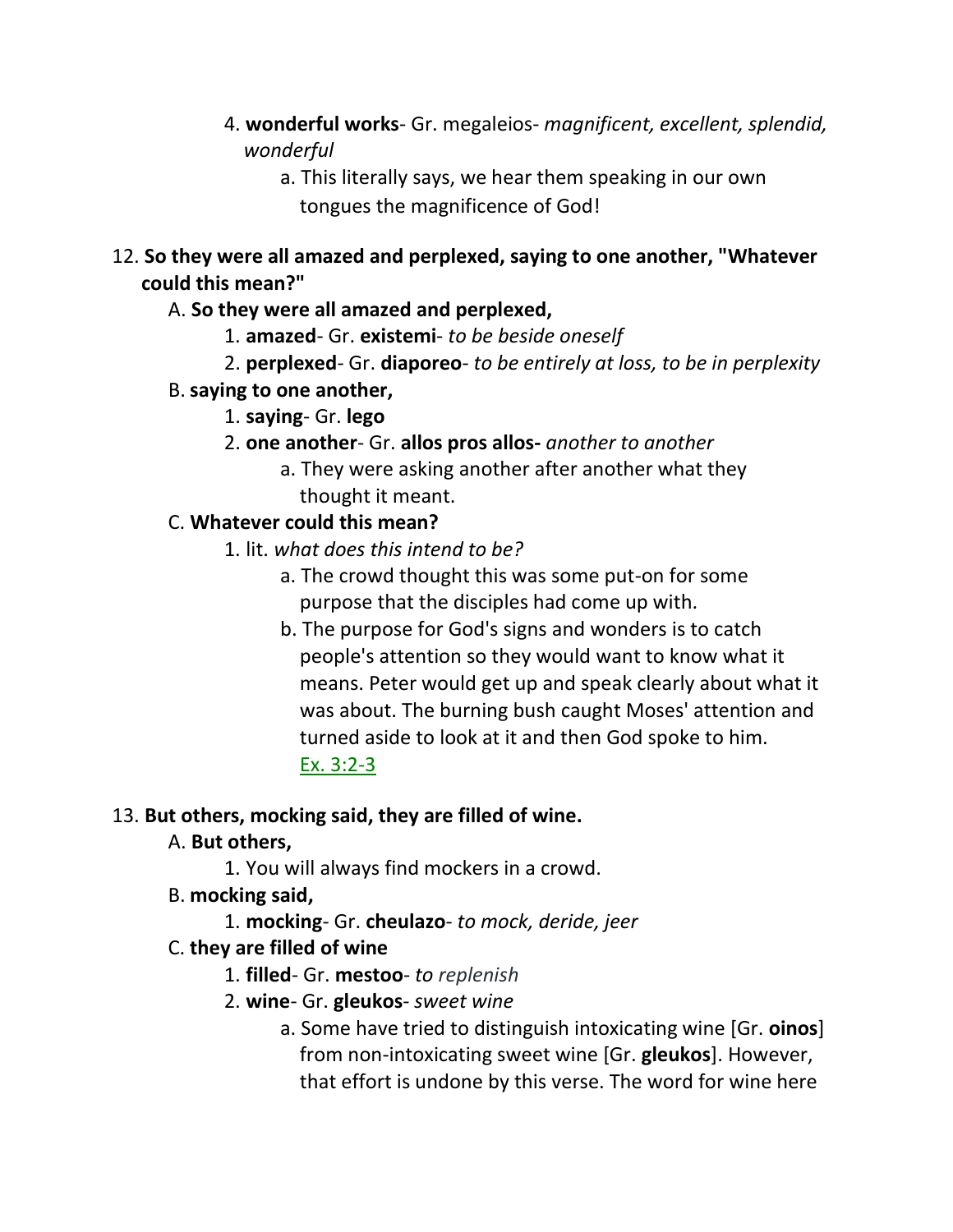is not **oinos** but **gleukos**. Clearly the intention of these mockers was to say the disciples were drunk. How can you be drunk on non-intoxicating grape juice? No, this was intoxicating wine.

- b. *Sweet wine kept a year was very intoxicating*. -Robertson's Word Pictures
- c. These were filled with the new wine of the Spirit! Eph. 5:18 d. These disciples must have been showing signs of unusual exuberance for people to call them drunk. The disciples were all filled with joy and laughter, I am sure.
- 14. **But Peter, standing up with the eleven, raised his voice and said to them, "Men of Judea and all who dwell in Jerusalem, let this be known to you, and heed my words.**

A. **But Peter,**

- 1. **Peter**
	- a. Peter was never shy about getting up and speaking. However, this was done by the leading of the Spirit, no doubt.

# B. **standing up with the eleven,**

- 1. **standing up** Gr. **histemi**
	- a. They must have been seated or on their knees before this.

# 2. **eleven**- Gr. **hendeka**

a. This included Matthias being picked as one of the twelve disciples.

# C. **raised his voice and said to them,**

# 1. **raised**- Gr. **epairo**

a. Just days prior Peter would not even whisper on behalf of Jesus in front of a servant girl. Now filled with the Holy Spirit and power, He stands up before a multitude and raised his voice. Oh, what a difference being filled with the Spirit makes!

# 2. **voice**- Gr. **phone**

- 3. **said** Gr. **apophtheggomai** *to speak out, speak forth, pronounce, not a word of everyday speech but one "belonging to dignified and elevated discourse"*
	- a. This was the specific word used of the Spirit's utterance of tongues given to those baptized in the Spirit. It is an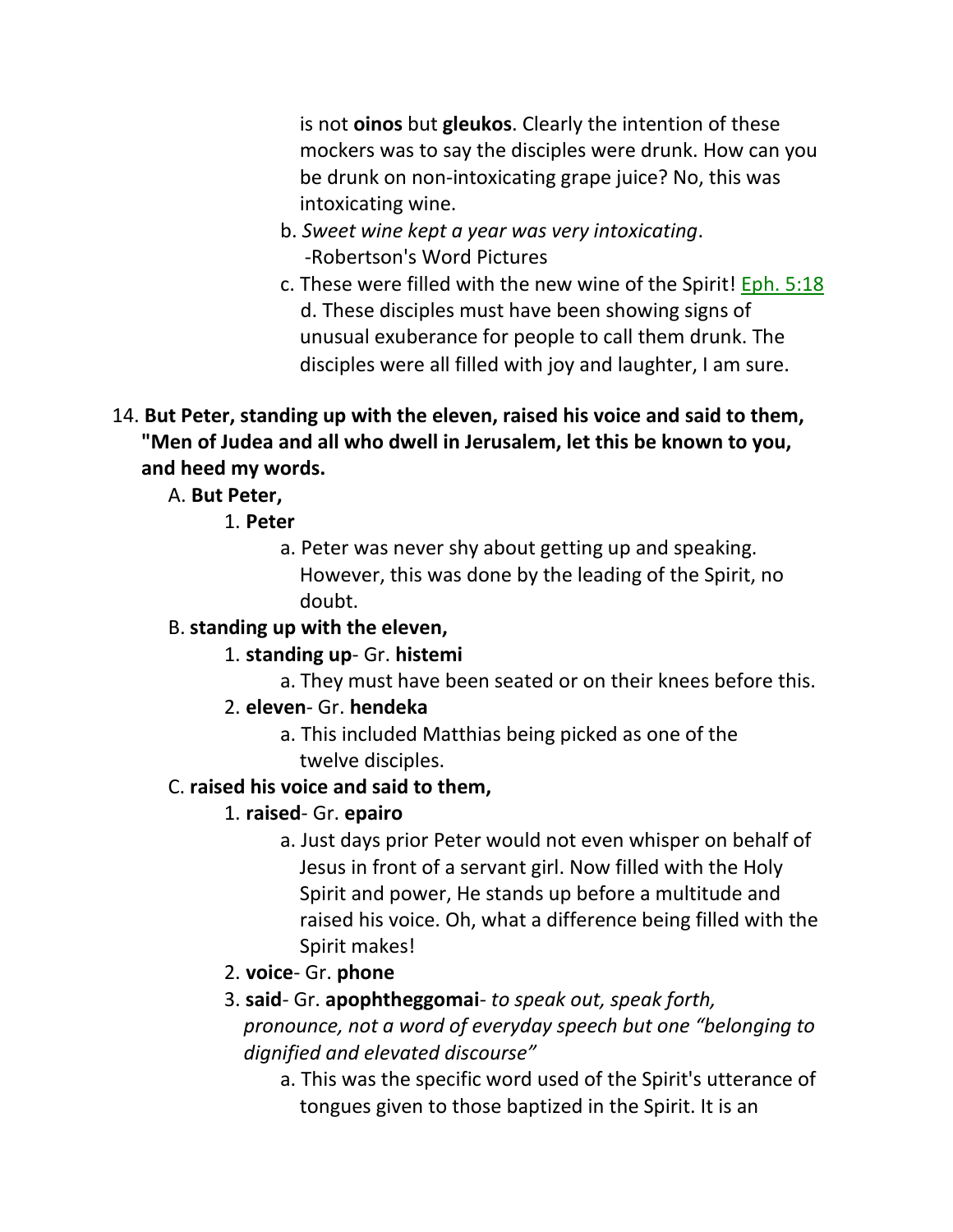elevated and dignified speech. This word is now used of Peter's discourse in his native tongue. However, it is elevated and dignified language because he is speaking forth by the prophetic inspiration of the Holy Spirit.

## D. **Men of Judea and all who dwell in Jerusalem**

- 1. **men** Gr. **aner**
- 2. **Judea**
- 3. **dwell** Gr. **katoikeo**
- 4. **Jerusalem**
	- a. The Great Commission began in Jerusalem, then Judea, then Samaria, and then the uttermost parts of the earth.

## E. **let this be known to you,**

## 1. **known**- Gr. **gnostos**

a. Now, Peter is about to preach the gospel. We do not preach the gospel in tongues. Tongues are for a sign, so that the gospel can be preached, as we see here. We preach the gospel in our known language not in tongues.

## F. **and heed my words**

- 1. **heed** Gr. **enotizomai** *to take in one's ear, that is, to listen*
	- a. The people listened to Peter's words because they were filled with life and power.
- 2. **words** Gr. **rhema**

## 15. **For these are not drunk, as you suppose, since it is** *only* **the third hour of the day.**

## A. **For these are not drunk,**

## 1. **drunk**- Gr. **methuo**

a. Either Peter had heard the accusations that were spoken about them that they were drunk, or knew this by the word of knowledge, one of the nine gifts of the Spirit.

## B. **as you suppose,**

1. **suppose**- Gr. **hupolambano**- *to take up in the mind*

## C. **since it is only the third hour of the day**

## 1. **third hour**- Gr. **tritos hora**

a. *The Jews divided their day into twelve equal parts, reckoning from sunrise to sunset. Of course, the hours were longer in*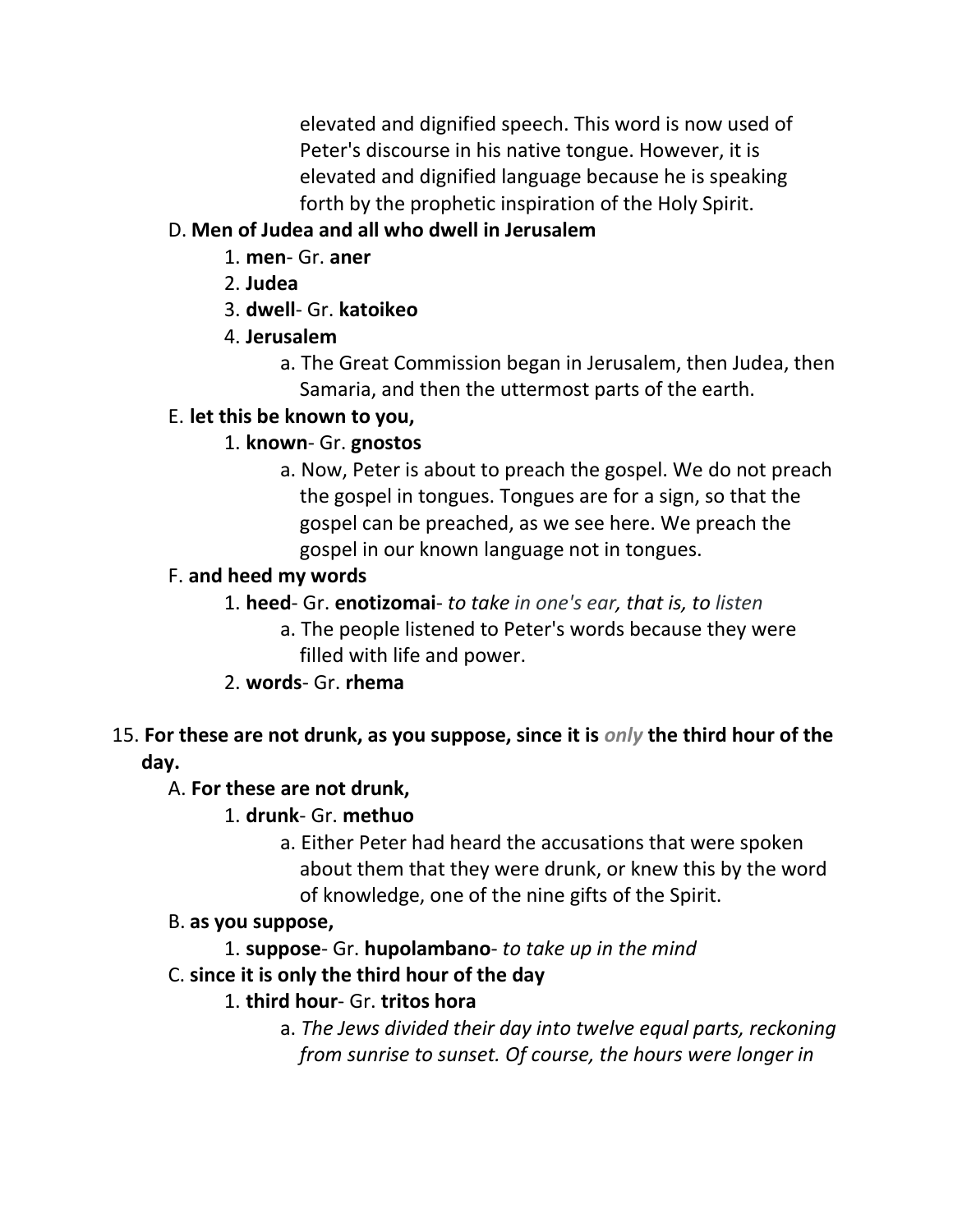*summer than in winter. The third hour would correspond to our nine o'clock in the morning*. -Barnes Commentary

- 2. **day** Gr. **hemera**
	- a. *That is, about nine o'clock in the morning, previously to which the Jews scarcely ever ate or drank, for that hour was the hour of prayer. This custom appears to have been so common that even the most intemperate among the Jews were not known to transgress it; Peter therefore spoke with confidence when he said, these are not drunken - seeing it is but the third hour of the day, previously to which even the intemperate did not use wine.* -Clarke Commentary

## 16. **But this is what was spoken by the prophet Joel:**

- A. **spoken** Gr. **ereo**
	- 1. Joe\_2:28-32
- B. **prophet** Gr. **prophetes** *a foreteller ("prophet"); by analogy, an inspired speaker*
- C. **Joel** means *to whom Jehovah is God*
- 17. **'AND IT SHALL COME TO PASS IN THE LAST DAYS, SAYS GOD, THAT I WILL POUR OUT OF MY SPIRIT ON ALL FLESH; YOUR SONS AND YOUR DAUGHTERS SHALL PROPHESY, YOUR YOUNG MEN SHALL SEE VISIONS, YOUR OLD MEN SHALL DREAM DREAMS.**

A. **And it shall come to pass in the last days,**

- 1. **come to pass** Gr. **esomai**
- 2. **last** Gr. **eschatos**
- 3. **days** Gr. **hemera**
	- a. The phrase "Last days" was used by the Jews to denote the last dispensation, that of the Messiah. See Isa\_2:2. This period includes the time of the mystery of the church age, where Christ rules in and through His church on earth. Here Peter says the last days started on the day of Pentecost.
- B. **says God,**
	- 1. **says** Gr. **lego**
- C. **that I will pour out of my spirit on all flesh,**
	- 1. **pour out** Gr. **ekcheo** *to pour out, shed forth*
	- 2. **flesh** Gr. **sarx**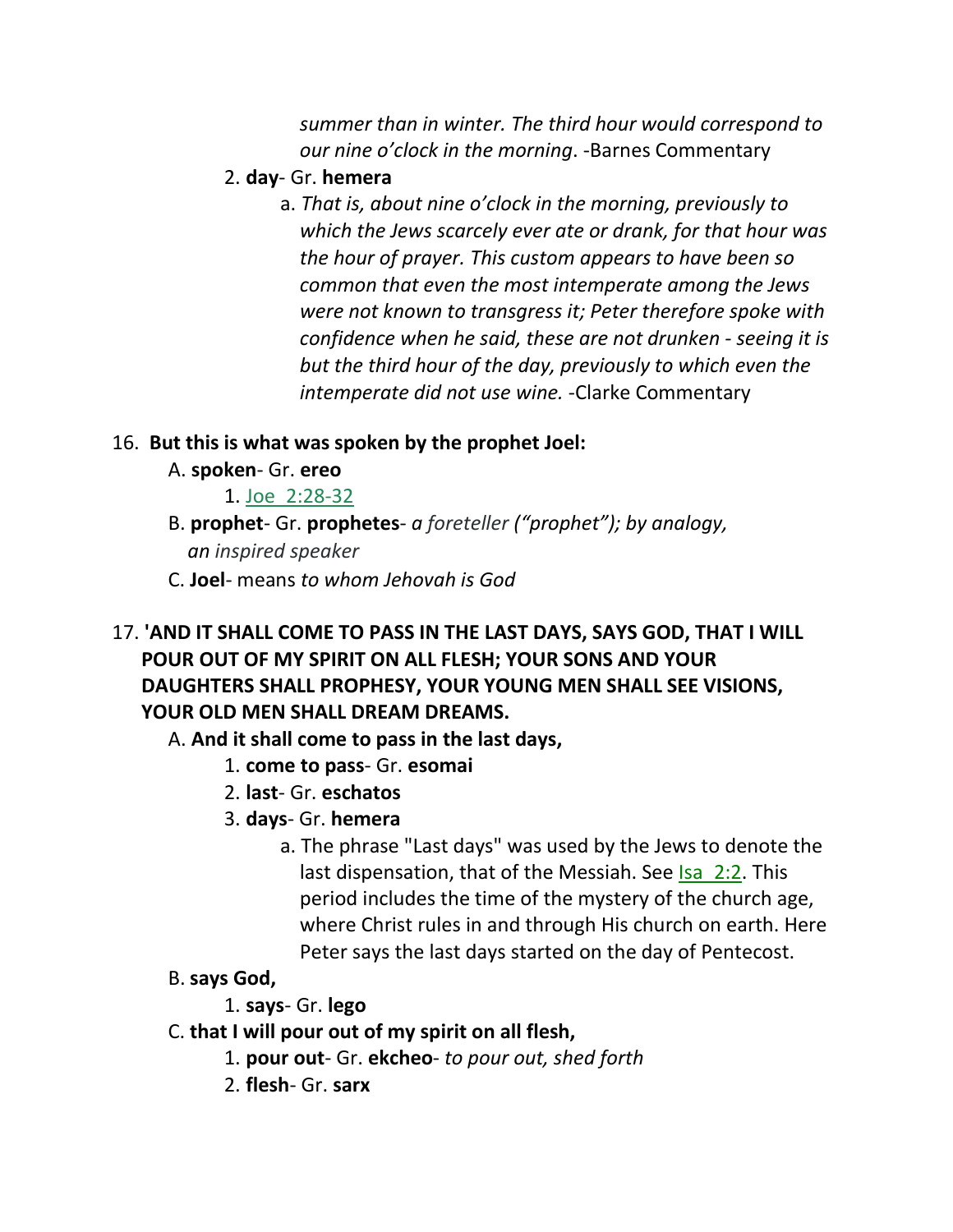- a. This does not mean every human being living. It means upon all flesh representing every nation, tribe, and kindred.
- b. *At Pentecost, the Holy Spirit was released throughout the entire world—to men, women, slave owners, slaves, Jews, and Gentiles. Everyone can receive the Spirit. This was a revolutionary thought for first-century Jews.* -Life Application Commentary
- c. The first result of the pouring out of the Spirit was speaking in tongues and then prophesying. A lifestyle of speaking in tongues opens a believer up to the other gifts and manifestations of the Spirit, including prophecy, visions, and dreams.

### D. **your sons and your daughters shall prophesy,**

- 1. **sons** Gr. **huios** *mature sons*
- 2. **daughters** Gr. **thugator**
- 3. **prophesy** Gr. **propheteia**

All believers should seek to and can prophesy. 1 Cor. 14:1,31

### E. **your young men shall see visions,**

- 1. **young men**  Gr. **neaniskos** *used of one in the prime of life*
- 2. **see** Gr. **optanomai**
- 3. **visions** Gr. **horasis**
	- a. This is waking visions. It may be that young men see visions while awake because they spend less time sleeping than old men. This is a joke!

## F. **your old men shall dream dreams**

#### 1. **old men**- Gr. **presbuteros**

## 2. **dream**- Gr. **enupniazomai**

a. This may be because old men spend more time sleeping than the younger men. This is a joke!

#### 3. **dreams**- Gr. **enupnion**

a. Visions and dreams are secondary forms of guidance in the New Testament. The major ways are the Word of God and the inward witness of the Spirit.

## 18. **Act 2:18 AND ON MY MENSERVANTS AND ON MY MAIDSERVANTS, I WILL POUR OUT MY SPIRIT IN THOSE DAYS; AND THEY SHALL PROPHESY.**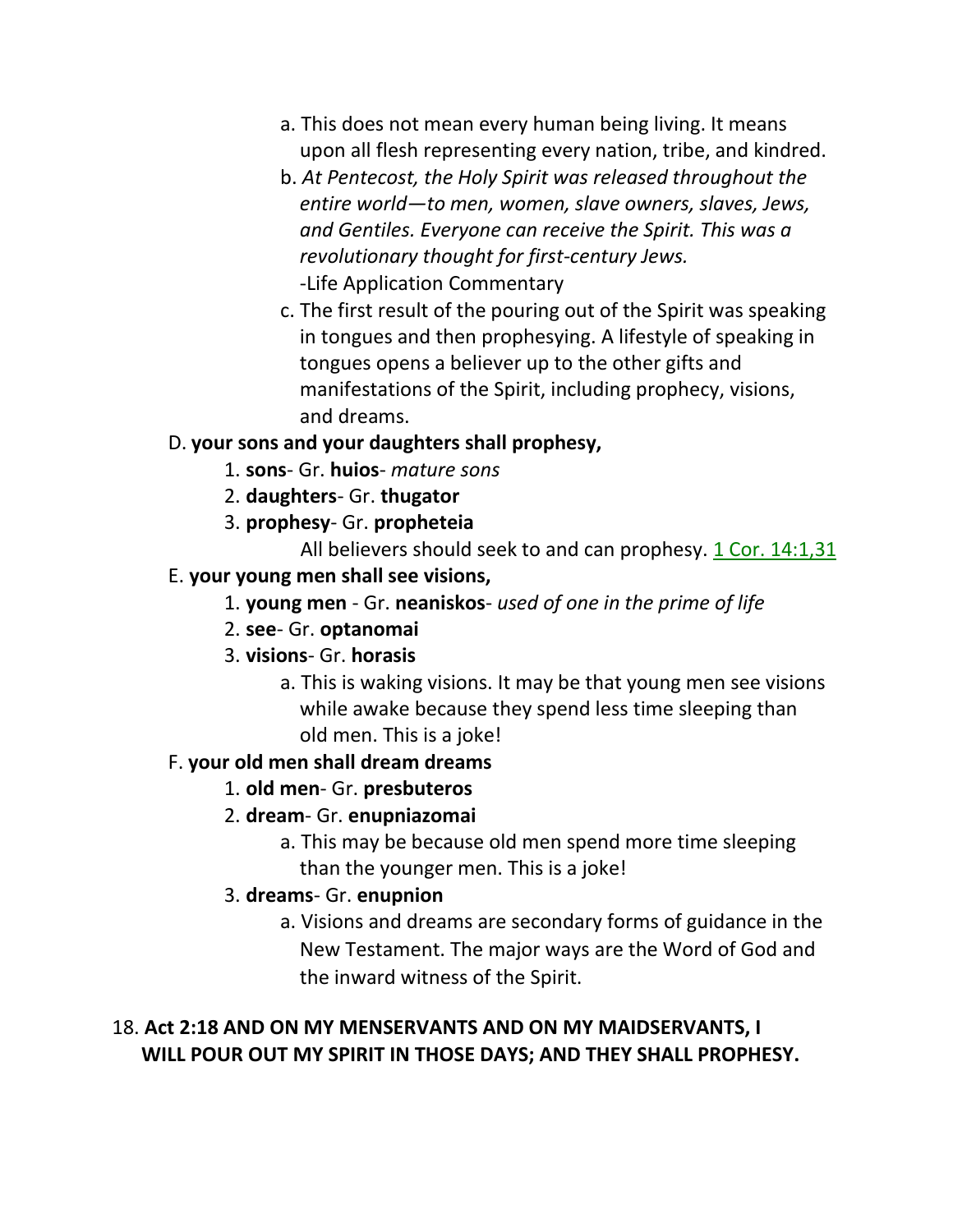## A. **And on my menservants and on my maidservants, I will pour out my spirit in those days;**

## 1. **menservants**- Gr. **doulos**- *male slaves*

- a. Notice that God calls believing slaves- "*my slaves*".
- b. Paul called himself, although a captive of Nero, "*the prisoner of the Lord*". Eph. 4:1
- 2. **maidservants** Gr. **doule** *female slaves*
	- a. *This properly means persons of the lowest condition, such as male and female slaves. As the Jews asserted that the spirit of prophecy never rested upon a poor man, these words are quoted to show that, under the Gospel dispensation, neither bond nor free, male nor female, is excluded from sharing in the gifts and graces of the Divine Spirit*. -Clarke Commentary
	- b. There are no class limitations with the Spirit of God. Col 3:11 Often those of higher classes according to man see no need for God. It is often those from lower classes in man's estimation that God uses.
- 3. **pour out** Gr. **ekcheo**
- 4. **spirit** Gr. **pneuma**
- 5. **days** Gr. **hemera**
	- a. This is the last days that began at the Day of Pentecost.

## B. **and they shall prophesy**

- 1. **prophesy** Gr. **propheteia**
	- a. The simple gift of prophesy has no prediction with it. It is a supernatural utterance that edifies, exhorts, and comforts. 1 Cor. 14:3
	- b. This gift of prophecy is available to all believers.  $1 \text{Cor. } 14:31$

## 19. **I WILL SHOW WONDERS IN HEAVEN ABOVE AND SIGNS IN THE EARTH BENEATH: BLOOD AND FIRE AND VAPOR OF SMOKE**.

## A. **I will show wonders in heaven above and signs in the earth beneath**,

- 1. **show** Gr. **didomi** *give*
- 2. **wonders** Gr. **teras** *a signal act, wonder, miracle*
- 3. **heaven** Gr. **ouranos**
	- a. This will occur during and at the end of the Tribulation Period. Mat\_24:29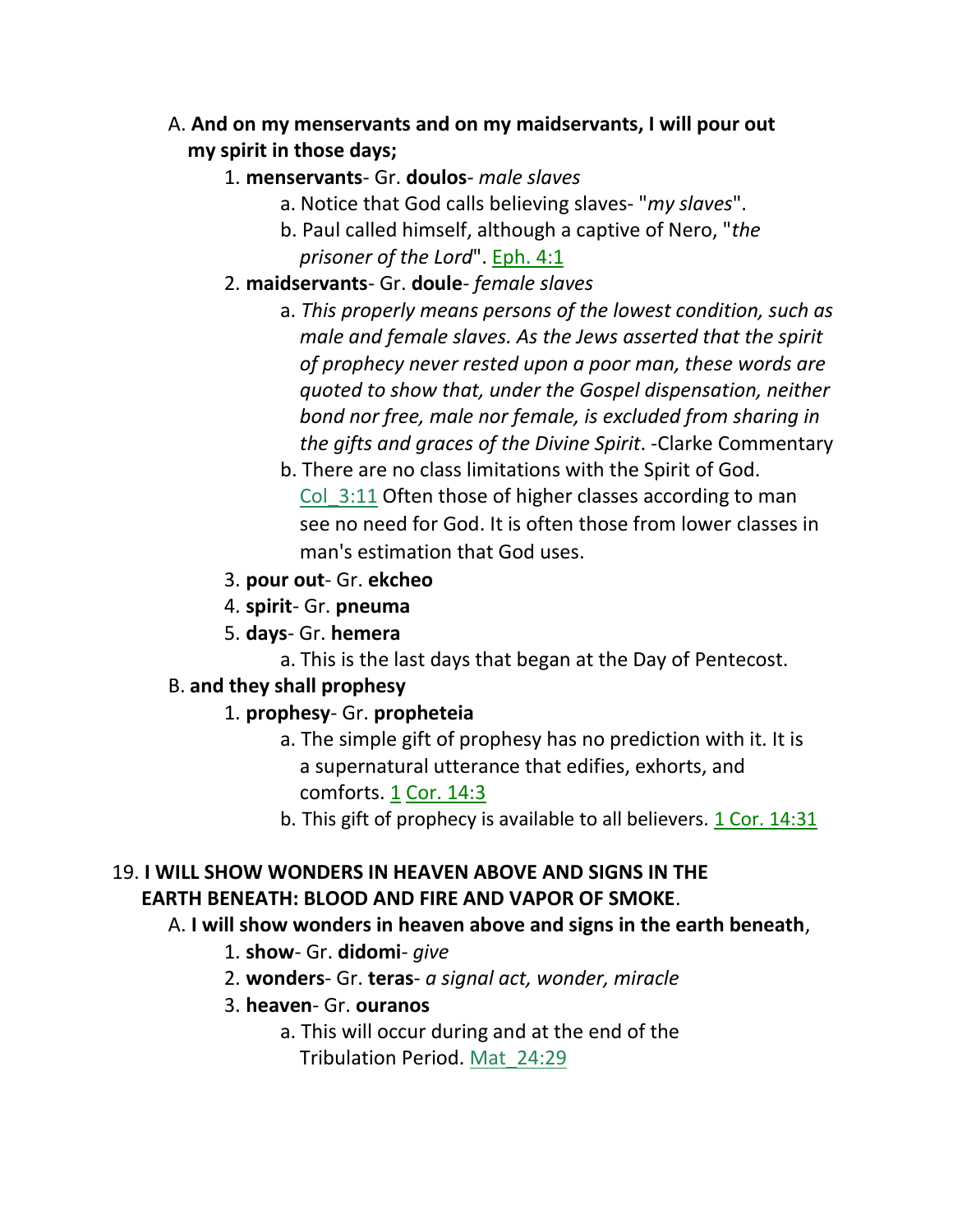- 4. **signs** Gr. **semeion** *a sign, a mark, token, by which anything is* *known or distinguished, a proof, evidence, convincing token*
	- a. Signs and wonders are for those who do not believe God's Word. He wants all men to repent and believe upon Him. Joh\_4:48
- 5. **earth** Gr. **ge**
	- a. This will be prior to the Tribulation Period and during it. Mat 24:7, Luk 21:25

#### B. **blood and fire and vapor of smoke**

- 1. **blood** Gr. **aima**
- 2. **fire** Gr. **pur**
- 3. **vapor** Gr. **atmis** *an exhalation, vapor, smoke*
- 4. **smoke** Gr. **kapnos**
	- a. *Not everything mentioned in Joel 2:28-32 was happening that particular morning. This part of Joel's prophecy probably refers to the future period surrounding the second coming of Christ, placing the period of the church age (between Christ's ascension and His return) between verses 18 and 19(see Rev\_6:12). These events bear more resemblance to the phenomena of the Tribulation period as spelled out by many other Old Testament prophets, as well as Jesus Himself (see Mat\_24:14; Mat\_24:21; Mat\_24:29-30 and the judgments of Revelation 8, 9, and 16)*. - Life Application Commentary
	- b. This is one of the various Scriptures that show that the present church age was a mystery in the Old Testament. We see Peter refers to the outpouring of the Spirit prophesied by Joel to that very day he was speaking, but then refers to events that would happen prior to the Second Advent of the Lord Jesus to the earth at the end of the Tribulation Period. The Tribulation Period is the last seven years of Jewish time that Daniel prophesied in his 70 weeks prophecy. Daniel 9:24-27 There is a big gap between the 69th week when Jesus died on the cross, and the 70 week- the Tribulation Period. In between this gap is the church and the dispensation of grace.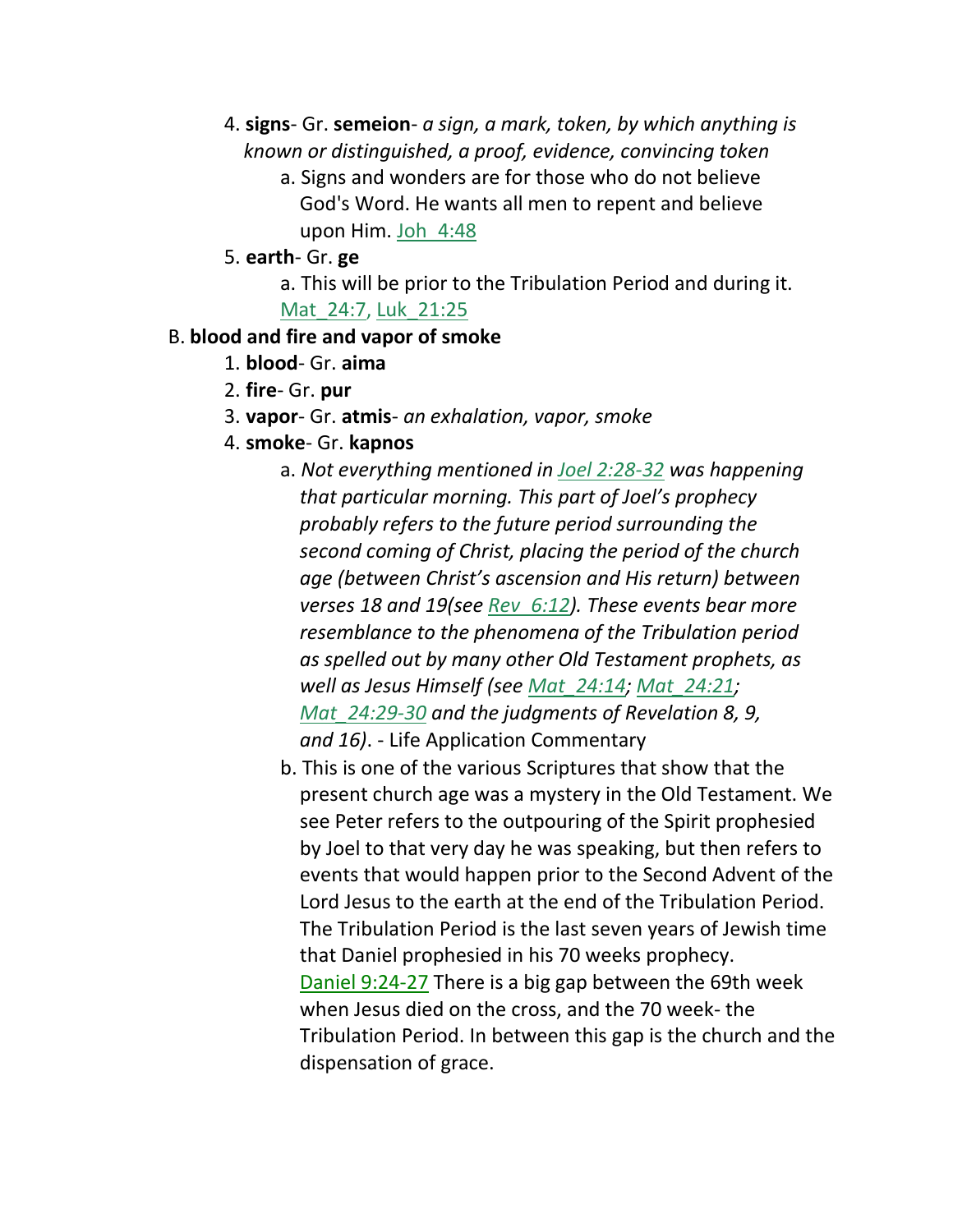## 20. **THE SUN SHALL BE TURNED INTO DARKNESS, AND THE MOON INTO BLOOD, BEFORE THE COMING OF THE GREAT AND AWESOME DAY OF THE LORD.**

- A. **The sun shall be turned into darkness**,
	- 1. **sun** Gr. **helios**
	- 2. **turned** Gr. **metastrepho** *turned around*
	- 3. **darkness** Gr. **skotos**
		- a. The actual sun will still be shining in space. This means from the vantage point on earth its sunlight will be greatly obscured. Undoubtedly, it will be from debris in the sky from earthquakes, volcanoes, and wide-spread burning.
		- b. Jesus echoed Joel's prophecy. Mar\_13:24
- B. **and the moon into blood**,
	- 1. **moon** Gr. **selene**
	- 2. **blood** Gr. **aima**
		- a. The moon will look red due to the debris in the sky at night.

## C. **before the coming of the great and awesome day of the Lord**

- 1. **coming** Gr. **erchomai**
	- a. This is the Second Coming of Christ to the earth.
- 2. **great** Gr. **megas**
- 3. **awesome** Gr. **epiphanes** *conspicuous, manifest, illustrious*
	- a. This will not be an awesome day for unbelievers!
- 4. **day** Gr. **hemera**
- 5. **Lord** Gr. **kurios**
	- a. When Jesus comes back to the judge the earth, it is called the **Day of the Lord**- **kurios**- *Master and Owner*. When Jesus comes for His church, it is called the **Day of Christ**-  **Christos**-the anointed One- He will come for His anointed ones- the church. Phil. 1:10, Phil. 2:16, 2 Thess. 2:2

## 21. **AND IT SHALL COME TO PASS THAT WHOEVER CALLS ON THE NAME OF THE LORD SHALL BE SAVED.'**

- A. **come to pass** Gr. **esomai**
- B. **calls** Gr. **epikaleomai**
- C. **name-** Gr. **onoma**
	- 1. One must call upon the name of the Lord to be saved. People are not automatically saved irrespective of faith in Christ.
- D. **saved** Gr. **sozo**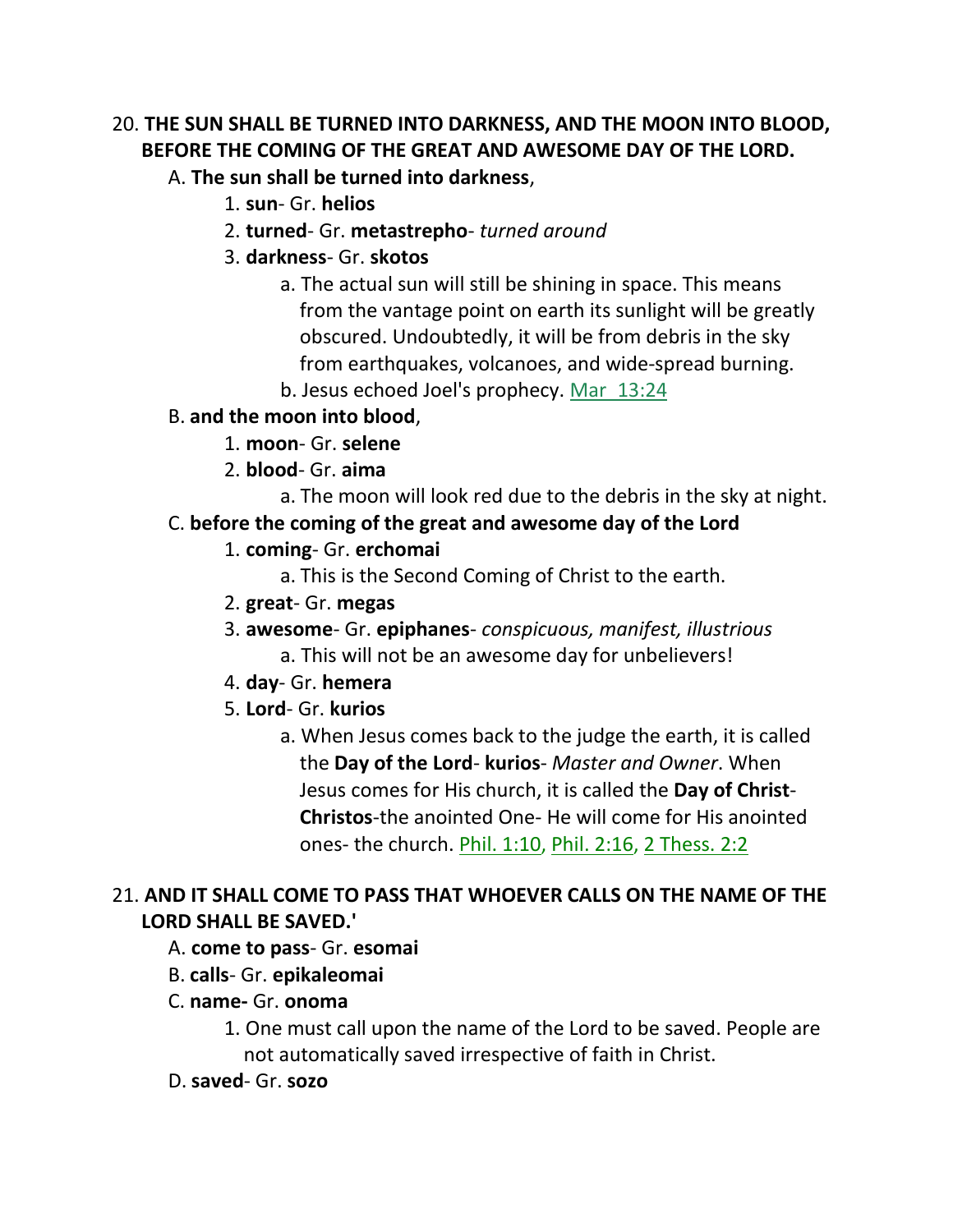- 1. This is true during this age of grace. Rom. 10:13
- 2. This will be true during the Tribulation Period. Souls will be saved during this period. Again, the wonders in heaven and the signs on the earth are to draw unbelieving sinners to repentance and faith.
- 22. **"Men of Israel, hear these words: Jesus of Nazareth, a Man attested by God to you by miracles, wonders, and signs which God did through Him in your midst, as you yourselves also know—**
	- A. **Men of Israel,**
		- 1. **Men** Gr. **aner**
		- 2. **Israel-** Gr. **Ioudaios-** *of Jewish origin*
			- a. Peter addressed the crowd as "men of Israel", even though they were from different countries. They all were Jews who had been dispersed throughout the known world.

### B. **hear these words,**

- 1. **hear** Gr. **akouo**
- 2. **words** Gr. **logos**
	- a. Faith comes by hearing, and hearing by the Word of God. Rom. 10:17

## C. **Jesus of Nazareth,**

- 1. **Nazareth** means *one separated*
	- a. There were many men named Jesus in that day. This specifies which Jesus.
	- b. Jesus was called the Nazarene. Mar\_10:47; Luk\_24:19; Joh\_18:5
	- c. Jesus grew up in Nazareth.
	- d. *A city of Galilee, famous as the home of Jesus during His childhood and youth until He began His public ministry. It was about 14 miles from the Sea of Galilee, and 66 miles north of Jerusalem in a straight line. It is one of the most beautiful sites in the Holy Land. Nazareth is not mentioned in the Old Testament, nor by any classical author, nor by any writer before the time of Christ. It was for some unknown reason held in disrepute among the Jews of Judea*. Joh\_1:46. -People's Bible Dictionary
- D. **a Man attested by God to you by miracles, wonders, and signs which God did through Him in your midst,**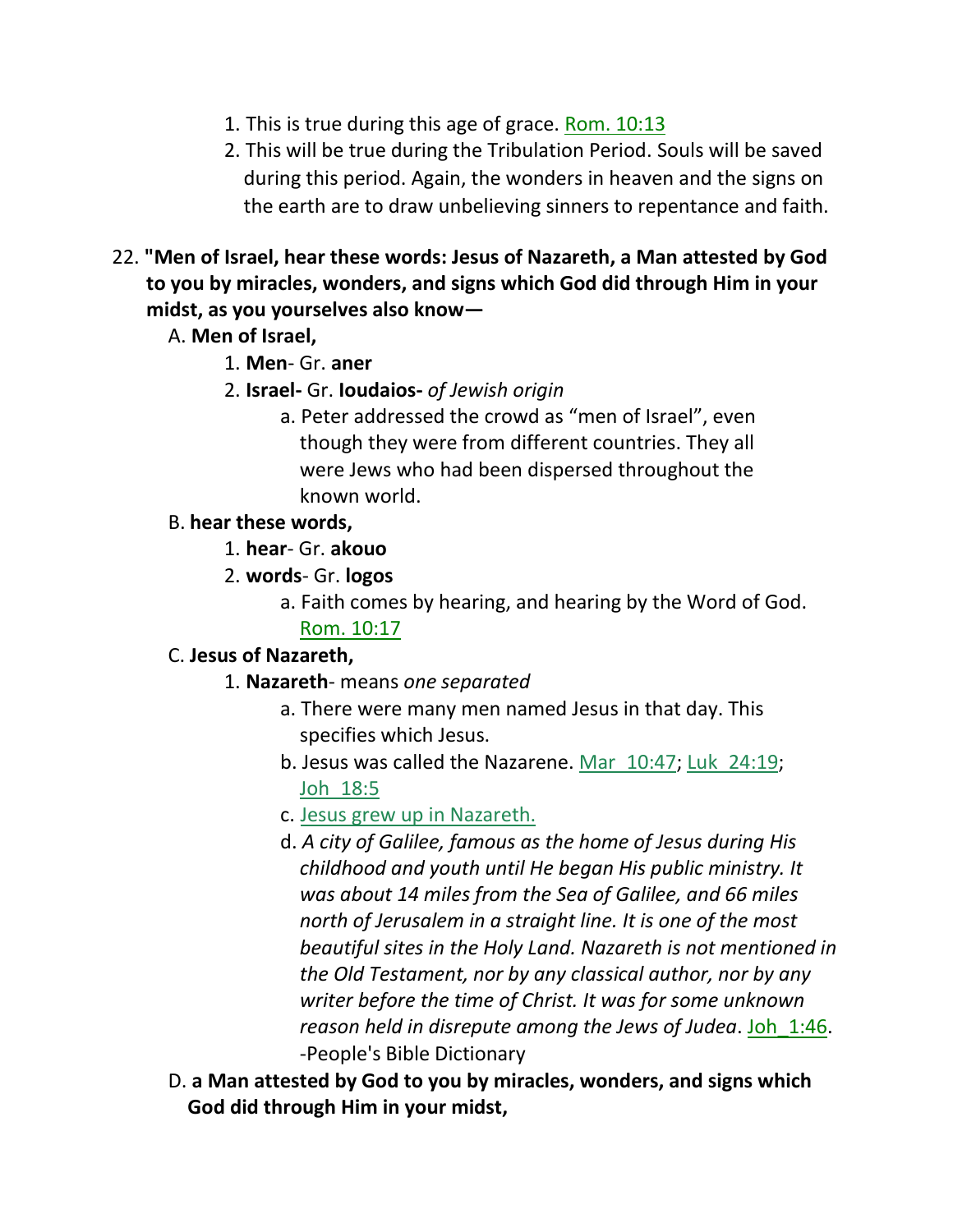- 1. **Man** Gr. **aner**
	- a. Jesus was fully God, but also fully a man at the same time.
- 2. **attested** Gr. **apodeiknumi** *to point out, display; to prove, evince, demonstrate, to designate*
	- a. *By a variety of supernatural means and works, God validated Jesus as the Messiah* (cf. Mat\_11:1-6; Luk\_7:20-23; Joh\_3:2; Joh 5:17-20; Joh 8:28; Php 2:9 -MacArthur Commentary
- 3. **miracles** Gr. **dunamis** *power*
- 4. **wonders** Gr. **teras-** *see verse 19*
- 5. **signs** Gr. **semeion-** *see verse 19*
	- a. Jesus came with wonders and signs. This was to get the attention of unbelievers so they would turn to God. He is showing these now during the church age, and He will do them during the Tribulation in hopes of unbelievers turning to faith in Christ and be saved. Heb. 2:3-4
- 6. **did** Gr. **poieo**
- 7. **midst** Gr. **mesos** *middle*
	- a. What Jesus did in Jerusalem and elsewhere was well attested and known.
- E. **as you yourselves also know**
	- 1. **know** Gr. **eido** *to know fully*
- 23. **Him, being delivered by the determined purpose and foreknowledge of God, you have taken by lawless hands, have crucified, and put to death.**
	- A. **Him,**
	- B. **being delivered by the determined purpose and foreknowledge of God,**
		- 1. **delivered** Gr. **ekdotos** *given out or over*
			- a. He was first delivered over to the agents of the High Priest by Judas. Then the High Priest handed Jesus over to Pilate. Pilate then handed Jesus over to the Roman soldiers to be crucified.
		- 2. **determined** Gr. **horizo** *to ordain, determine, appoint*
		- 3. **purpose** Gr. **boule** *counsel, purpose, design, determination, decree*
			- a. *By the determinate counsel, ὡρισμενῃ βουλῃ; that counsel of God which defined the time, place, and circumstance, according (προγνωσει) to His foreknowledge, which always saw what was the most proper time and place for the*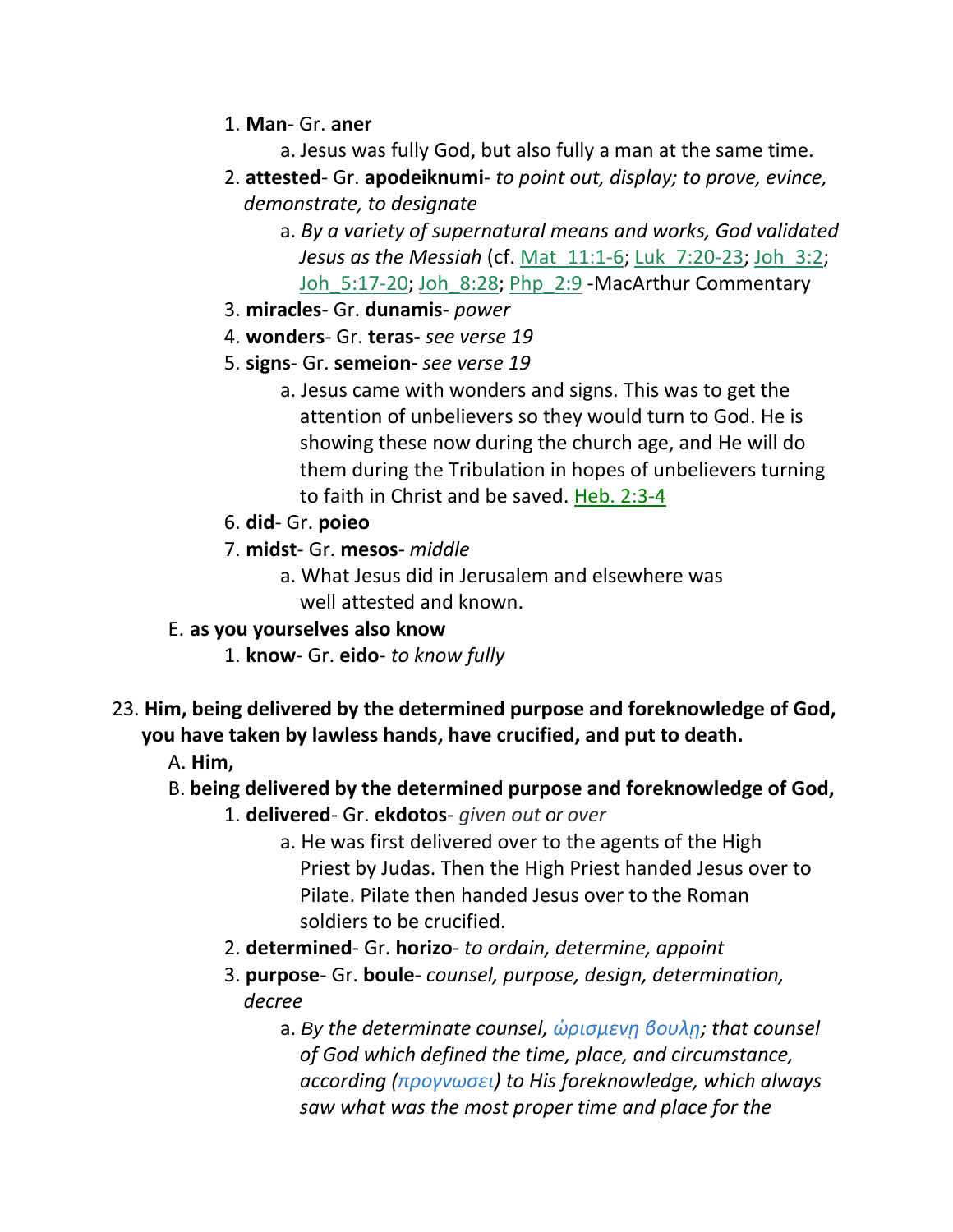*manifestation and crucifixion of His Son; so that there was nothing casual in these things, God having determined that the salvation of a lost world should be brought about in this way; and neither the Jews nor Romans had any power here, but what was given to them from above. It was necessary to show the Jews that it was not through Christ's weakness or inability to defend Himself that He was taken; nor was it through their malice merely that He was slain; for God had determined long before, from the foundation of the world, Rev\_13:8, to give His Son a sacrifice for sin; and the treachery of Judas, and the malice of the Jews were only the incidental means by which the great counsel of God was fulfilled: the counsel of God intending the sacrifice, but never ordering that it should be brought about by such wretched means. This was permitted; the other was decreed. See the observations at the end of this chapter*. - Clarke Commentary

- 4. **foreknowledge** Gr. **prognosis** *to know in advance*
	- a. God's foreknowledge is knowing in advance. It does not mean He makes it happen.
	- b. We are elect according to the foreknowledge of God. 1Pe 1:2 This means God knew in advance those who accept His Son by faith, thus are the elect.
	- c. *Does that mean that God bears all responsibility, and those who actually were instrumental in the rejection and crucifixion of Jesus are not guilty? Not at all. Jesus came to the earth to die in our place and thereby purchase redemption for us. That was His plan. But He did not force anyone to fulfill it. His ministry and message placed Him in direct opposition with the devil and his followers. Their hatred for Jesus caused them, of their own free will, to crucify Jesus. God, in all His wisdom, simply knew what man would do, and He determined to use their rejection of His Son to accomplish His will. He never controls our will to accomplish His. – Wommack Living Commentary*
- C. **you have taken by lawless hands**,
	- 1. **taken** Gr. **lambano**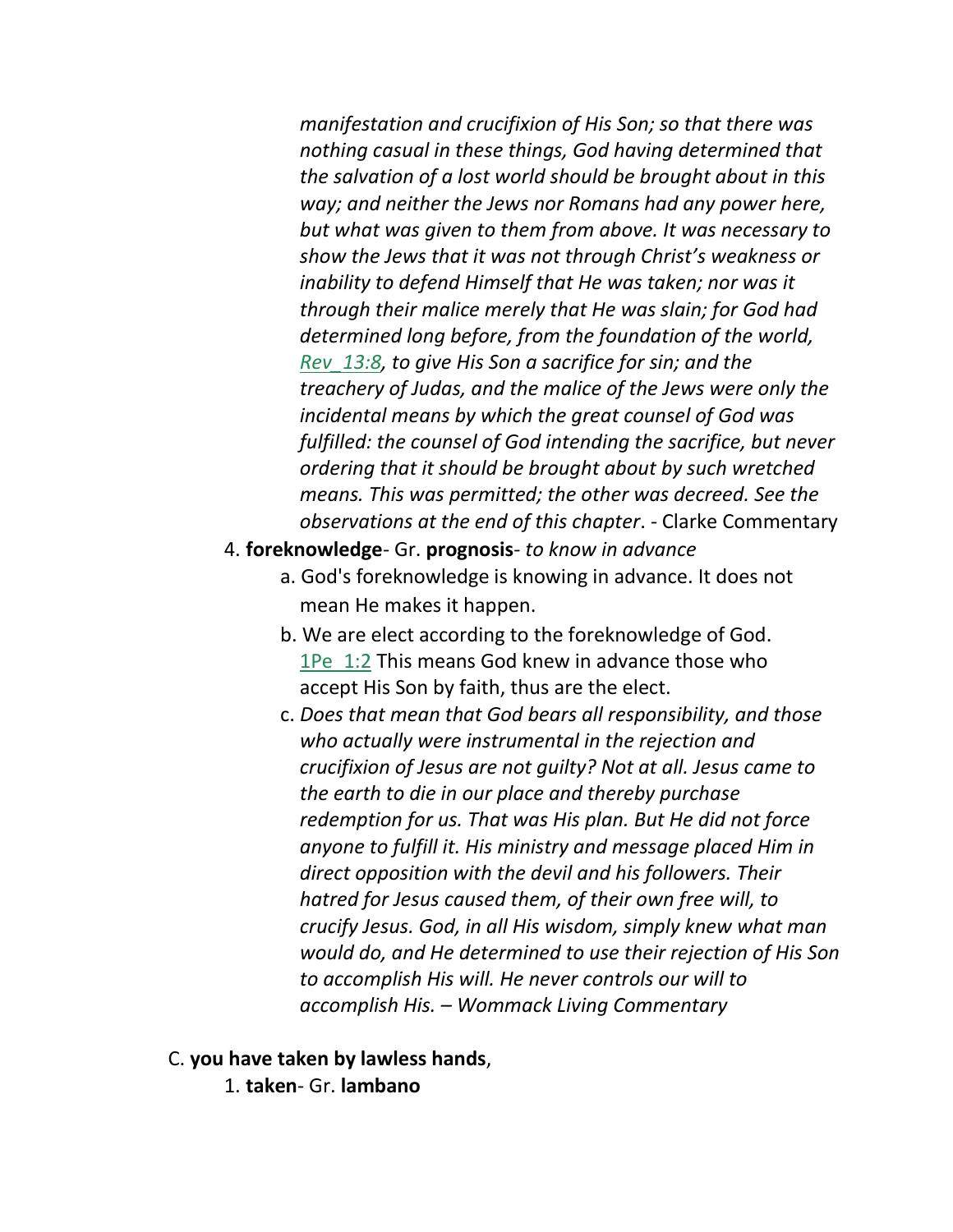- 2. **lawless** Gr. **anomos** *without law*
	- a. Peter is calling Jews that were under the Mosaic Law, lawless. This would cut them to the quick.
	- b. Peter did not take classes in how to win friends and influence people in a speaking environment! He tells them they were guilty of crucifying Jesus!
- 3. **hands** Gr. **cheir**

## D. **have crucified**,

- 1. **crucified** Gr. **prospegnumi-** *to fasten to*
	- a. This is not the normal word for crucifixion. This means he was fastened to the cross by nails.

### E. **and put to death**

1. **put to death**- Gr. **anaireo**- *to take up, lift, as from the ground; to* *take off, put to death, kill, murder*

## 24. **whom God raised up, having loosed the pains of death, because it was not possible that He should be held by it.**

## A. **whom God raised up**,

- 1. **raised up** Gr. **anistemi** *to stand up again*
	- a. The resurrection of Jesus from the dead is the cornerstone of Christianity. If it is proven Jesus was not raised, then it totally unravels Christianity. However, He was raised with incontrovertible proofs.

## B. **having loosed the pains of death**,

## 1. **loosed**- Gr. **luo**

- 2. **pains** Gr. **odin** *the pain of childbirth, travail pain,* 
	- *intolerable anguish*
		- a. Jesus went into the lower regions of the earth. There were three regions under the earth when Jesus died. There was Hades, the place unbelievers went and suffered. There was Tartarus, the place where the fallen angels were held in chains. Then there was Abraham's bosom, or Paradise where Old Testament believers went when they died. Jesus suffered in Hades, where we would have gone, but was quickened and released. Acts 2:27, 1 Pet. 3:18 The pains of death could not hold Him. He then went to Tartarus and proclaimed a message to the angels in chains, and then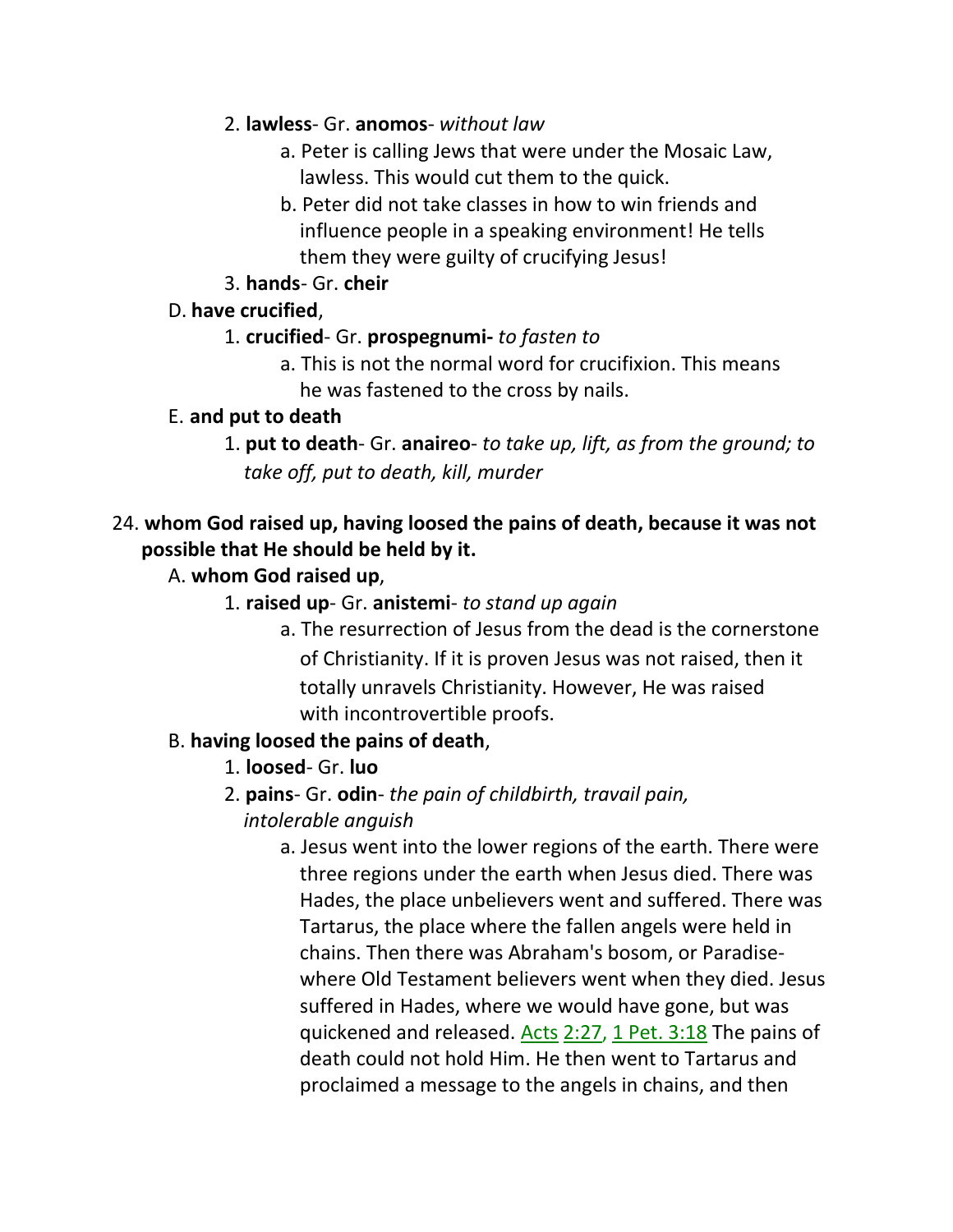finally emptied Abraham's bosom, or Paradise and led captivity captive into heaven.

### 3. **death**- Gr. **thanatos**

## C. **because it was not possible that he should be held by it**.

- 1. **possible** Gr. **dunatos**
- 2. **held** Gr. **krateo** *to continue to hold, to retain*
	- a. When Jesus' substitution for our sin was completed, Jesus not having any sins of His own, had to be released from death.

## 25. **For David says concerning Him: 'I FORESAW THE LORD ALWAYS BEFORE MY FACE, FOR HE IS AT MY RIGHT HAND, THAT I MAY NOT BE SHAKEN**.

## A. **For David says concerning Him**,

1. **David**- means *well-beloved*

## B. **I foresaw the Lord always before my face**,

- 1. **foresaw** Gr. **proorao** *to keep before one's eyes, metaphorically* *to be mindful of one always*
- 2. **the Lord** Gr. **kurios**
- 3. **before** Gr. **enopion**
	- a. This verse is saying that David kept the Lord before his eyes. When we do this, we are transformed into His image by the Spirit of God. 2 Cor. 3:18

## 4. **face**- Gr. **mou-** *me*

a. David practiced walking in the Spirit, which means to set your mind on the things of the Spirit where Christ is seated at the right hand of God. Rom. 8:5, Colossians 3:1-2

## C. **for He is at my right hand**,

## 1. **right hand**- Gr. **dexios**

- a. *The Psalmist thought of the Eternal as the warrior thinks of him who, in the conflict of battle, extends his shield over the comrade who is on the left hand, and so guards him from attack. When the Son of Man is said to sit on the right hand of God* (Psa\_110:1; Mat\_26:64) *the imagery is different, and brings before us the picture of a king seated on his throne with his heir sitting in the place of honor by his side*. -Ellicott Commentary
- b. This Psalm also applies to the Messiah. He always kept His Lord God- the Father always before His face. During His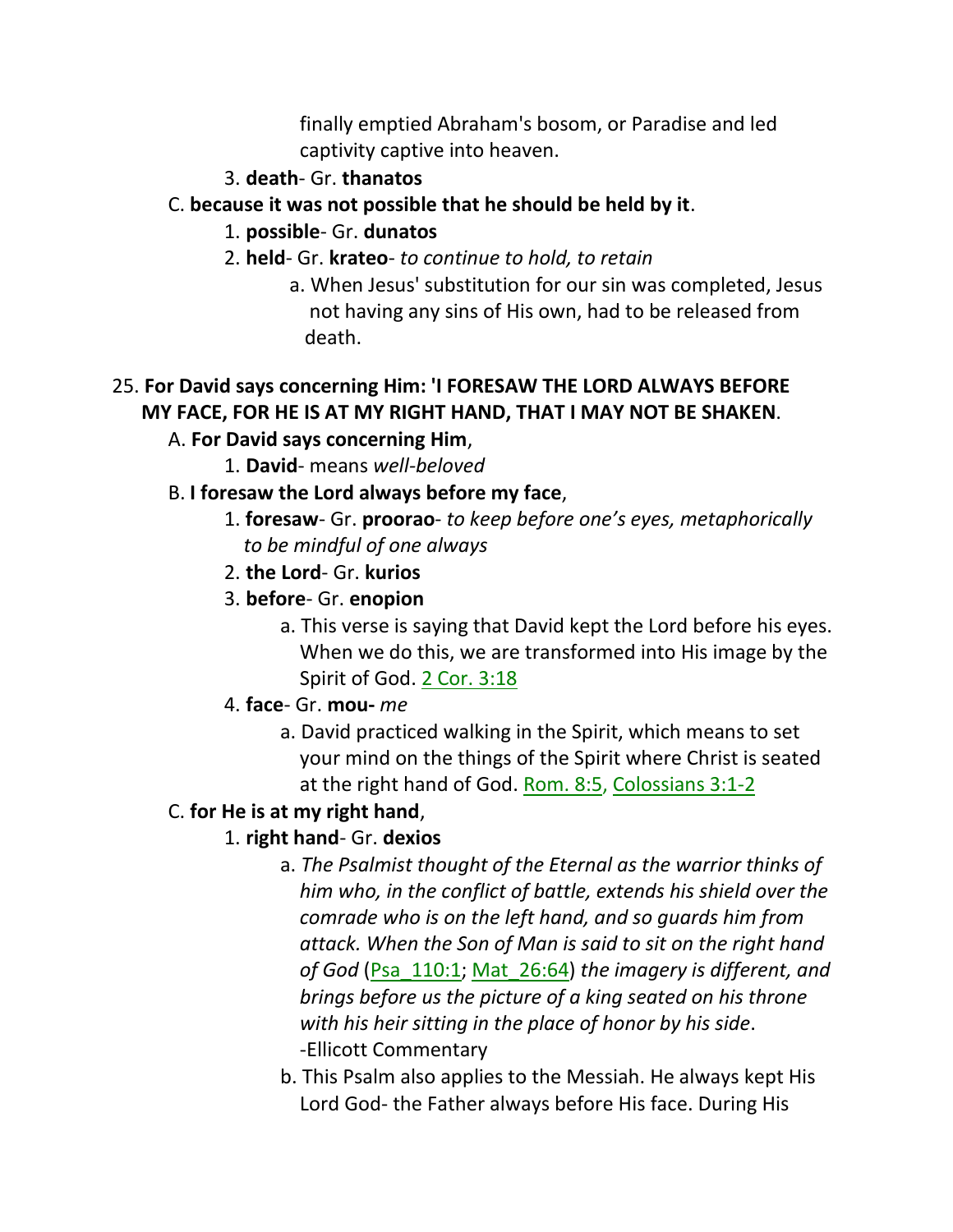earthly ministry, the Father was always at His right hand to defend Him. When He was raised from the dead He was then set at the Father's right hand.

## D. **that I may not be shaken**

- 1. **shaken** Gr. **saleuo** *to agitate or shake, to cause to totter,*  *to cast down from one's (secure and happy) state*
	- a. When you keep Jesus ever before your eyes and are mindful of Him, He will keep you from being shaken or cast down from your secure and happy state.

## 26. **THEREFORE MY HEART REJOICED, AND MY TONGUE WAS GLAD; MOREOVER MY FLESH ALSO WILL REST IN HOPE.**

## A. **Therefore my heart rejoiced,**

- 1. **heart** Gr. **kardia**
- 2. **rejoiced** Gr. **euphraino** *to be glad, to be merry, to rejoice*

## B. **and my tongue was glad,**

- 1. **tongue** Gr. **glossa**
- 2. **glad** Gr. **agallaio** *to exult, rejoice exceedingly, be exceeding glad*
	- a. The fruit of keeping the Lord always before your eyes and on your mind is that your heart and mouth will be filled with rejoicing.

## C. **moreover my flesh also will rest in hope**

## 1. **flesh**- Gr. **sarx**

a. This speaks of the body itself, not the sin principle in the body.

## 2. **rest**- Gr. **kataskenoo**- *to pitch one's tent, to fix one's abode, to dwell*

- a. This first refers to David, but also refers to the body of Jesus which was in the tomb for three days.
- 3. **hope** Gr. **elpis** *confident expectation of good*
	- a. When our heart and tongue rejoice in the Lord, then there is hope- a confident expectation of good for our spirit, soul, and body.
	- b. Jesus knew that after three days He would be raised up with a glorified body.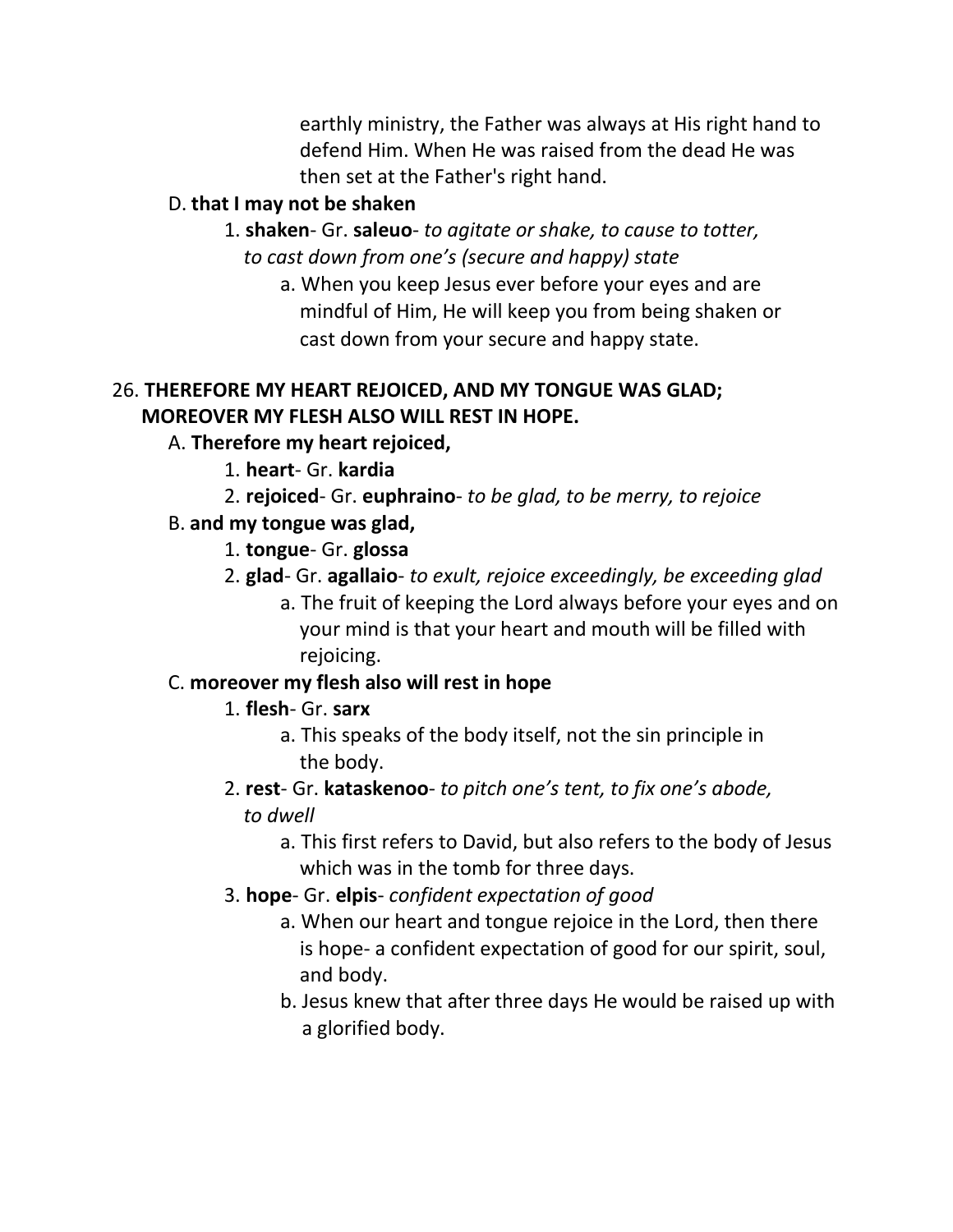## 27. **FOR YOU WILL NOT LEAVE MY SOUL IN HADES, NOR WILL YOU ALLOW YOUR HOLY ONE TO SEE CORRUPTION**

## A. **For you will not leave my soul in Hades,**

- 1. **leave** Gr. **egkataleipo** *leave behind; to forsake, abandon*
	- a. Unbelievers who reject Jesus as their Savior are left and forsaken in Hades, the place of punishment. One day this will be emptied into the Lake of Fire.
- 2. **soul** Gr. **psuche**
	- a. Right now, the spirit and soul of unbelievers are in hell. One day they will receive a resurrection body fit for the Lake of Fire.
- 3. **Hades** Gr. **hades** *name Hades or Pluto, the god of the lower regions, the place of punishment, hell; the lowest place or condition*
	- a. The KJV translates this as hell. Every place this word is mentioned it is not in a good connotation or a favorable place to be. Mat\_11:23, Mat\_16:18, Luk\_10:15, Luk\_16:23, 1Co\_15:55, Rev\_1:18, Rev\_6:8, Rev\_20:13-14
	- b. The rich man lifted up his eyes in Hades being in torments. Luk\_16:23
	- c. Jesus went to Hades, where we should have gone. However, God did not leave Him in Hades.

## B. **nor will you allow your holy one to see corruption**

- 1. **allow** Gr. **didomi** *to give*
- 2. **holy one** Gr. **hosios**
	- a. This speaks of the body of the Lord Jesus Christ.
	- b. Jesus is THE Holy One. We share His holiness by being in Him.
- 3. **see** Gr. **eido** *to know or see*
- 4. **corruption** Gr. **diaphthora** *corruption, dissolution, destruction*
	- a. Obviously, this is not speaking of David, who died and was buried and saw corruption.

This is speaking of Jesus Christ.

## 28. **YOU HAVE MADE KNOWN TO ME THE WAYS OF LIFE; YOU WILL MAKE ME FULL OF JOY IN YOUR PRESENCE.**

A. **You have made known to me the ways of life**,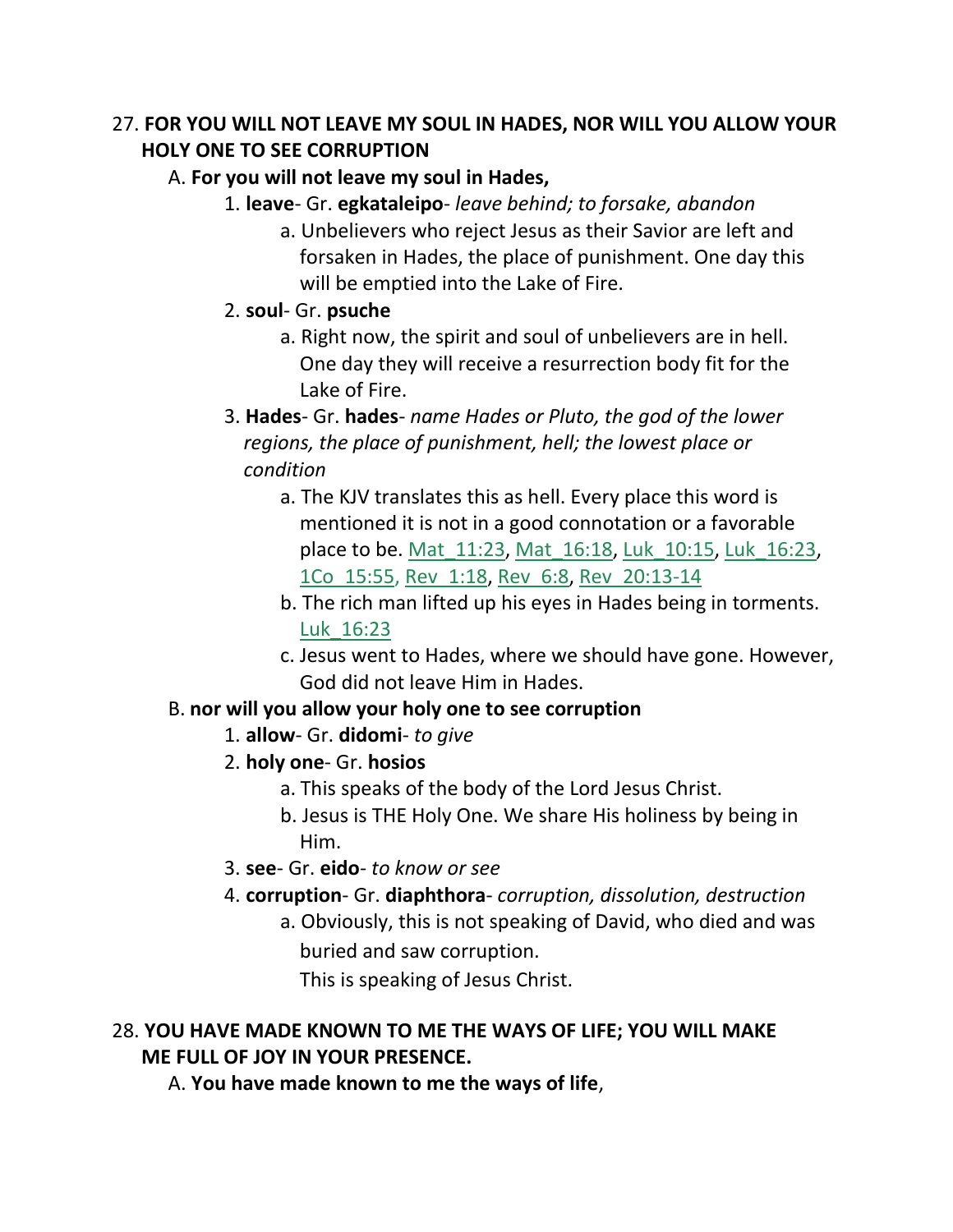- 1. **made known** Gr. **gnorizo**
- 2. **ways** Gr. **hodos**
	- a. Jesus is the way of life. John 14:6 Why then does it say the **WAYS** of life?
	- b. Nowhere else do you see the plural "ways" of life, except here in this verse. It is always THE way of life. Prov. 6:23, Pro\_10:17; Prov. 15:24, Pro\_15:24
	- c. Here, this verse is talking about the resurrection of Jesus from the dead. Jesus was not the only one raised that day. All believers in Christ were raised with Him. Jesus provided each person their own way of life through Him. The Father made known to Jesus the "ways" of life for all those who believe upon Jesus.
- 3. **life** Gr. **zoe**
	- a. This is eternal life.
- B. **you will make me full of joy in your presence**
	- 1. **full** Gr. **pleroo**
	- 2. **joy** Gr. **euphrosune** *good cheer, joy, gladness*
		- a. God offers fullness of joy. John 15:11, John 16:24, 1 Pet. 1:8, 1 John 1:4, 2 John 1:12
		- b. If you can have full joy, then you can have less than full joy.
	- 3. **presence** Gr. **prosopon** *before the face of*
		- a. There is fulness of joy in the presence of God. **Ps. 16:11**

## 29. **"Men** *and* **brethren, let** *me* **speak freely to you of the patriarch David, that he is both dead and buried, and his tomb is with us to this day.**

## A. **Men and brethren,**

## 1. **men**- Gr. **aner**

- a. Again, Peter is addressing the men only. There must have been women in the crowd.
- 2. **brethren** Gr. **adelphos**
- B. **let me speak freely to you of the patriarch David,**
	- 1. **speak** Gr. **epo**
	- 2. **freely** Gr. **meta parrhesia** *with all outspokenness, frankness, and boldness*
		- a. Peter was doing this when he said they put Jesus to death.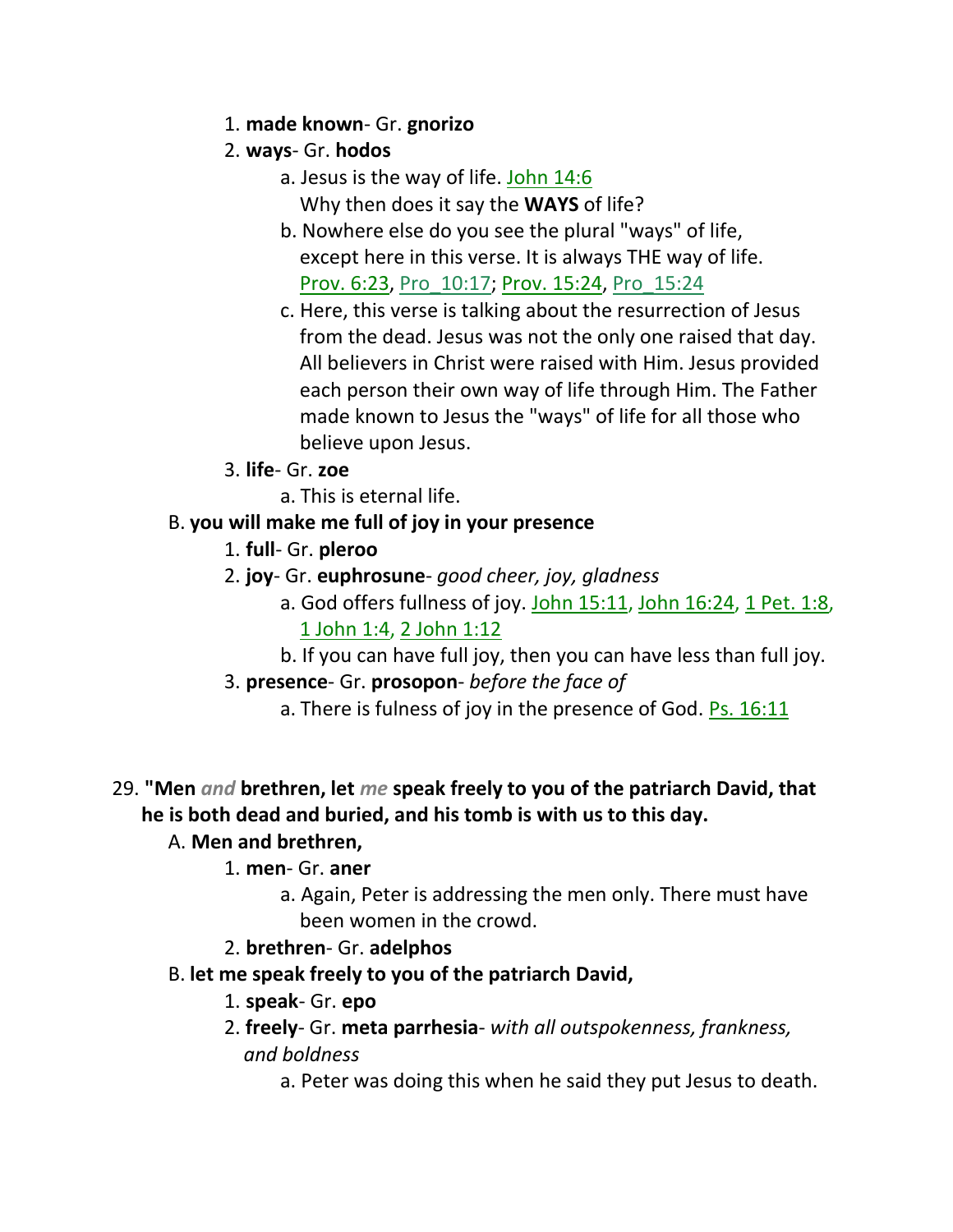What made the difference between the Peter who denied Jesus in front of a young girl, but now has boldness in front of this large crowd. It was the baptism in the Holy Spirit!

- 3. **patriarch** Gr. **patriarches** *founder of a tribe, progenitor*
	- a. A patriarch was the founder of a family, or an illustrious ancestor. David was the latter.
- 4. **David** means *well-beloved*

### C. **that he is both dead and buried,**

- 1. **dead** Gr. **teleutao** *to end, finish, complete; absol. to end- die*
	- a. This is speaking of David's body. We know that David continued to live after he died.
- 2. **buried** Gr. **thapto** *bury, inter*
	- a. David's body went through decay so this prophecy could not be referring to David. It was referring to His seed- Jesus.

### D. **and his tomb is with us to this day**

1. **tomb**- Gr. **mnema**- *a monument or memorial to perpetuate the* *memory of any person or thing; a tomb, sepulchre*

a. A tomb or gravestone is for a memorial. I am not a fan of cremation. First of all, no part of us should be dedicated to flames. Our body is sacred. Paul says in 1 Cor. 15:42-44 that our dead body is sown like a seed into the ground and will come up again. Jesus was buried, not burned. Not having a tomb or gravestone does not provide for a memorial. Cremation is not a sin; it is just not a biblical way to deal with a dead body. When given a choice in the matter we see believers in the Bible are buried, not burned.

#### 2. **day**- Gr. **hemera**

a. *The Jews say that David died on the day of Pentecost; which was the very day on which Peter was now preaching; he was buried in Jerusalem, and his sepulchral monument was in being when Peter said these words. And Josephus relates, that the sepulcher of David was opened by Hyrcanus, who took out of it three thousand talents; and that it was afterwards opened by Herod: which, if true, may serve to render credible what Peter says concerning its continuance to that day*. - Clarke Commentary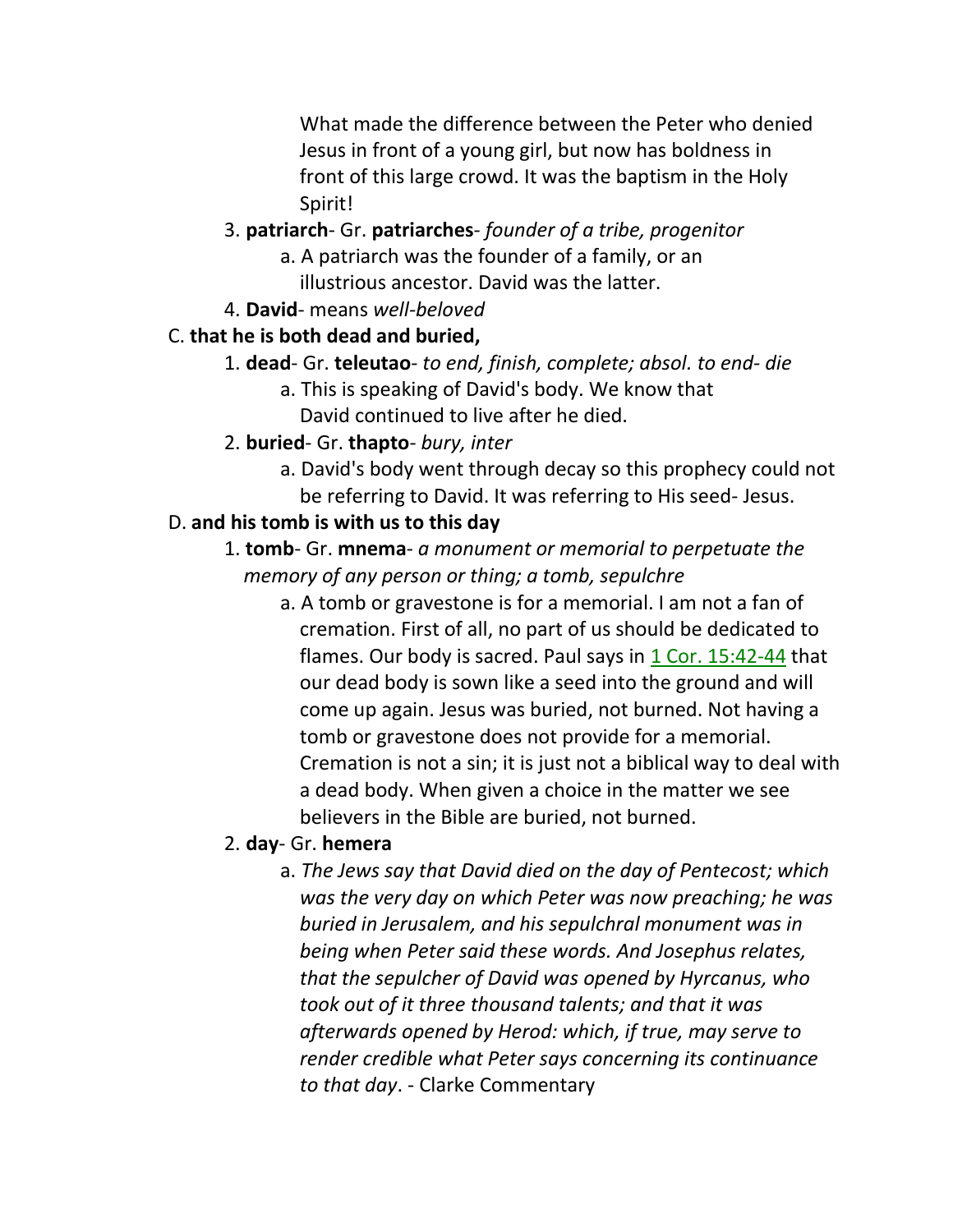- 30. **Therefore, being a prophet, and knowing that God had sworn with an oath to him that of the fruit of his body, according to the flesh, He would raise up the Christ to sit on his throne,**
	- A. **Therefore**,
	- B. **being a prophet**,
		- 1. **prophet** Gr. **prophetes**

a. David was both a King and Prophet.

C. **and knowing that God had sworn with an oath to him that of the fruit of his body**,

1. **knowing**- Gr. **eido**

- 2. **sworn** Gr. **omnuo** *to swear*
- 3. **oath** Gr. **horkos** *that which has been pledged or*  *promised with an oath*
	- a. This oath was not needed for God to keep His Word. This was for David's benefit that he could have a sure confidence.
	- b. Psa\_89:3-4
- 4. **fruit** Gr. **karpos**
- 5. **body** Gr. **osphus** *loins, seat of generative power*
	- a. Psa\_132:11

## D. **according to the flesh**,

- 1. **flesh** Gr. **sarx** *physical body*
	- a. Jesus could trace His human birth back to David. In His divinity He always has been the Son of God. A child was born, but a Son was given. Isaiah 9:6

## b. Rom\_1:3

## E. **He would raise up the Christ to sit on his throne**

## 1. **raise**- Gr. **anistemi**

- a. David prophesied that Jesus would be raised from the dead.
- b. *Peter, full of the Holy Ghost, sees in this sixteenth Psalm, one Holy Man, whose life of high devotedness and lofty spirituality is crowned with the assurance, that though He taste of death, He shall rise again without seeing corruption, and be admitted to the bliss of God's immediate presence*. -JFB Commentary

## 2. **Christ**- Gr. **Christos**- *Anointed One, Messiah*

a. The quotation from David was well known to refer to the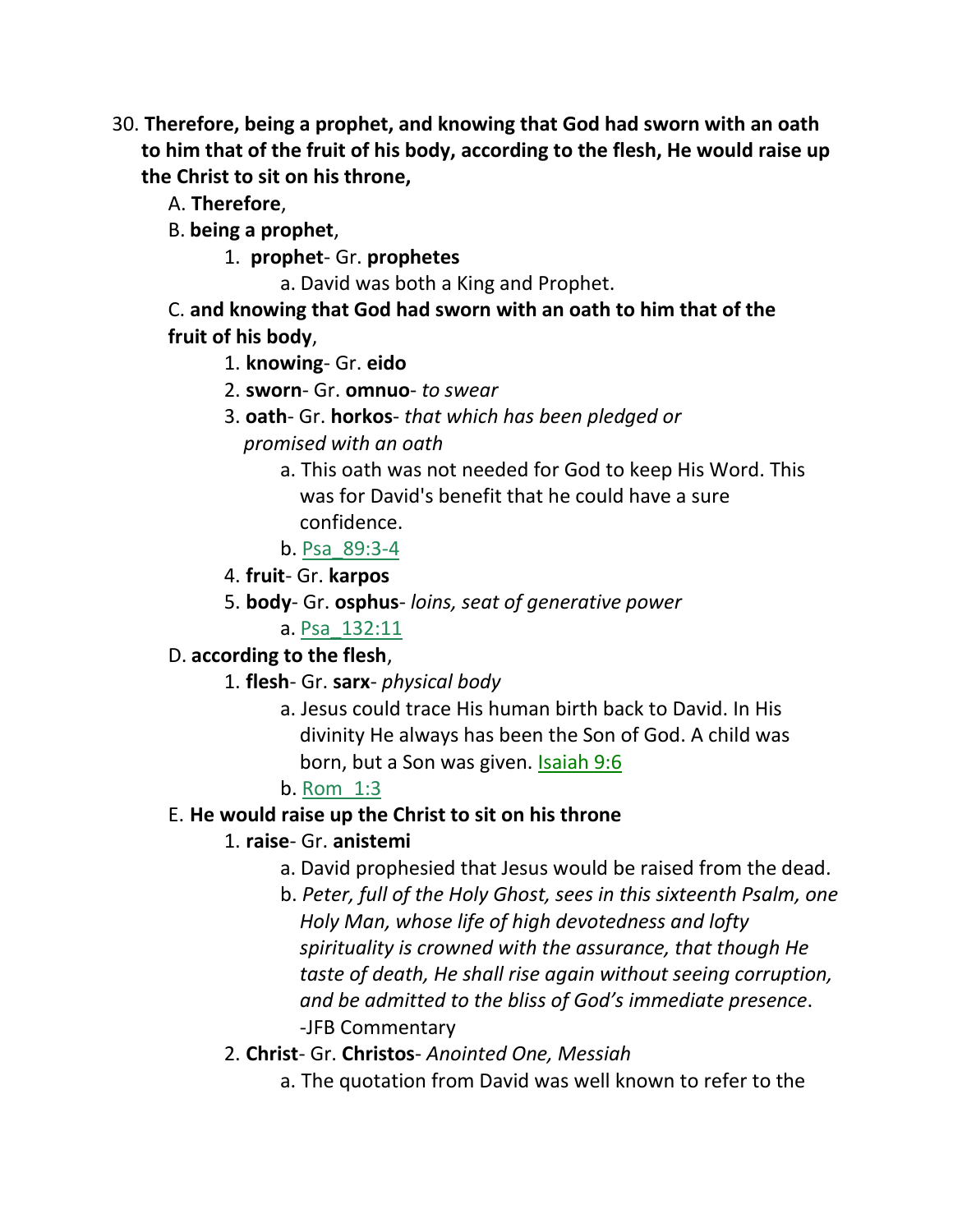Messiah. Here, Peter assigns this prophecy to Jesus, which connects Him to being the Messiah.

- 3. **sit** Gr. **kathizo**
- 4. **throne** Gr. **thronos**
	- a. *David did have children who ruled, but this promise was for someone to be on the throne for eternity. The Jewish listeners of Peter's day understood the words of this Psalm, as well as others, as referring to the Messiah.* -Life Application Commentary
	- b. Jesus is enthroned at the right hand of God right now, but that is not the throne of David. One day when Jesus returns, He will sit on an earthly throne and rule Israel and the world from Jerusalem. In that day this will be fulfilled.

## 31. **he, foreseeing this, spoke concerning the resurrection of the Christ, that His soul was not left in Hades, nor did His flesh see corruption.**

A. **he,**

- B. **foreseeing this,**
	- 1. **foreseeing** Gr. **proeido** *to know or see before*
		- a. This was the ministry of the Old Testament prophet.

## C. **spoke concerning the resurrection of the Christ,**

## 1. **resurrection**- Gr. **anastasis**

a. Not only the birth and death, but also the resurrection of Jesus Christ was prophesied in the Old Testament.

1Pe\_1:11

- 2. **the Christ** *The Anointed One, Messiah*
	- a. Jesus is the fulfillment of all the Messianic passages of the Old Testament.

## D. **that His soul was not left in Hades,**

## 1. **soul**- Gr. **psuche**

- 2. **left** Gr. **kataleipo**
	- a. Those who reject Jesus will be left in Hades until it is emptied into the Lake of Fire after the Millennial reign of Jesus.

## 3. **Hades**- Gr. **hades**

a. This is the second time that shows us exactly where Jesus went after He died. He went into Hades-hell. This was the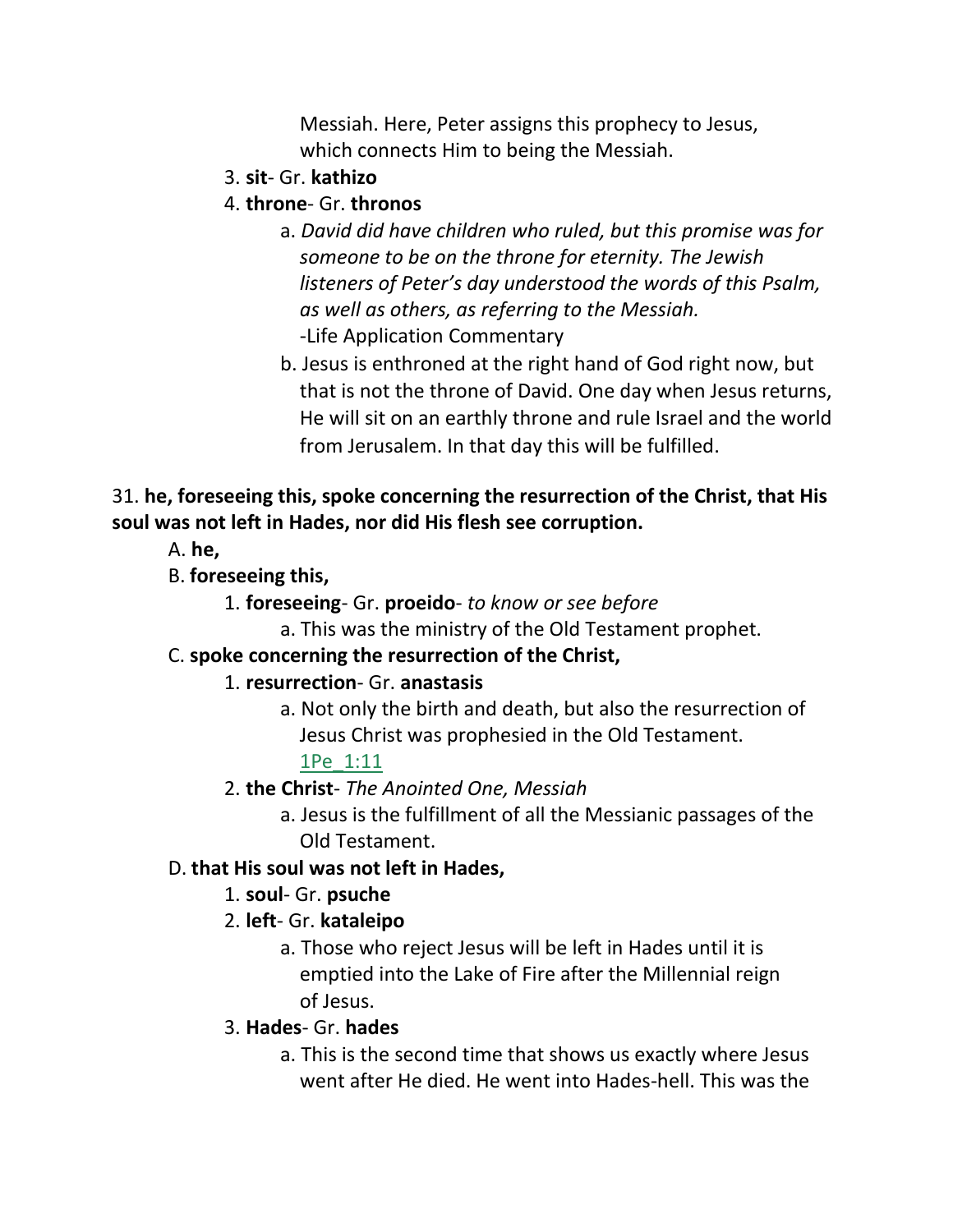place of suffering and punishment. However, Jesus did not stay there. He was quickened and raised from the dead.

## E. **nor did His flesh see corruption**

- 1. **flesh** Gr. **sarx**
- 2. **corruption** Gr. **diaphthora**
	- a. Jesus' body did not suffer any decay during the three days of being in the tomb.

## 32. **This Jesus God has raised up, of which we are all witnesses**.

## A. **This Jesus God raised up**,

- 1. **This Jesus**
	- a. There is only one Jesus who was resurrected. There have been many who proclaimed they were Jesus, but they were not the one crucified 2000 years ago by Pilate.
- 2. **raised up** Gr. **anistemi**

## B. **of which we are all we are witnesses**

- 1. **witnesses** Gr. **martus**
	- a. The disciples of Jesus witnessed His resurrection, but also up to 500 at one time were witnesses as well.
	- b. In versus 32-33 we see the Trinity- God raised Jesus who in turn sent the Holy Spirit.

## 33. **Therefore being exalted to the right hand of God and having received from the Father the promise of the Holy Spirit, He poured out this which you now see and hear.**

# A. **Therefore being exalted to the right hand of God,**

- 1. **being exalted** Gr. **hupsoo** *to lift up on high*
- 2. **right hand** Gr. **dexios**
	- a. This is the place of honor and power.
	- b. *The use of the word "right hand" to denote "power" is common in the Scriptures*: Job\_40:14, " *Thine own right hand can save thee*"; Psa\_17:7, "*Thou savest by thy right hand them that trust in thee*"; Psa\_18:35; Psa\_20:6; Psa\_21:8; Psa\_44:3; Psa\_60:5 - Barnes Commentary
	- c. The blood of Jesus had to be accepted by the Father before the Spirit could be sent. Jesus had to do the work of redemption and for it be accepted by the Father before the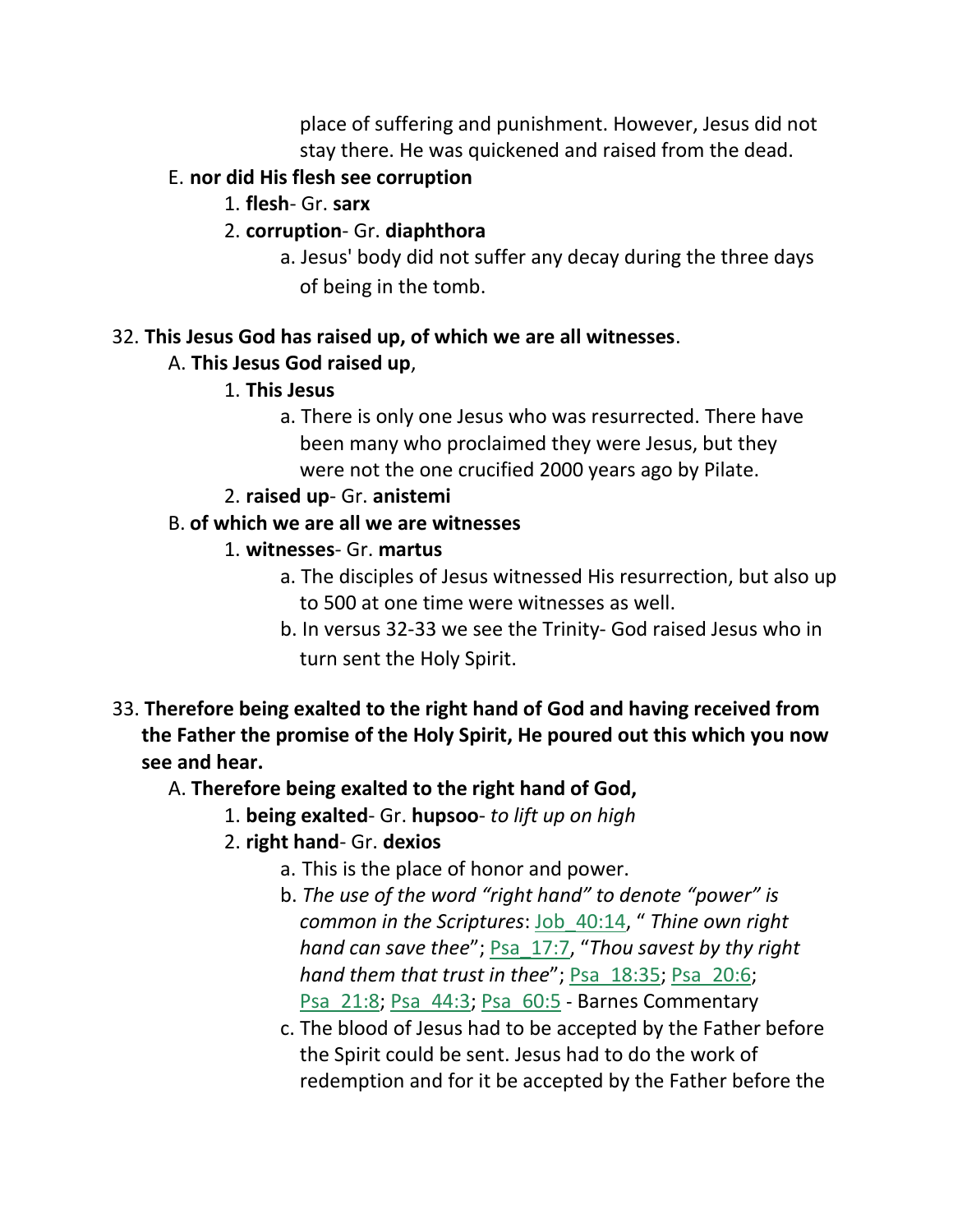Spirit could be sent. This redemption through Jesus was accepted by the Father which was signified by the Father seating His Son next to Him. His work was finished. The Spirit was sent on the basis of redemption. An unbeliever cannot receive the Spirit of God. There is no sanctified place for the Spirit to dwell in an unbeliever. The Holy Spirit can only dwell in a born-again believer that has been redeemed by the blood of Jesus.

## B. **and having received from the Father the promise of the Holy Spirit,**

## 1. **received**- Gr. **lambano**

a. The Father gave the Spirit to the Son, and the Son sent the Spirit to the believers on the earth.

### 2. **Father**- Gr. **pater**

### 3. **promise**- Gr. **epaggelia**

a. This promise of the outpouring of the Spirit was given both in the Old Testament and by Jesus Himself. Joel 2:28,

Isa\_44:3, Luk\_24:49

### 4. **Holy Spirit**

a. Jesus had to leave and return to the Father in order for the Spirit to come. Joh\_16:7

## C. **He poured out this which you now see and hear**

## 1. **poured out**- Gr. **ekcheo**

- a. Here we see that Jesus sent the Holy Spirit. However, both the Father and the Son sent the Holy Spirit. Joh\_14:26; Joh\_15:26
- 2. **see** Gr. **blepo**
	- a. Obviously, the disciples that were just baptized in the Holy Spirit were acting differently, with great exuberance and joy.

## 3. **hear**- Gr. **akouo**

a. The audience could hear them speaking in tongues.

## 34. **"For David did not ascend into the heavens, but he says himself: 'THE LORD SAID TO MY LORD, "SIT AT MY RIGHT HAND,**

## A. **For David did not ascend into the heavens,**

- 1. **David** means *well-beloved*
	- a. Thus, the prophesies of David could not be referring to himself.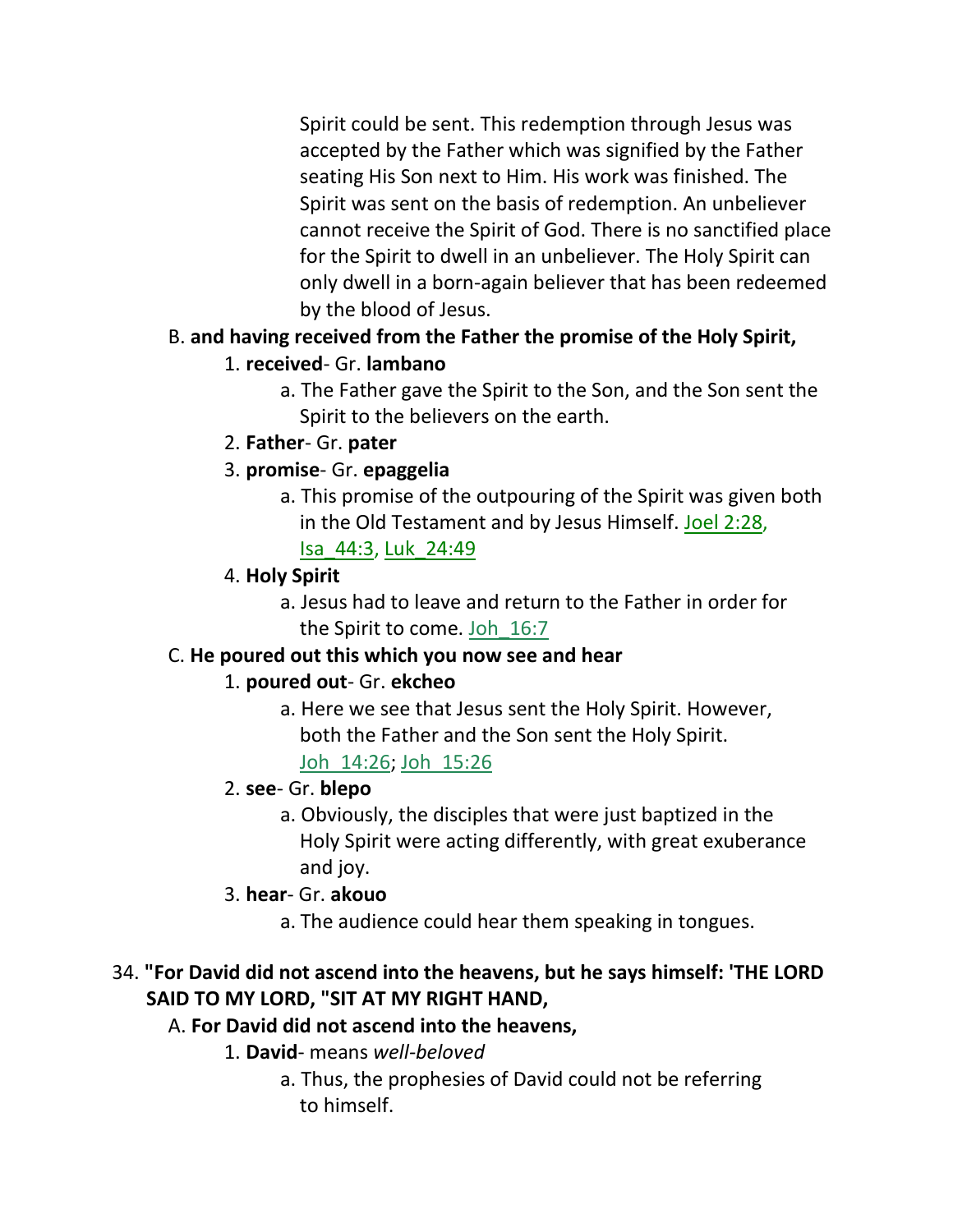- 2. **ascend** Gr. **anabaino** *to go up, ascend, to climb, to rise, mount upwards*
	- a. Jesus first descended before He ascended.

John 3:13, Eph.4:9

### 3. **heavens**- Gr. **ouranos**

a. He ascended to the third heaven past the first heaven around the earth and the second heaven the cosmos.

## B. **but he says himself**

- 1. **says-** Gr. **lego**
	- a. David said

## C. **The Lord said to my Lord,**

- 1. **Lord** Gr. **kurios**
	- a. The Lord [God the Father] said to my [David's] Lord [Jesus Christ].
	- b. This is a quotation from Ps. 110:1- which says, **The Lord [Heb. Jehovah- self-existent one] said to my Lord [Heb. adon-sovereign]**
	- c. Both terms translated Lord are titles of divinity. Both God the Father and the Lord Jesus Christ are equally God.
	- d. *David called his descendant his Lord. In Jewish culture, one would never call his offspring "Lord." "What is Peter implying?" his audience must have wondered. Peter's implication was simply this: Jesus, the Son of David, is more than merely a descendant of David. He is the Son of God.* -Courson Commentary

## D. **sit at my right hand**

## 1. **sit**- Gr. **kathemai**

- a. Jesus did not ascend and then decide to sit down at the Father's right hand. This was a call and invitation for Him to do so by the Father. We are never to exalt ourselves. We need to be called up, not just go up ourselves!
- 2. **right hand** Gr. **dexios**

## 35.**TILL I MAKE YOUR ENEMIES YOUR FOOTSTOOL." '**

A. **make**- Gr. **tithemi**- *make*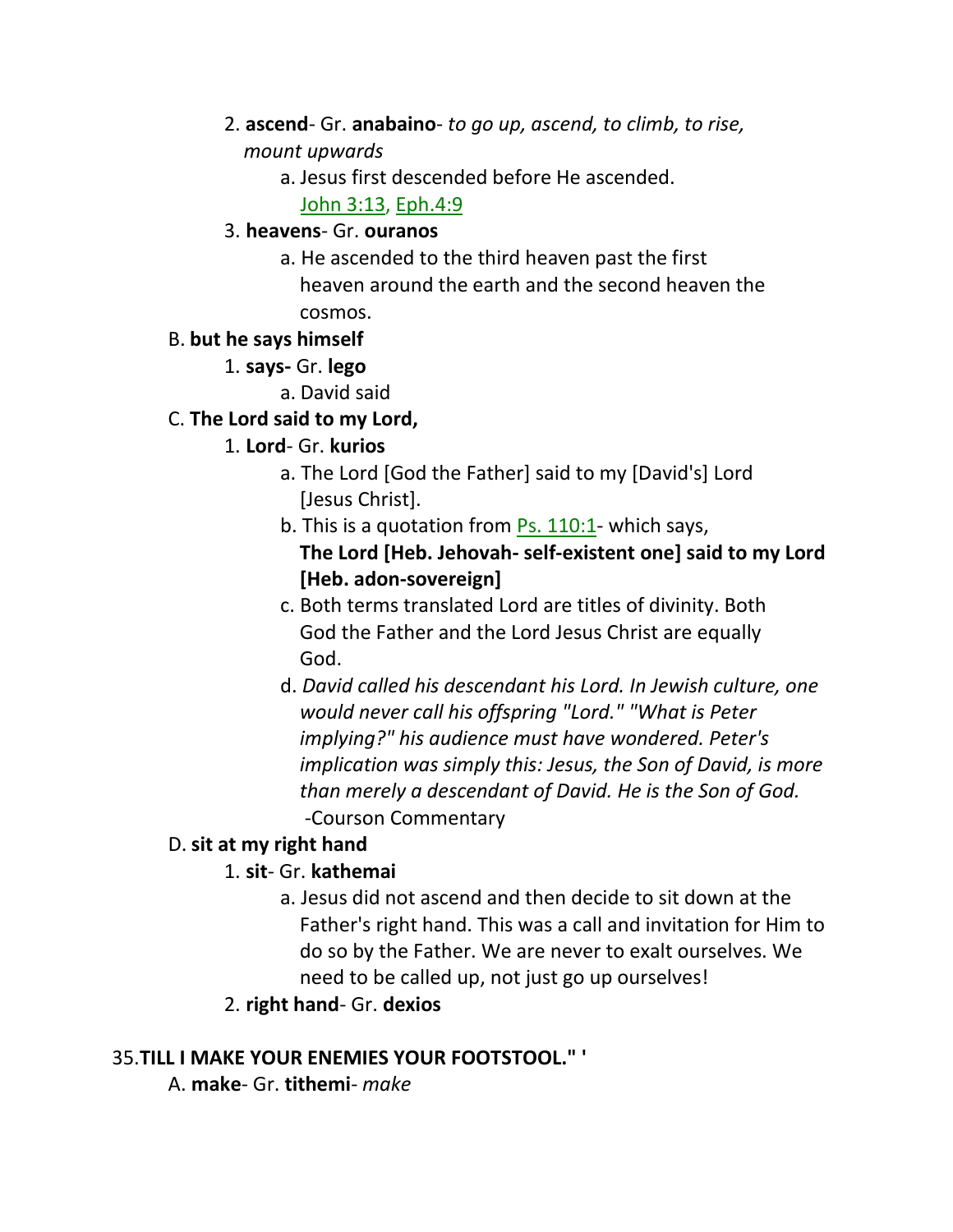#### B. **enemies**- Gr. **echthros**

- 1. These are both natural and spiritual enemies. Right now, Jesus is seated. He will rise and return and reign during the Millennium. During this time, His enemies will be His footstool as He sits on the throne of David in Jerusalem. After the Millennium, all His enemies will be finally vanquished and removed.
- C. **footstool** Gr. **hupopodion sou podos** *footstool for your foot*
	- 1. This verse has been used to teach a false doctrine called Dominion Theology. This teaching says that Jesus will not come back until the Church has subdued all enemies of God both spiritual and natural.
	- 2. The book of Revelation shows Jesus coming back and defeating the Anti-Christ and the False Prophet Himself. The church does not do this.
	- 3. Jesus must reign [in the Millennium] until the last enemy is put under His feet. The last enemy will be defeated with its death. Then Jesus will turn the kingdom over to His Father, so that He is all in all. Cor. 15:24, 28
	- 4. Jesus used this verse to prove His divinity and to confound the religious leaders of His day. Mat\_22:44
- 36. **"Therefore let all the house of Israel know assuredly that God has made this Jesus, whom you crucified, both Lord and Christ."**
	- A. **Therefore let all the house of Israel know assuredly that God has made this Jesus,**
		- 1. **house** Gr. **oikos**
			- a. The house of Israel means the family of Israel.
		- 2. **know** Gr. **ginosko** *to become acquainted with*
		- 3. **assuredly** Gr. **asphales** *without fail*
		- 4. **made** Gr. **poieo**
			- a. This does not mean that prior to this time Jesus was not Lord or the Messiah. This is just saying that God had already appointed and declared Jesus as such and would be made manifest to all. Php 2:9-11
		- 5. **this Jesus**
			- a. Many have come and claimed to be a reincarnated version of Jesus. No, it was this very man that was crucified under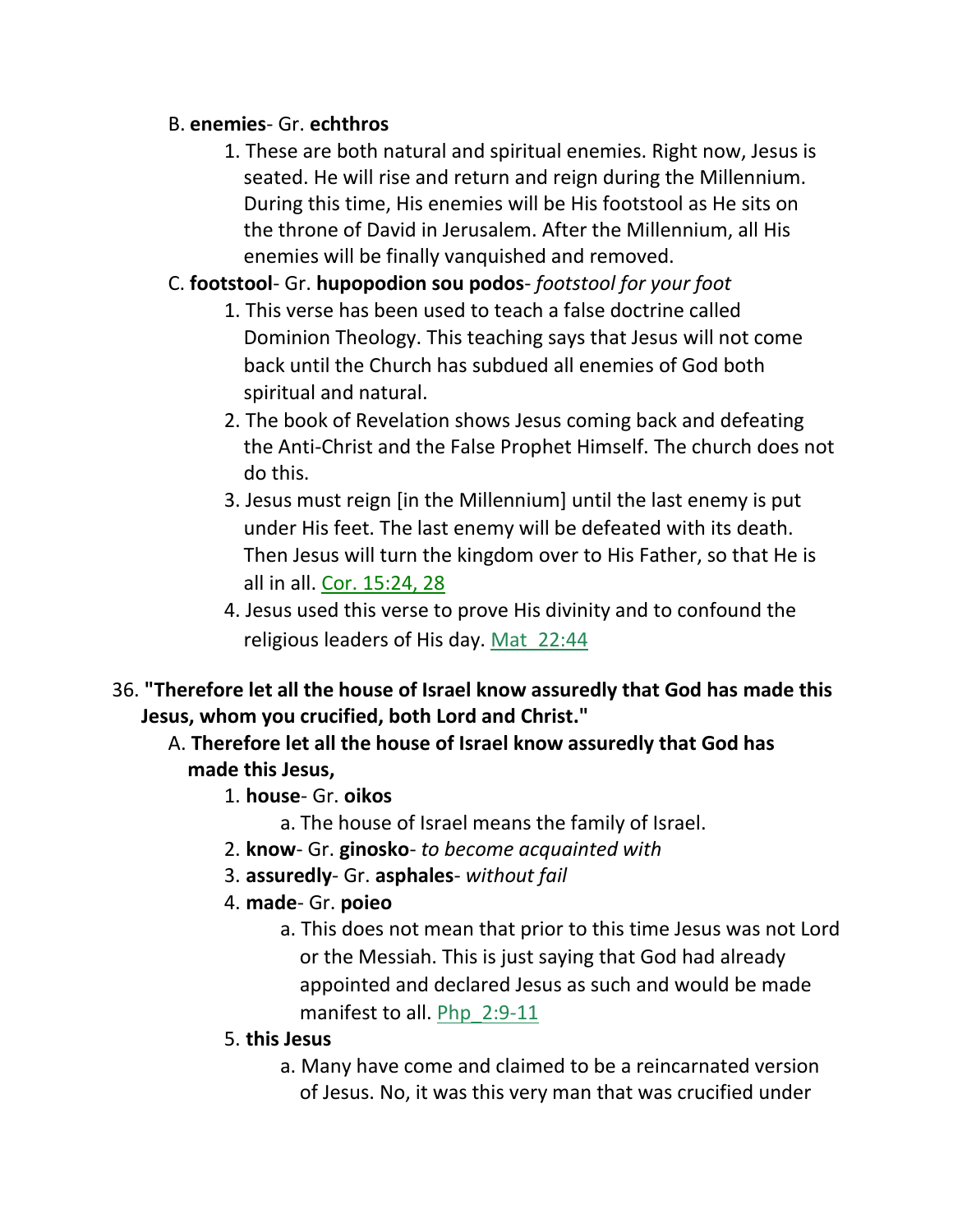Pontius Pilate who was resurrected and is both Lord and Christ.

## B. **whom you crucified,**

- 1. **crucified**
	- a. Again, Peter boldly lays the blame on this crowd about Jesus being crucified. Talk about boldness!

## C. **both Lord and Christ**

## 1. **Lord**- Gr. **kurios**

- a. This is a title of divinity.
- 2. **Christ** Gr. **christos** *the Anointed One, the Messiah*
	- a. The Jews were waiting for their Messiah which they thought would be a conquering hero freeing them from Rome. They missed their Messiah. He was a conquering hero, but not over natural kingdoms, but over the spiritual kingdom of satan and sin.
	- b. Here Peter is telling this crowd that Jesus was recently crucified, has been raised and is the Divine Lord and the Messiah they had been looking for.
- 37. **Now when they heard** *this,* **they were cut to the heart, and said to Peter and the rest of the apostles, "Men** *and* **brethren, what shall we do?"**

## A. **Now when they heard this,**

- 1. **heard** Gr. **akouo**
- 2. **this**
	- a. This was the gospel message.

# B. **they were cut to the heart,**

- 1. **cut** Gr. **katanusso** *to pierce through; to pierce with*  *compunction and pain of heart, to prick*
	- a. They were heart pierced. Many today are getting body piercings, but what they need is a heart piercing.

# 2. **heart**- Gr. **kardia**

- a. This is a work of the Holy Spirit. No mere human eloquence can cut people to the heart.
- b. Peter's message was replete with the Word of God. The Spirit takes the Word- which is the sword of the Spirit and cuts into men's hearts. The Spirit of God works with the Word of God.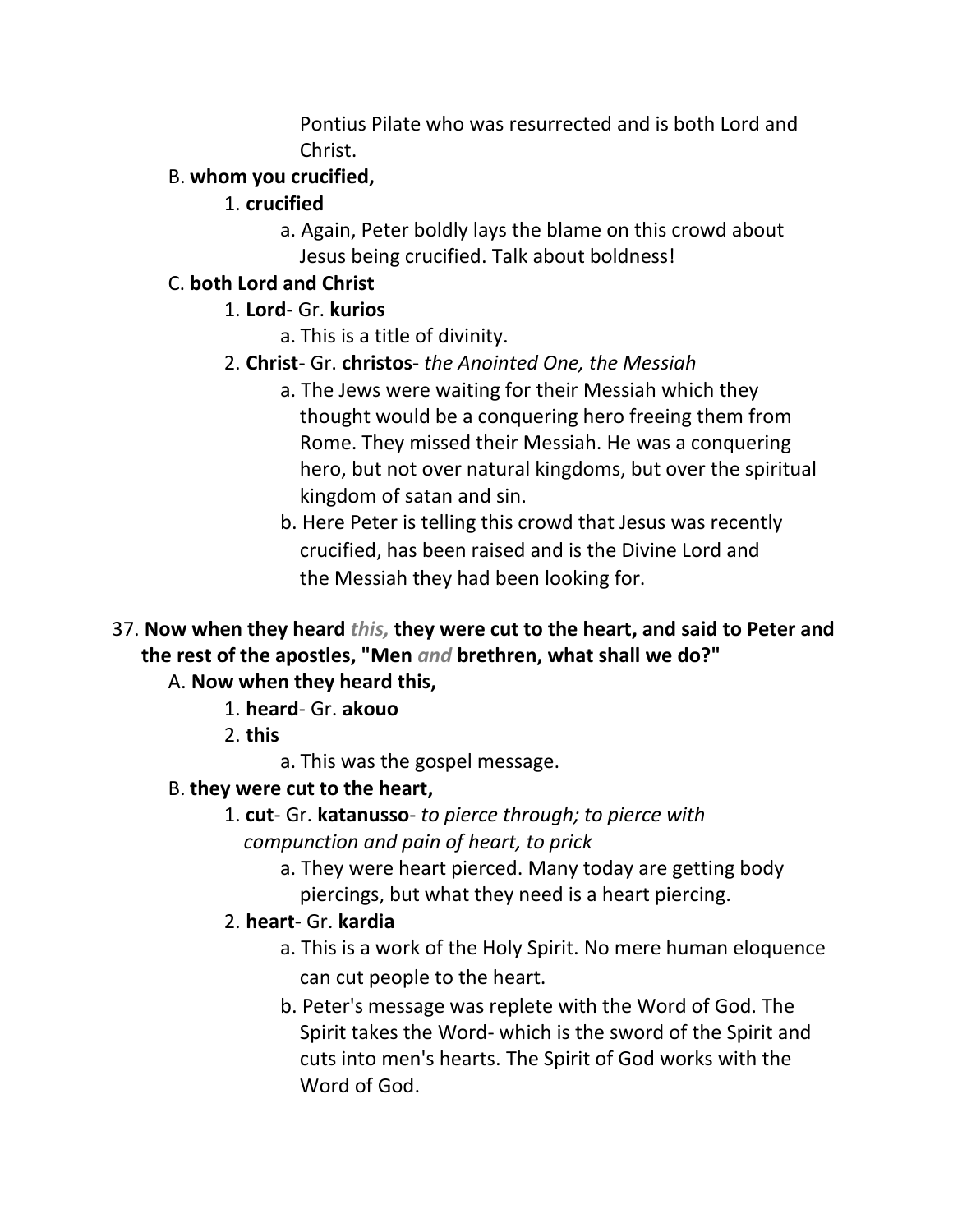#### C. **and said to Peter and the rest of the apostles,**

- 1. **said** Gr. **epo**
- 2. **Peter**
	- a. This is the same Peter who days before denied knowing Jesus out of fear.
- 3. **rest** Gr. **loipoi**
	- a. The other 11 apostles.
- 4. **apostles** Gr. **apostolos**

## D. **Men and brethren,**

- 1. **men** Gr. **aner**
- 2. **brethren** Gr. **adelphos**
	- a. Peter addressed the crowd- men and brethren. The crowd responds back with in the same way.
	- b. *This was an expression denoting affectionate earnestness. Just before this they mocked the disciples, and charged them with being filled with new wine*, Act\_2:13. *They now treated them with respect and confidence. The views which sinners have of Christians and Christian ministers are greatly changed when they are under conviction for sin. Before that they may deride and oppose them; then, they are glad to be taught by the obscurest Christian, and even cling to a minister of the gospel as if he could save them by his own power.* -Barnes Commentary

## E. **what shall we do**

## 1. **do**- Gr. **poieo**

- a. These Jews had a religious mindset of works righteousness. Here they immediately want to know what they **need to do** to be right. Peter says- **believe**! All other Christian actions that God's accepts and are fruitful come out of this root of believing. Baptism will be the action that first springs from believing on Jesus.
- b. Saul of Tarsus, the religious Pharisee, said the same thing when He encountered God. Acts 9:6
- 38. **Then Peter said to them, "Repent, and let every one of you be baptized in the name of Jesus Christ for the remission of sins; and you shall receive the gift of the Holy Spirit.**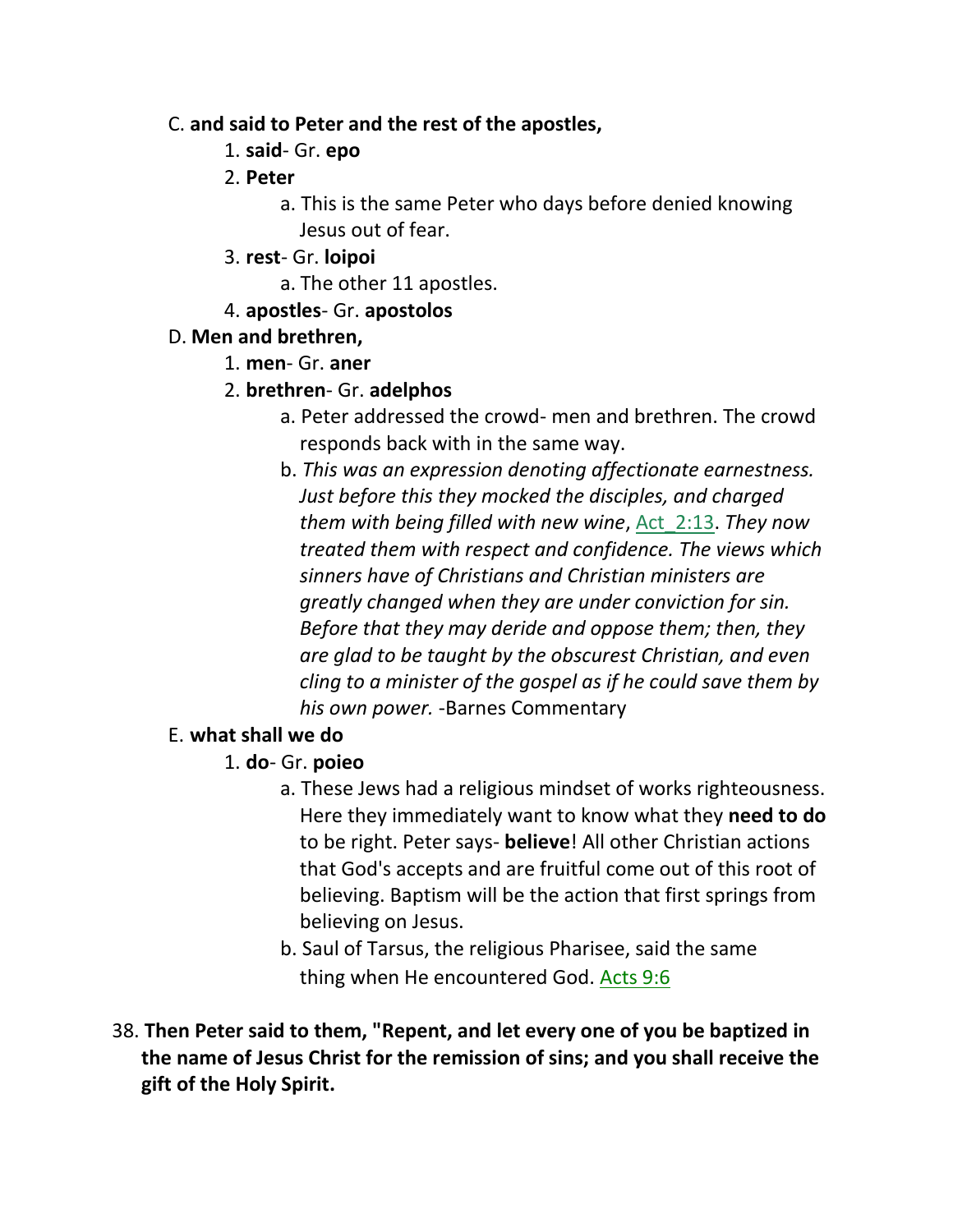#### A. **Then Peter said to them,**

- 1. **Peter** means *stone*
- B. **Repent** Gr. **metanoeo** *to change one's mind*
	- 1. Biblical repentance is to change one's mind, which will cause one to change direction.
	- 2. They were exhorted to repent or change their mind about Jesus. They needed to accept Him as Savior and their Messiah.
- C. **and let every one of you be baptized in the name of Jesus Christ for the remission of sins,**

### 1. **baptized**- Gr. **baptizo**- *to dip or be immersed*

- a. In the New Testament baptism is a believer's baptism. You only baptize a believer who has been born again. Mark 16:16, Act 8:12; Act 8:36-38; Act 16:31-34
- 2. **name** Gr. **onoma**
	- a. This means to be baptized in the authority of Jesus. Some teach that if you are not baptized in Jesus' name only, your baptism did not count. In the book of Acts, we see they were baptized in the name of Jesus. This merely means they were baptized upon the authority of the command of Jesus concerning baptism. Jesus commanded that we be baptized in the name of the Father, and the Son, and the Holy Spirit. I do not think it is the exact formula that we are baptized in that makes baptism valid, but our faith in Jesus and His death, burial, and resurrection, which baptism outward portrays.
	- b. When I baptize someone, I say, "In the name of Jesus, I now baptize you in the name of the Father, Son, and the Holy Spirit."
	- c. *Not to the exclusion of the Father, and of the Spirit, in whose name also this ordinance is to be administered, Mat\_28:19 but the name of Jesus Christ is particularly mentioned, because of these Jews, who had before rejected and denied Him as the Messiah; but now, upon their repentance and faith, they are to be baptized in His name, by His authority, according to His command; professing their faith in Him, devoting themselves to Him, and calling on His name*. -Gill Commentary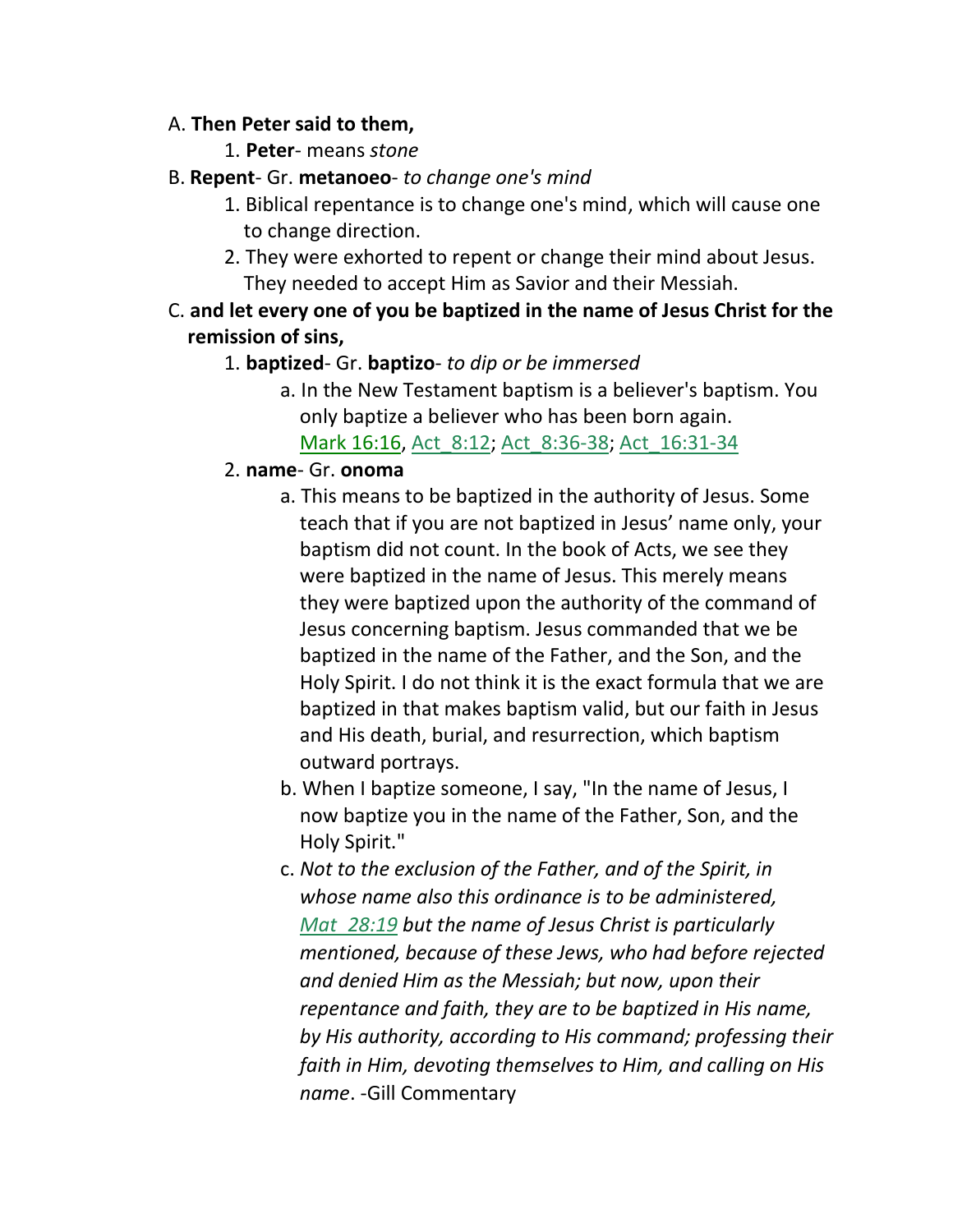- d. *The use of onoma means in the name or with the authority of one in accordance with the command of Jesus in* **Mat** 28:19 -Robertson Word Pictures
- 3. **for** Gr. **eis** *upon the basis or ground of*
	- a. A believer is baptized upon the basis and ground of their sins being remitted. This verse is not teaching baptismal forgiveness or regeneration as some later in church history adopted. This verse is saying that baptism is based upon the remission of sins not in order to have your sins remitted.

### 4. **remission**- Gr. **aphesis**- *send away, to be released from*

a. Without the shedding of blood there is no remission of sins. Jesus shed His blood once for the remission of sins.

### 5. **sins**- Gr. **hamartia**

a. Jesus died for sins. 1 Cor. 15:3

### D. **and you shall receive the gift of the Holy Spirit**

#### 1. **receive**- Gr. **lambano**

a. You must receive this gift. The Holy Spirit does not force Himself upon anyone. A gift must be received, or it is no longer gift. If it is not given as a gift, then it is something issued. God does not issue salvation or the Holy Spirit. He offers the Holy Spirit as a gift to be received or rejected.

## 2. **gift**- Gr. **dorea**

- a. This gift is the baptism in the Holy Spirit. It is a gift, which you can freely accept or reject. Unfortunately, many Christians have rejected this gift although they accepted the gift of the new birth.
- b. The baptism in the Holy Spirit is a precious gift to the body of Christ. Acts 10:45

## 3. **Holy Spirit**

a. This is not the receiving of the Holy Spirit at the new birth. Notice, this was to take place after water baptism- "be baptized and then you shall receive the gift of the Holy Spirit." Water baptism in the New Testament is always for believers who have been saved and have the Holy Spirit in their heart. This speaks of the baptism in the Holy Spirit which the disciples who were already believers had received just minutes before and as a result spoke in tongues. In the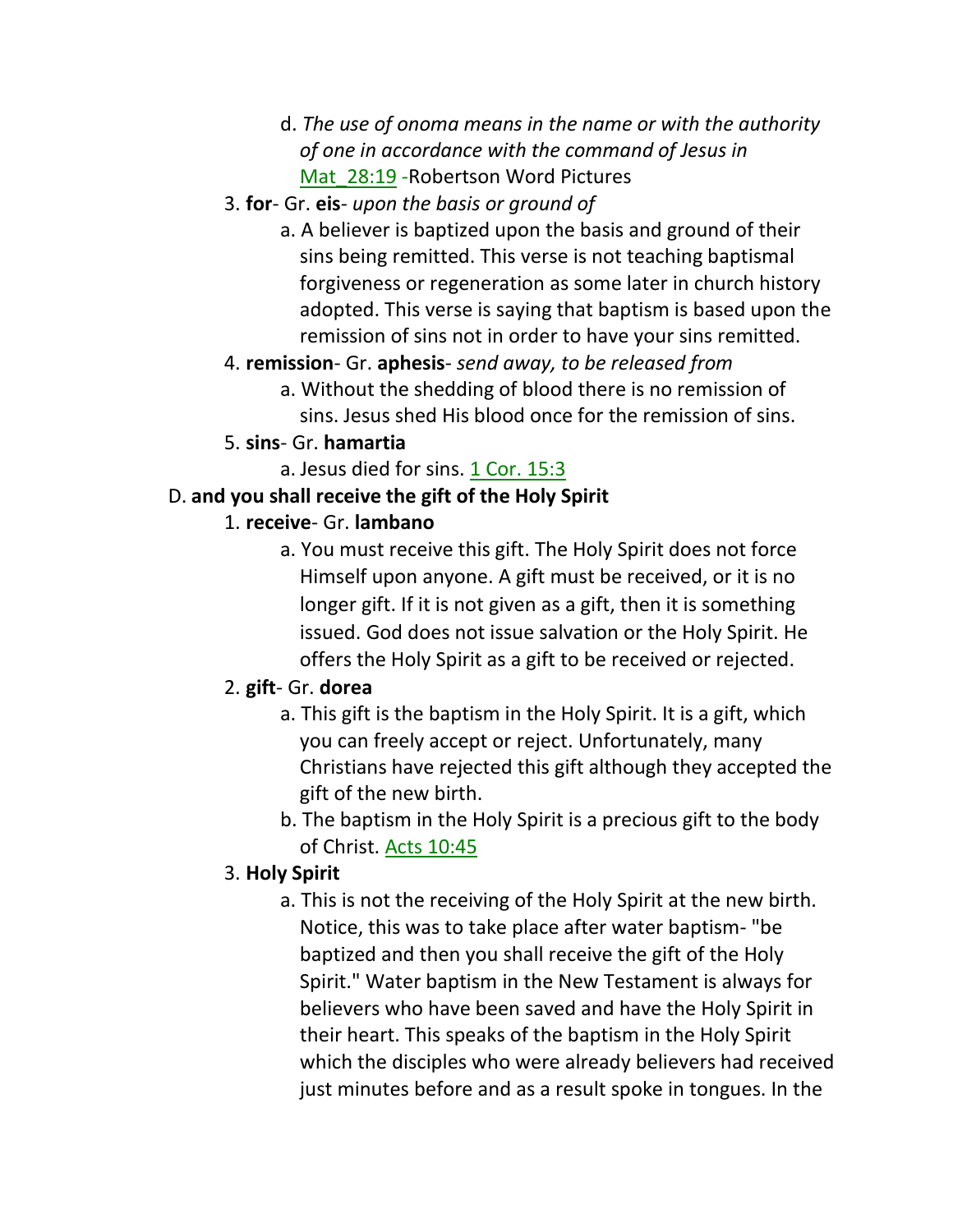new birth the Spirit comes within a believer's heart. However, in the baptism in the Holy Spirit, the Holy Spirit comes upon a believer for service.

## 39. **For the promise is to you and to your children, and to all who are afar off, as many as the Lord our God will call."**

## A. **For the promise is to you and to your children**,

## 1. **promise**- Gr. **epaggelia**

- a. This is the promise of the baptism in the Holy Spirit with the evidence of speaking in tongues. This is not speaking of the promise of the Holy Spirit in the new birth. It would go without any need for any mention that salvation is available for all who God calls to be saved. However, it is important to say this when speaking of the baptism in the Holy Spirit because many have tried to say that this gift ended with the apostles. No, here we see it is available for everyone, at any time throughout church history, up until the present.
- b. The baptism in the Holy Spirit is the fulfillment of the blessing of Abraham given to the church. Paul says that this blessing that has come upon the Gentiles is the promise of the Spirit. Gal. 3:14 In the New Birth, the Spirit comes within, but with the baptism in the Holy Spirit, the Spirit comes upon.
- c. When you pray in the Spirit, you are releasing the blessing of Abraham in your life!

## 2. **you**

- a. You of this generation.
- 3. **children** Gr. **teknon**
	- a. This speaks of the successive generations.

# B. **and to all who are afar off**,

- 1. **all**
- a. This shows that the baptism in the Holy Spirit is for all, not just a select few, such as the apostles.
- 2. **afar off** Gr. **eis makran** *unto a great way, far distance*

a. This reveals a protracted period of the church age of 2000 years.

## C. **as many as the Lord our God will call**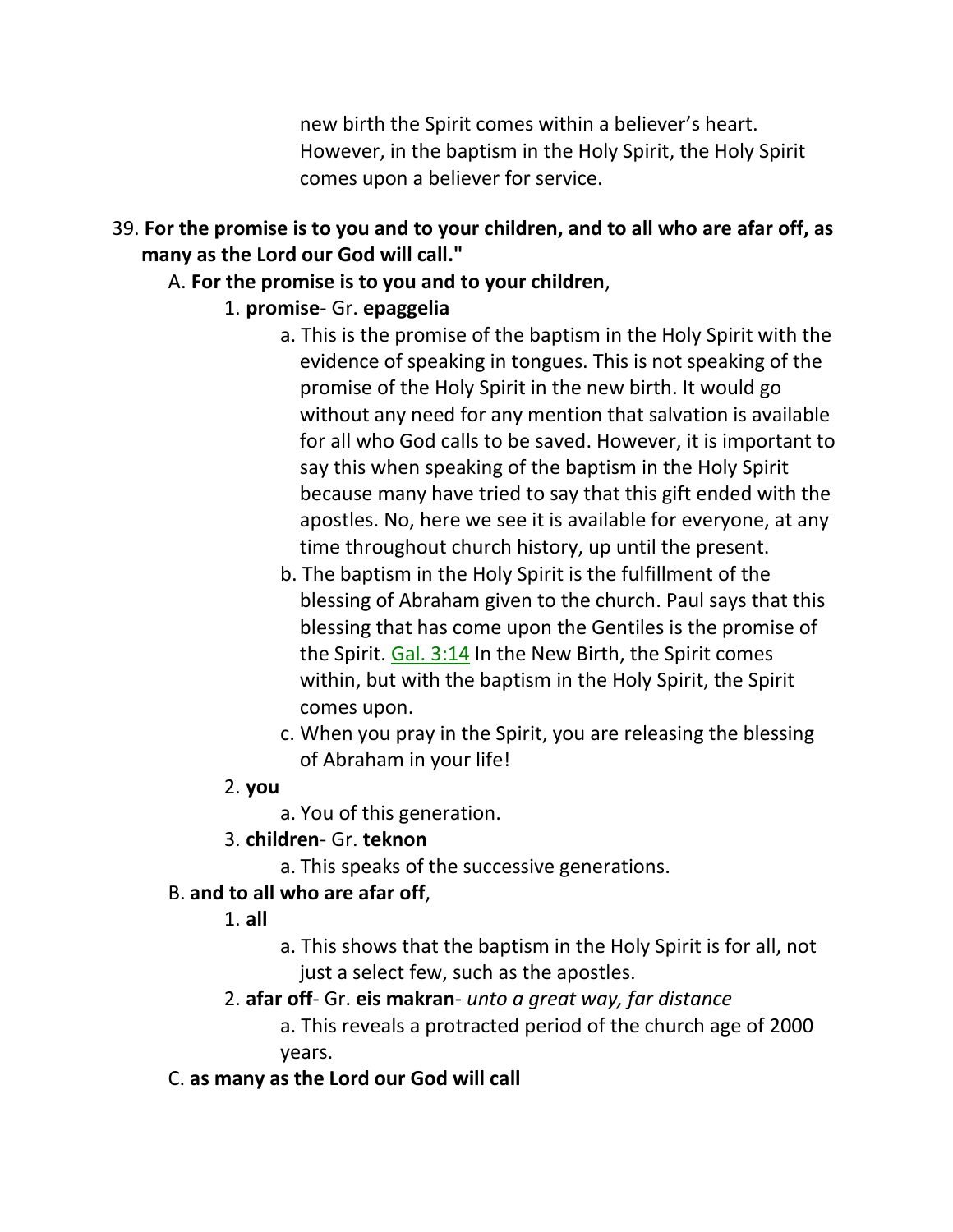- 1. **as many**
	- a. Again, this promise is inclusive of all believers.
- 2. **call**
	- a. This is the call of salvation.
- 40. **And with many other words he testified and exhorted them, saying, "Be saved from this perverse generation."**
	- A. **And with many other words he testified and exhorted them**,
		- 1. **many words**
			- a. Here we see that Peter added many words beyond the message recorded here in Acts. This is no small wonder for Peter. It might be that what is recorded is what Peter was supposed to say, and then he went on and on himself. When we get done speaking what God has given us, we need to sit down and be quiet. What we say afterwards will end up diluting the message God wanted to impart or confuse the audience.
			- b. Peter may have shared everything he had ever learned up until that point in one shot. This is a bit humorous.
		- 2. **testified** Gr. **diamarturomai** *to charge solemnly*
		- 3. **exhorted** Gr. **parakaleo** *to encourage, exhort, or call to action*
			- a. A testimony should end with an exhortation to respond to it.
	- B. **saying**,
		- 1. Either the sum of what he was telling them was, be saved from this perverse generation or he ended his discourse on this statement.

## C. **be saved from this perverse generation**

- 1. **saved** Gr. **sozo** *delivered*
- 2. **perverse** Gr. **skolios** *twisted, crooked*
	- a. If the generation Peter was talking to was twisted, I wonder what ours would be called? This is quite sobering.

## 3. **generation**- Gr. **genea**- *the whole multitude of people living at the same time*

a. The generation that Peter was preaching to, was a deeply religious one. He called it twisted. Sometimes God would rather someone be given over to fleshly lusts than to be religious. It is much harder to reach a religious person than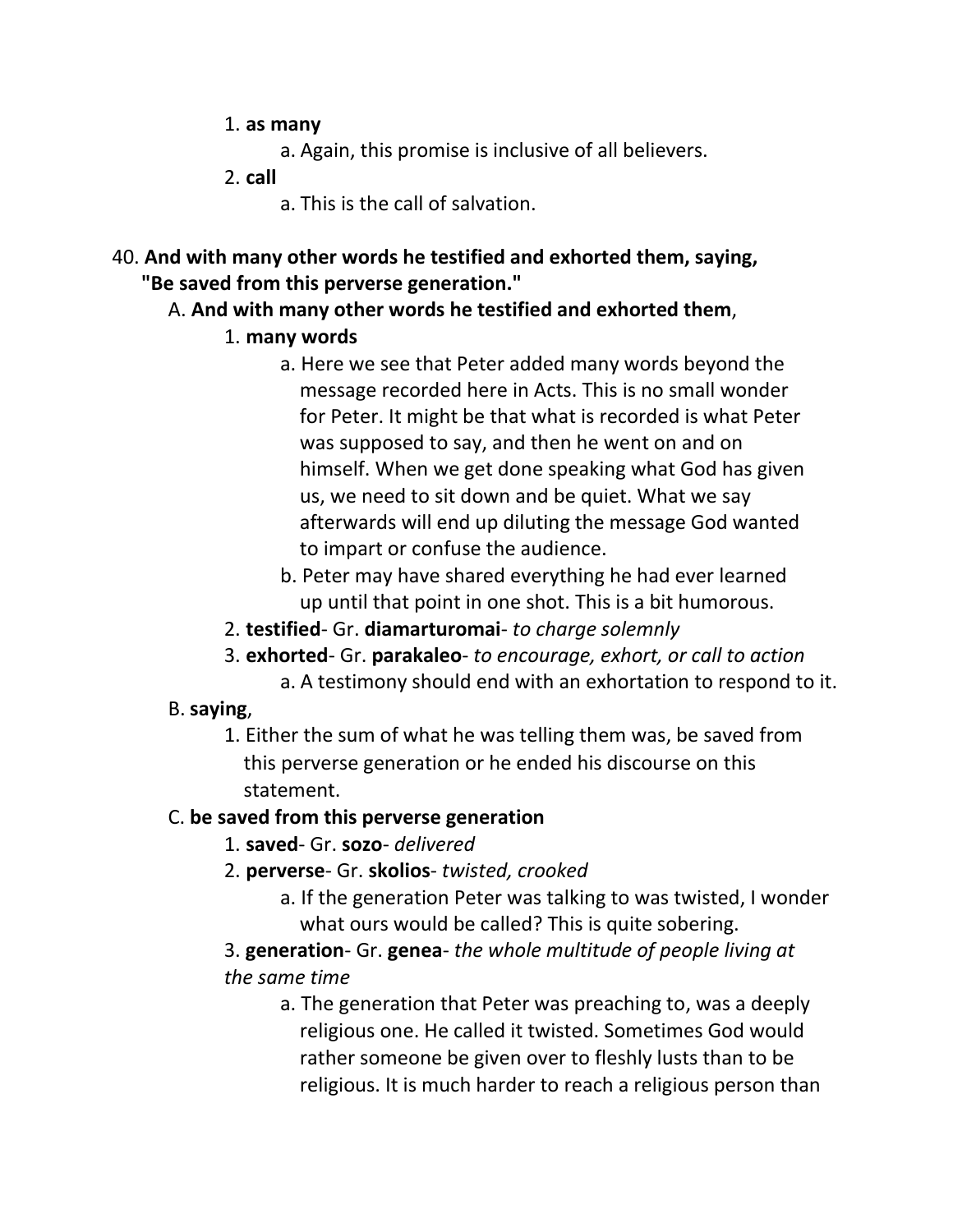an ungodly one. Jesus always gave a more severe sentence upon the religious than ungodly sinners.

- b. Jesus called those of his generation vipers. Matt. 3:7
- 41. **Then those who gladly received his word were baptized; and that day about three thousand souls were added** *to them.*
	- A. **Then those who gladly received his word were baptized;**

## 1. **gladly received**- Gr. **apodechomai asmenos**- *take fully, that*

- *is, welcome, to accept what is offered with joy and gladness*
	- a. It is a blessing to minister to those who receive the Word of God gladly. Those in Berea did this in Paul's ministry. They were more noble than those in Thessalonica. They received the Word of God eagerly with an open mind, but also checked it out in the Scriptures to see if it was so or not. Acts 17:11 I pray we see more Christians like this today.
- 2. **word** Gr. **logos** *message, discourse*
	- a. This was the gospel message.
- 3. **baptized** Gr. **baptizo** *immersed, dipped*
	- a. Those who did not gladly receive his word refused baptism. Some gave lip service to believing upon Jesus but refused to act upon this or confess Jesus publicly. John 12:42 Faith has corresponding actions.
	- b. We are saved by grace through faith alone but not a faith that stands alone. Faith without corresponding actions is dead. James 2:17
	- c. Jesus said that those who believe and are baptized shall be saved, and those who do not believe shall be condemned. Mark 16:16 We are saved by faith, but this faith has corresponding actions connected to it. Here it is baptism.

## B. **and that day about three thousand souls were added to them**

## 1. **day**- Gr. **hemara**

- a. The day of Pentecost.
- 2. **three thousand**
	- a. It is important to note that in the outset of the giving of the law three thousand died in judgment due to their sin.

```
 Ex. 32:28 However, on the day of Pentecost, the outset of
```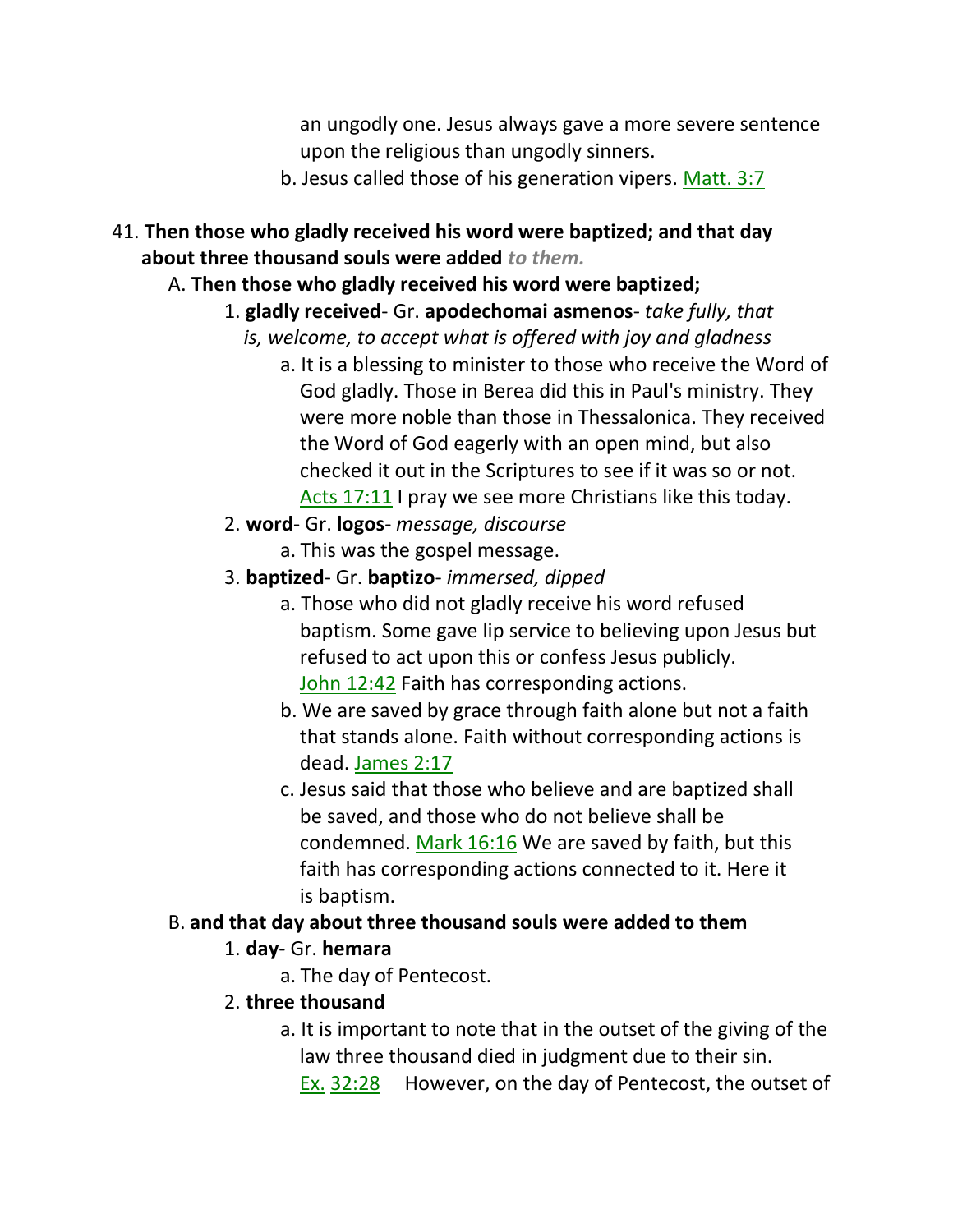the age of grace, three thousand people were saved by receiving grace. The law was a ministry of death. 2 Cor. 3:7 Grace is a ministry of life!

## 3. **souls**- Gr. **psuche**

- a. This term is often used of the person themselves, not just their mind, will, and emotions.
- b. Eight souls were saved on the ark. 1 Peter 3:20

## 4. **added**- Gr. **prostithemi**- *to add in addition to*

- a. We get the English word "prosthetic" from this word. It means to add to what is missing or deficient. God wants His house and kingdom filled with believers. This first day of the church saw addition to what was missing of this number. We are still seeing addition to that number even today.
- 42. **And they continued steadfastly in the apostles' doctrine and fellowship, in the breaking of bread, and in prayers.**
	- A. **And they continued steadfastly in the apostle's doctrine and fellowship,**
		- 1. **continued steadfastly** Gr. **en proskatereo** *to be steadfastly* *attentive unto, to give unremitting care to a thing*
			- a. Jesus gave a definition of a disciple of His. He said those who **continue** in His Word they are His disciples. John 8:31 This means you can be a disciple one day and cease being one the next, if you do not continue in His Word.

## 2. **apostles**- Gr. **apostolos**

- a. The twelve apostles
- 3. **doctrine** Gr. **didache** *teaching*
	- a. The New Testament church was built upon the teachings of the apostles and Jesus Christ, the chief cornerstone. Eph. 2:20

## 4. **fellowship**- Gr. **koinonia**- *partnership, association, to partake together*

a. Fellowship is not merely talking with or spending time together. It is sharing and partnering together in spiritual and natural matters. We see that they shared food and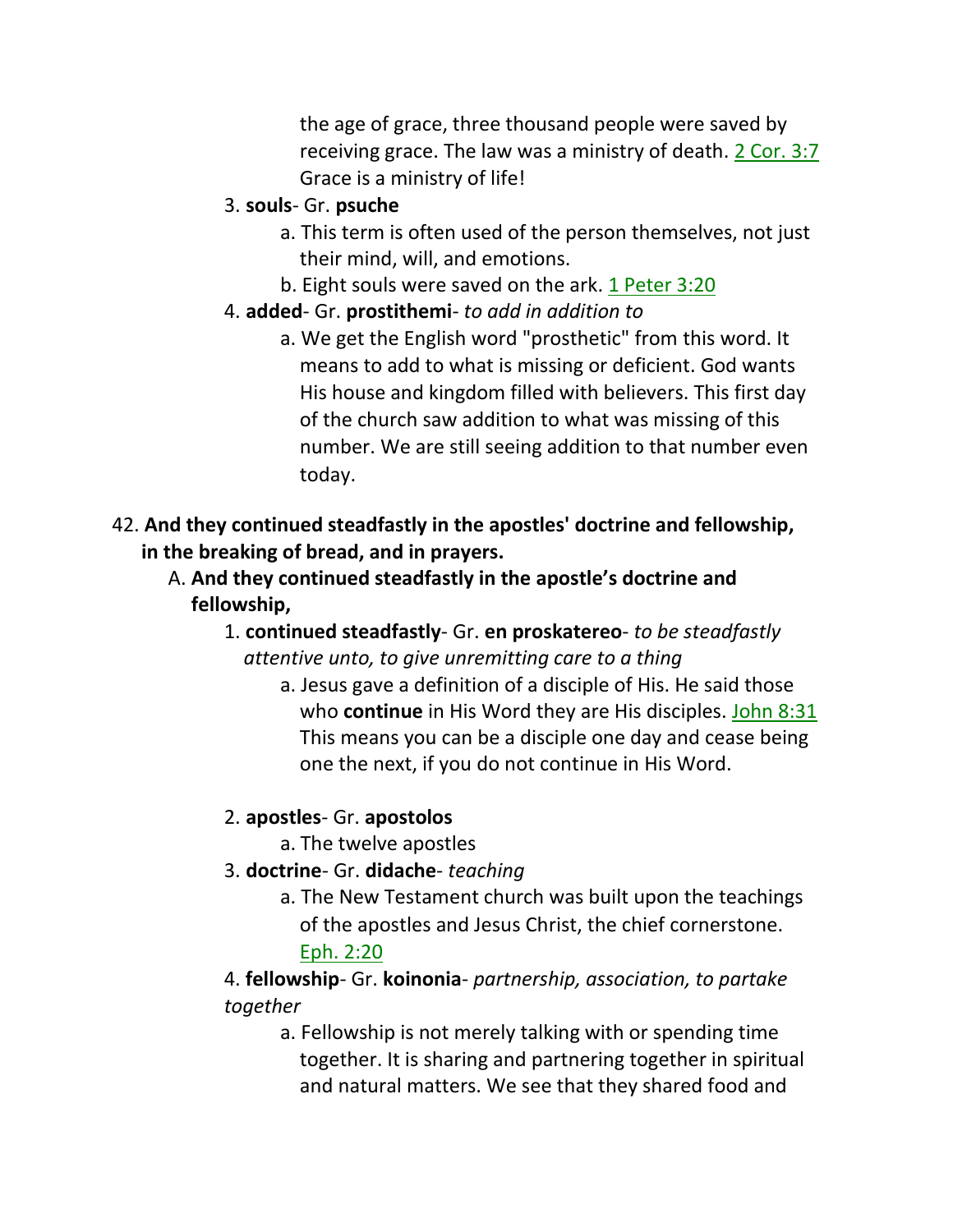goods with each other. This is what a family does. Believers in Jesus Christ are the family are God.

b. We are to assemble together and not be separate in our faith. Heb. 10:25

## B. **in the breaking of bread,**

- 1. **breaking** Gr. **klasis**
	- a. *The bread of the Hebrews was made commonly into cakes, thin, hard, and brittle, so that it was broken instead of being cut*. -Barnes Commentary

## 2. **bread**- Gr. **artos**

- a. *This expression is used in the NT to refer both to the Lord's Supper and to eating a common meal. The meaning in any particular case must be determined by the sense of the passage. Here it obviously refers to the Lord's Supper, since it would be quite unnecessary to say that they continued steadfastly eating their meals. From* Act\_20:7 *we learn that the practice of the early Christians was to break bread on the first day of the week. During the early days of the church, a love feast was held in connection with the Lord's Supper as an expression of the love of the saints for one another. However, abuses crept in, and the "agape" or love feast was discontinued*. -Believer's Bible Commentary
- b. This is communion but also sharing meals together. Act 20:7 There is a spiritual dynamic present when believers share a meal together.

## C. **and in prayer**

## 1. **prayer**- Gr. **proseuche**

- a. A church should have these four things going on regularly among their body. It is good to have all four in each church service- the teaching of the Word of God, fellowship time, communion, and prayer.
- b. A praying church is a powerful church. Act 4:31-33

## 43. **Then fear came upon every soul, and many wonders and signs were done through the apostles.**

#### A. **Then fear came upon every soul,**

1. **fear**- Gr. **phobos**- *reverence, awe, fear, respect*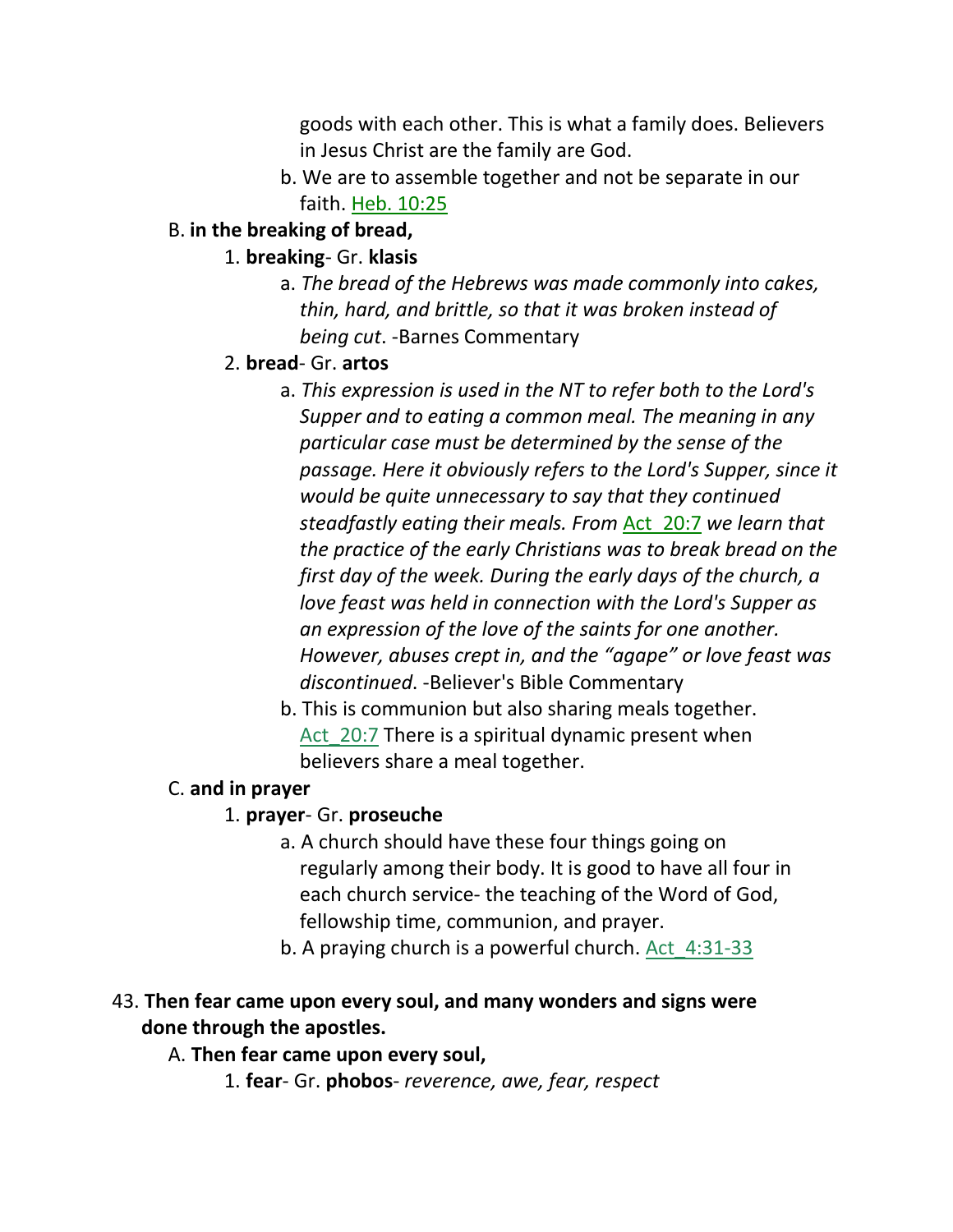#### 2. **soul**- Gr. **psuche**

- a. Again, this word can mean a person themselves not necessarily their mind, will, and emotion.
- b. This would be good if this happened among every Christian today. I believe before the return of the Lord this will take place in all genuine believers. Ones who are not, will fall away from the faith. 2 Thess. 2:3

## B. **and many wonders and signs were done through the apostles**

- 1. **wonders-** Gr. **teras** see vs. 22
- 2. **signs** Gr. **semeion** see vs. 22
	- a. These were not just for the benefit of believers but were to catch the attention of unbelievers so that they would turn to the Lord as well.
	- b. Notice that the wonders and signs done through the apostles happened after the teaching by the apostles. The Spirit works with and confirms the Word with signs following. Mark 16:20
- 3. **done** Gr. **ginomai** *to come into being, to occur, to make*
	- a. This Greek word **ginomai** is used instead of the regular word **poieo**, to show that the miraculous power of God is something that is manifested and brought about by the Spirit and not done by the believer's own ability or desire.
- 4. **apostles** Gr. **apostolos**
	- a. The twelve apostles

## 44. **Now all who believed were together, and had all things in common,**

## A. **Now all who believed were together,**

## 1. **believed**- Gr. **pisteuo**

- 2. **together** Gr. **epi autos** *upon the same*
	- a. *Not in one place, for no one house could hold them all, their number was now so large; but they "agreed together", as the Arabic version renders it: all these believers were of one mind and judgment, as to doctrines, they agreed in their sentiments and principles of religion; and they were of one heart and soul, were cordially affected to each other, and mutually were assisting to one another in temporals, as well as in spirituals:* - Gill Commentary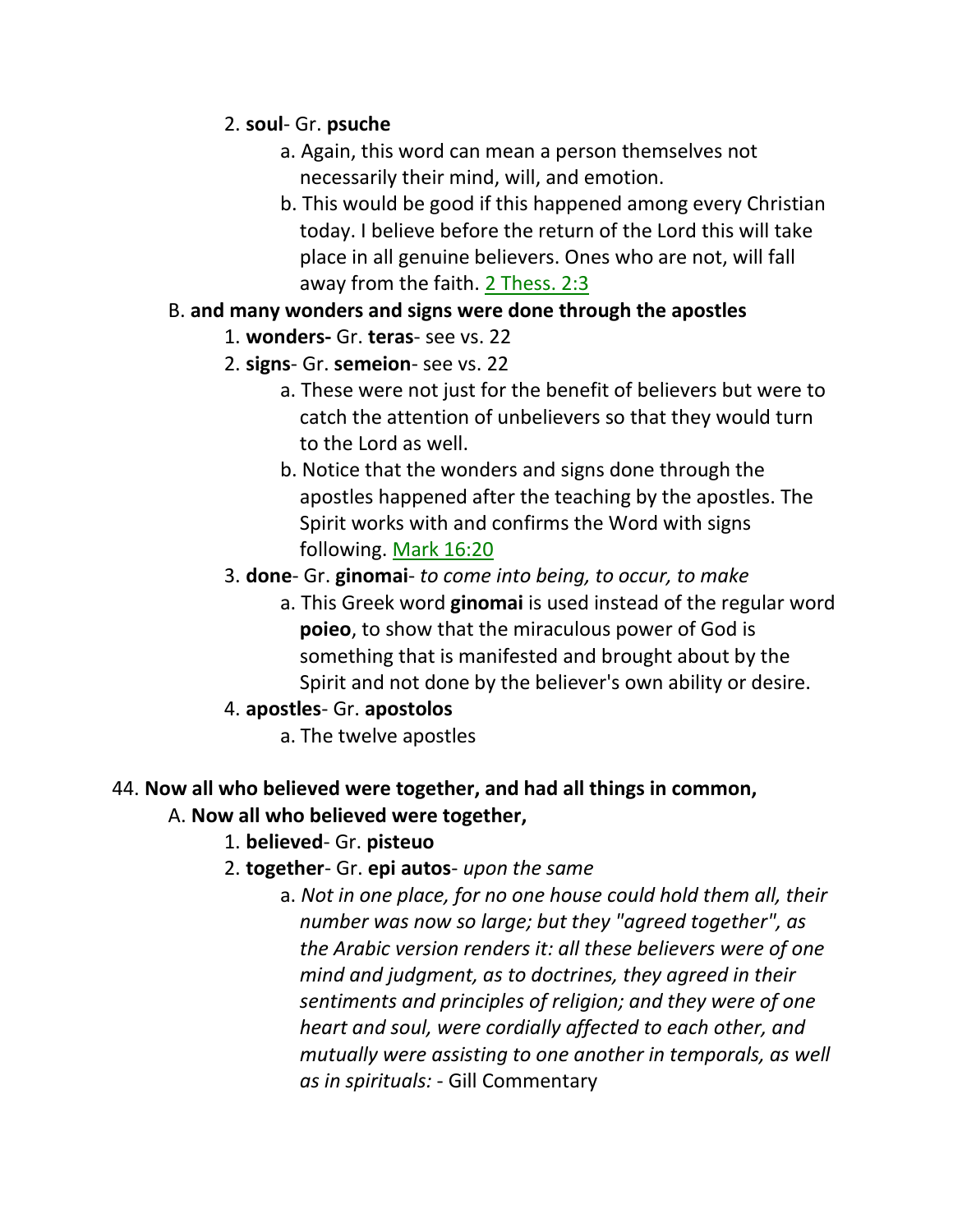#### B. **and had all things in common**

1. **in common**- Gr. **koinos**- *common, that is, (literally) shared by all or several*

- a. *That is, all their property or possessions. See* Act\_4:32-37; Act\_5:1-10*. The apostles, in the time of the Saviour, evidently had all their property in common stock, and Judas was made their treasurer. They regarded themselves as one family, having common needs, and there was no use or propriety in their possessing extensive property by themselves. Yet even then it is probable that some of them retained an interest in their property which was not supposed to be necessary to be devoted to the common use. It is evident that John thus possessed property which he retained,* Joh\_19:27. *And it is clear that the Saviour did not command them to give up their property into a common stock, nor did the apostles enjoin it:* Act\_5:4*, "While it remained, was it not thine own? and after it was sold was it not in thine own power?" It was, therefore, perfectly voluntary, and was as evidently adapted to the special circumstances of the early converts. Many of them came from abroad. They were from Parthia, and Media, and Arabia, and Rome, and Africa, etc. It is probable, also, that they now remained longer in Jerusalem than they had at first proposed, and it is not at all improbable that they would be denied now the usual hospitalities of the Jews, and excluded from their customary kindness because they had embraced Jesus of Nazareth, who had been just put to death. In these circumstances, it was natural and proper that they should share their property while they remained together*. -Gill Commentary
- b. This should not be used to teach socialism. Socialism is the mandatory taking of people's finances to support others. This was not mandatory here, but voluntary. God is always for private ownership but wants us to share out of a free will of love for others. *College professors in the '60s and*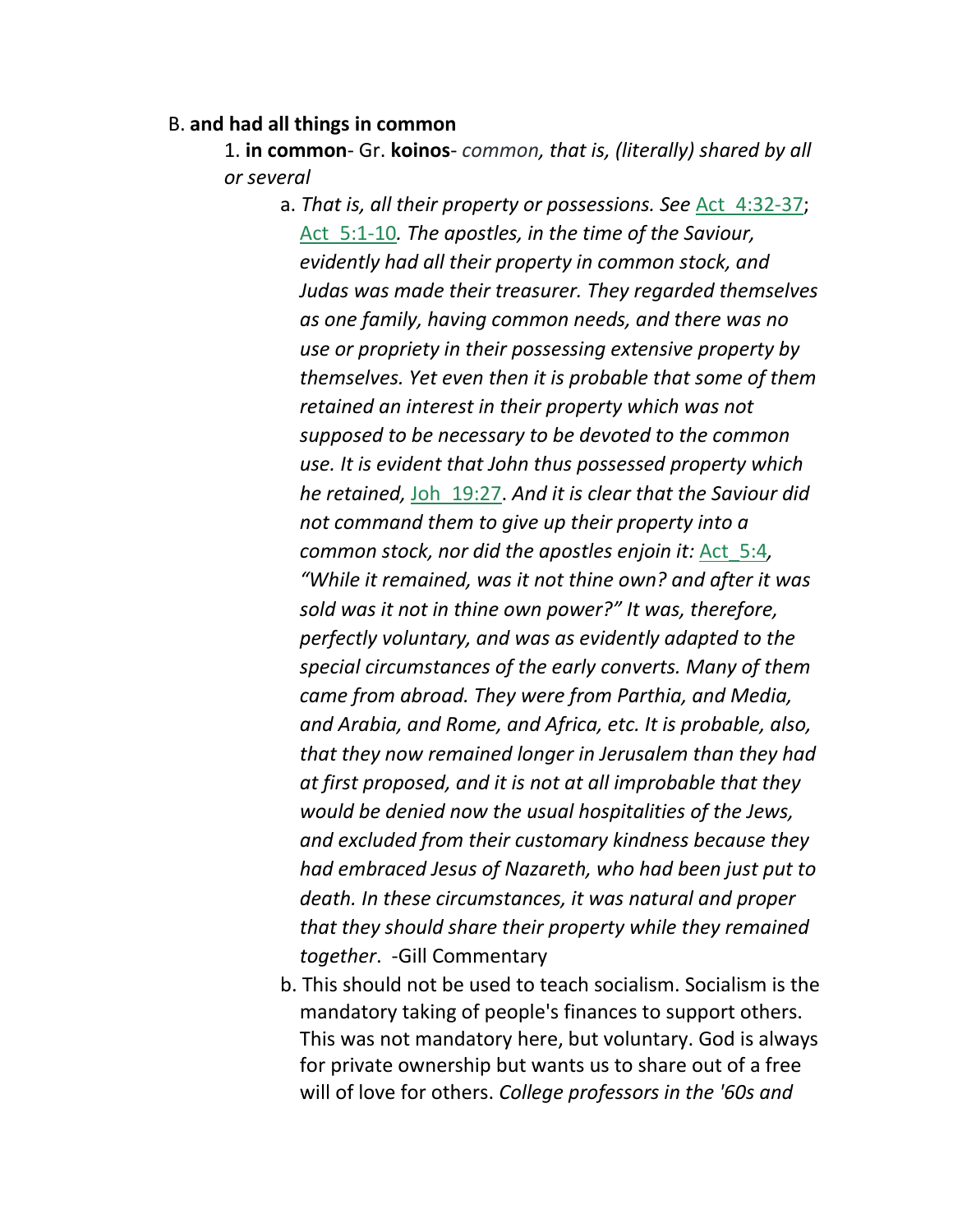*'70s who used this verse to say that the early church was Communist missed the "Marx" completely.* - Courson

- c. *If you were around in the '60s and '70s, you might remember the many communal-type ministries that sprang up on the West Coast. Where are they now? Why didn't they work? I suggest they failed in their attempt to duplicate what happened in Acts 2 because there was no inherent reason for them to do so. On the Day of Pentecost, three thousand folks were saved in one day—three thousand people who had come from all over the world to celebrate Pentecost. Following their conversion, they sensed the need to remain in Jerusalem in order that they might be grounded in their newfound faith. But what were they to do? Jump on a 747, fly home, get their stuff, and come back? You see, the early church didn't arbitrarily say, "Wow! Here's a groovy idea: Let's live communally!" No, the believers in Jerusalem pooled whatever resources they had for the express purpose of allowing the new believers to remain in Jerusalem rather than having to return to the lands from which they came. I suggest to you that we may very well see Christians living communally again, but it won't happen because someone says, "Here's a neat idea…" If persecution were to fall upon this country, which it may; if the economy were to collapse, which it might; if things really get tough, which they could, you'll be amazed how quickly and how beautifully the church will come together communally. But until then, it's artificial*. -Courson
- d. The only description of this kind of system is found here in the early church at Jerusalem. Paul does not tell any of the churches he oversaw to live communally like this, sharing all their assets together. This was born out of a need because so many of the converts on the day of Pentecost were visitors and needed the assistance from other Christians to survive.
- e. The very early church was a pure church. They all were walking in the Spirit and in the fruit of the Spirit which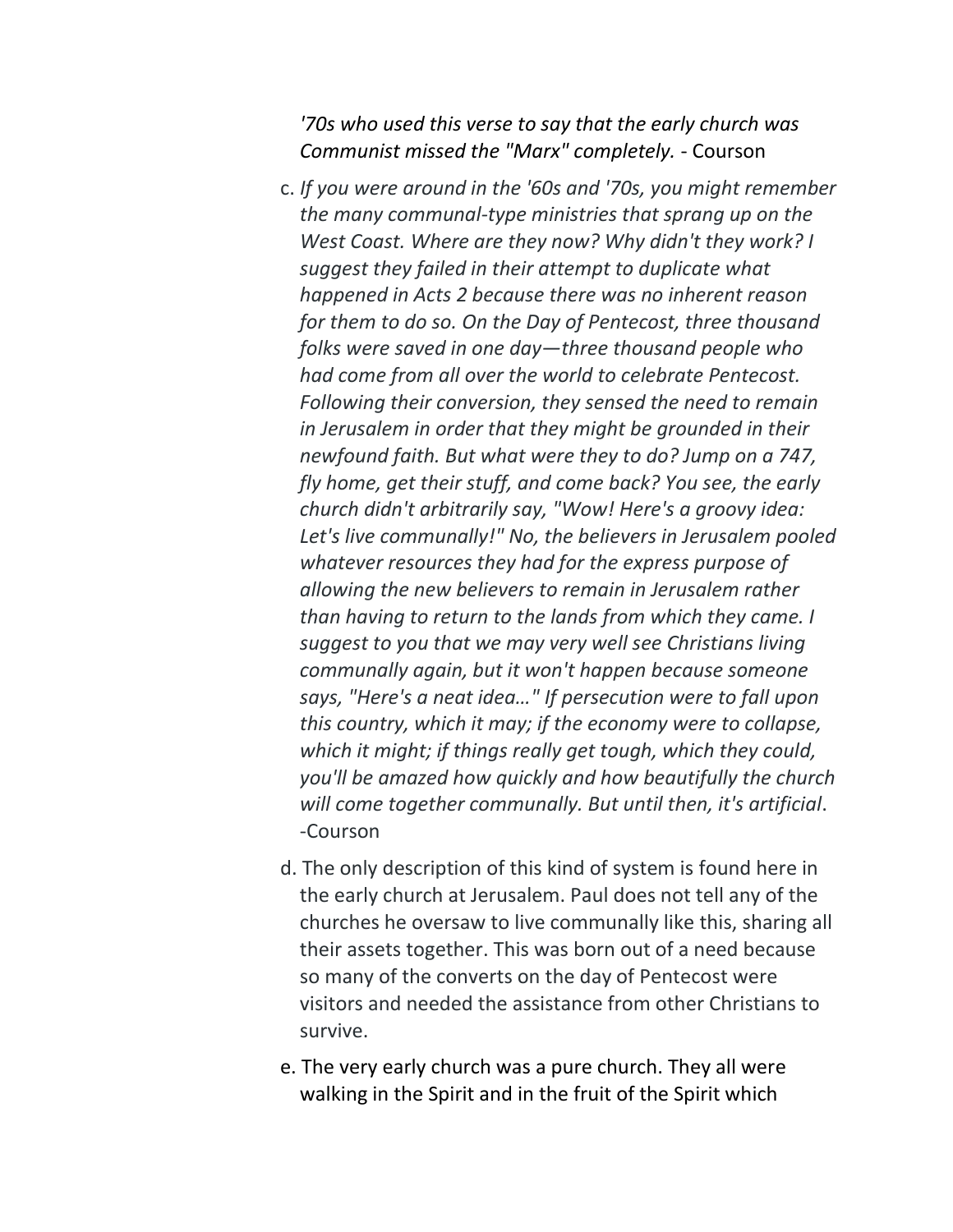enabled them to maintain this system. Act 4:32-35 This type of system of shared assets can only work in this atmosphere. Matter of fact, this system had its first problem not too long after this with Ananias and Sapphira lying about what they were giving. This type of system did not last long in the church.

- f. This passage should also not be used to create Christian communes in which believers are isolated from the world around them. This has not worked well in church history, and we are called to be salt and light to the world, not remove ourselves totally from the world.
- g. This was for a certain time of necessity, not something that was to be perpetual. If this was to be maintained perpetually then all the saints would have run out of property and goods to sell after a while and would not have anything to keep giving into the common pot.

## 45. **and sold their possessions and goods, and divided them among all, as anyone had need.**

## A. **and sold their possessions and goods,**

- 1. **sold** Gr. **piprasko** *to traffic, traverse, which is from péran (G4008), beyond, particularly beyond the sea in other lands. To sell because people usually went to other lands for merchandise.*
- 2. **possessions** Gr. **ktema** *a possession, property, field*
- 3. **goods** Gr. **huparxis** *existency or proprietorship, that is, (concretely) property, wealth*
	- a. The willingness of giving of one's goods to assist others not in your immediate family is a supernatural sign of God's life, love, and nature within the heart. This is not normal for the world.

## B. **and divided them among all,**

- 1. **divided** Gr. **diamerizo** *to partition thoroughly*
- C. **as anyone had need**
	- 1. **need** Gr. **chreia**
		- a. Again, this system of communal living was for a certain time to meet an urgent need [to take care of the visitors from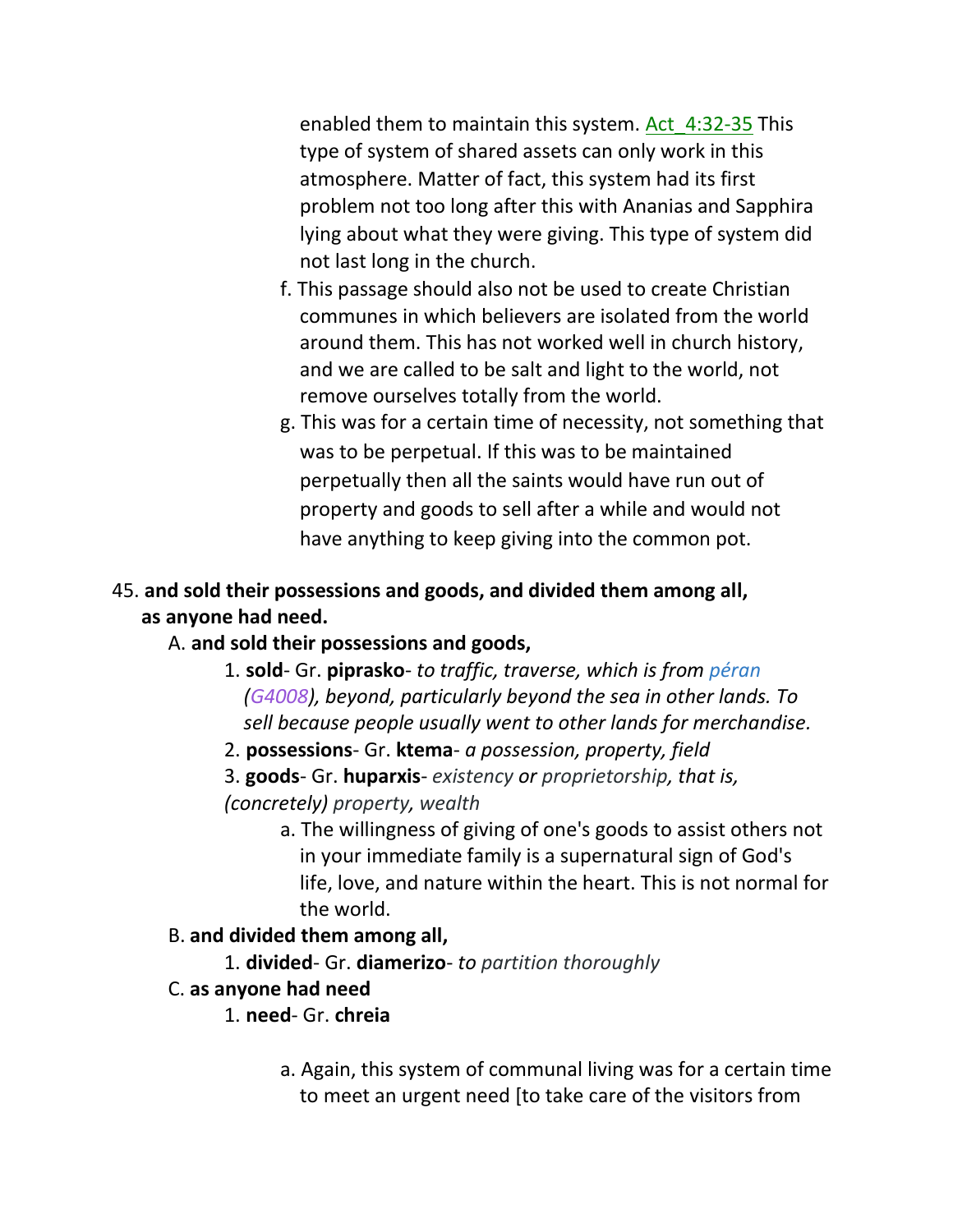other lands who got saved while at Jerusalem]. These people needed to stay to be discipled before they left to go back to their own countries.

- b. Again, we do not see Paul commanding Christians to live communally in any of his letters or among any of the churches he oversaw. He does exhort them to give of their finances to provide for the needs of others, but not a system where all is centrally owned and distributed as you see here. 1Ti\_6:18
- 46. **So continuing daily with one accord in the temple, and breaking bread from house to house, they ate their food with gladness and simplicity of heart,** A. **So continuing daily with one accord in the temple**,
	- 1. **continuing** Gr. **proskatereo** *to be steadfastly attentive unto,*  *to give unremitting care to a thing*
		- a. Continuing in the things of the Lord is a hallmark of a disciple.
	- 2. **daily** Gr. **kata hemera** *by day, daily*
		- a. The Christian life is daily, not once a week at church.
	- 3. **one accord** Gr. **homothumadon** *with one mind, with one accord,* *with one passion*
	- 4. **temple** Gr. **hieron** *the temple, it includes not only the building*  *but the courts and all the sacred ground or enclosure*
		- a. *This was the public place of worship; and the disciples were not disposed to leave the place where their fathers had so long worshipped God. This does not mean that they were constantly in the temple, but only at the customary hours of prayer - at nine o'clock in the morning, and at three o'clock in the afternoon*. -Barnes Commentary
		- b. They did not participate in animal sacrifices prescribed in the law. All of these represented Jesus. After receiving the one sacrifice of Christ there remains no more sacrifices for sin.

#### B. **and breaking bread from house to house**,

- 1. **breaking** Gr. **klao**
	- a. *The bread of the Jews was thin, hard, and dry, and was never cut with the knife as ours is but was simply broken by*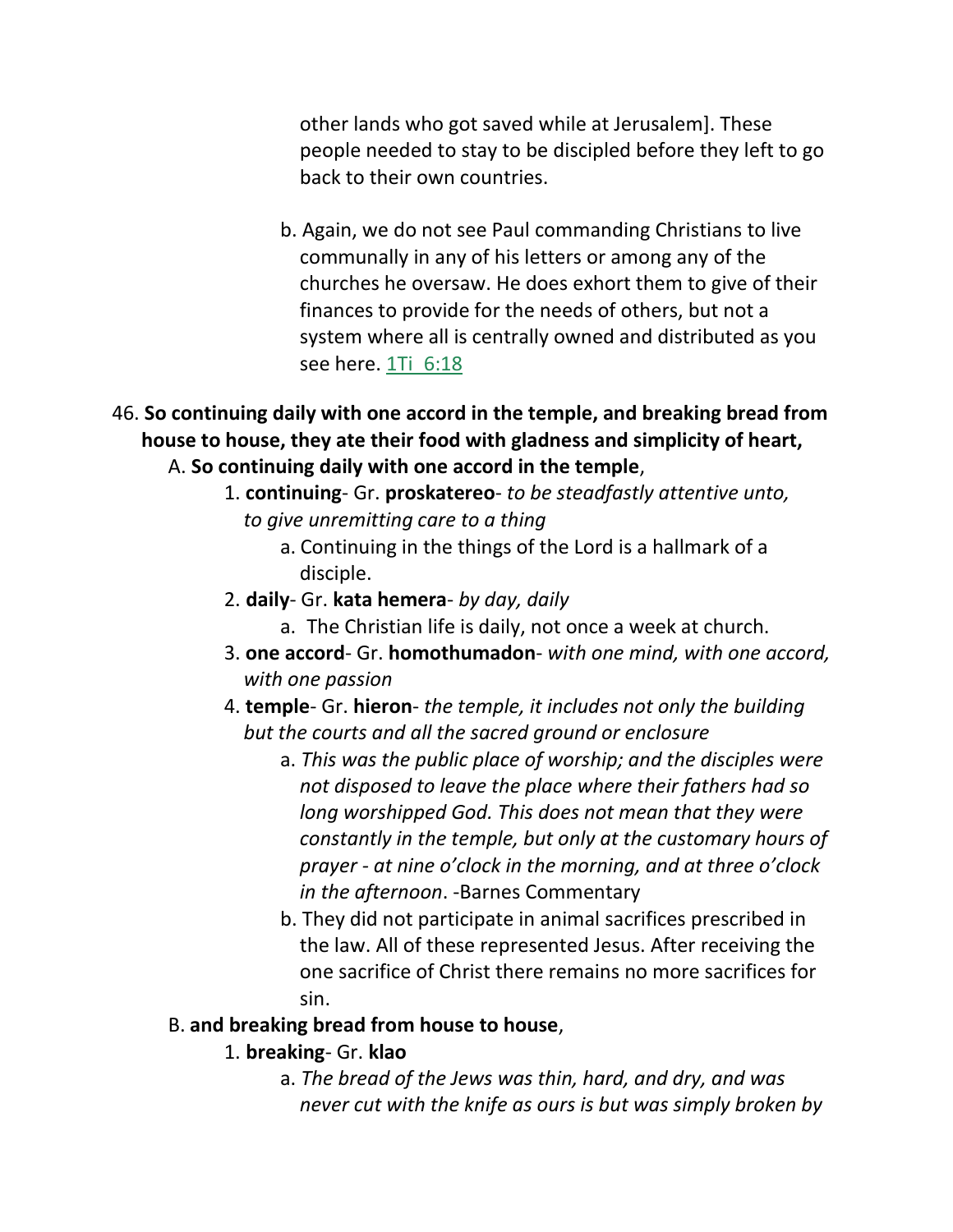*the hand*. -Clarke Commentary

- b. This included communion and a meal.
- 2. **bread** Gr. **artos**
- 3. **house to house** Gr. **kata oikos** at home
	- a. *This may signify, that select companies, who were contiguous to each other, frequently ate together at their respective lodgings on their return from public worship. But κατ' οικον, which we translate from house to house, is repeatedly used by the Greek writers for home, at home, for though they had all things in common, each person lived at his own table*. -Clarke Commentary
	- b. Often groups met in homes because public buildings were not available for public use. They met in the temple because it was big and public and could hold the number of the saints, but outside of the temple they had to break up into homes. Act 5:42 Some say that New Testament churches should only meet in homes. This is not so. They did so in the early church because there was nowhere else to meet!

#### C. **they ate their food with gladness and simplicity of heart**

- 1. **ate** Gr. **metalambano** *to partake of, share in*
- 2. **food** Gr. **trophe** *nourishment*
- 3. **gladness** Gr. **agalliasis** *exultation, extreme joy*
	- a. When Christians gather together it should be times of extreme joy. Some churches there is extreme sadness and oppression. There is something wrong with that!
- 4. **simplicity** Gr. **aphelotes** *simplicity, singleness*
	- a. The gatherings of the early church were characterized by simplicity. Today, many churches make their services elaborate and an entertainment experience with light shows, smoke, and multimedia. This is not necessary. We need the teaching of the Word, simple worship of God, communion, and prayer. Some churches feel inferior because they do not have big budgets for the big productions and light shows. These are not necessary for the presence of God to be present and have the move of God among us.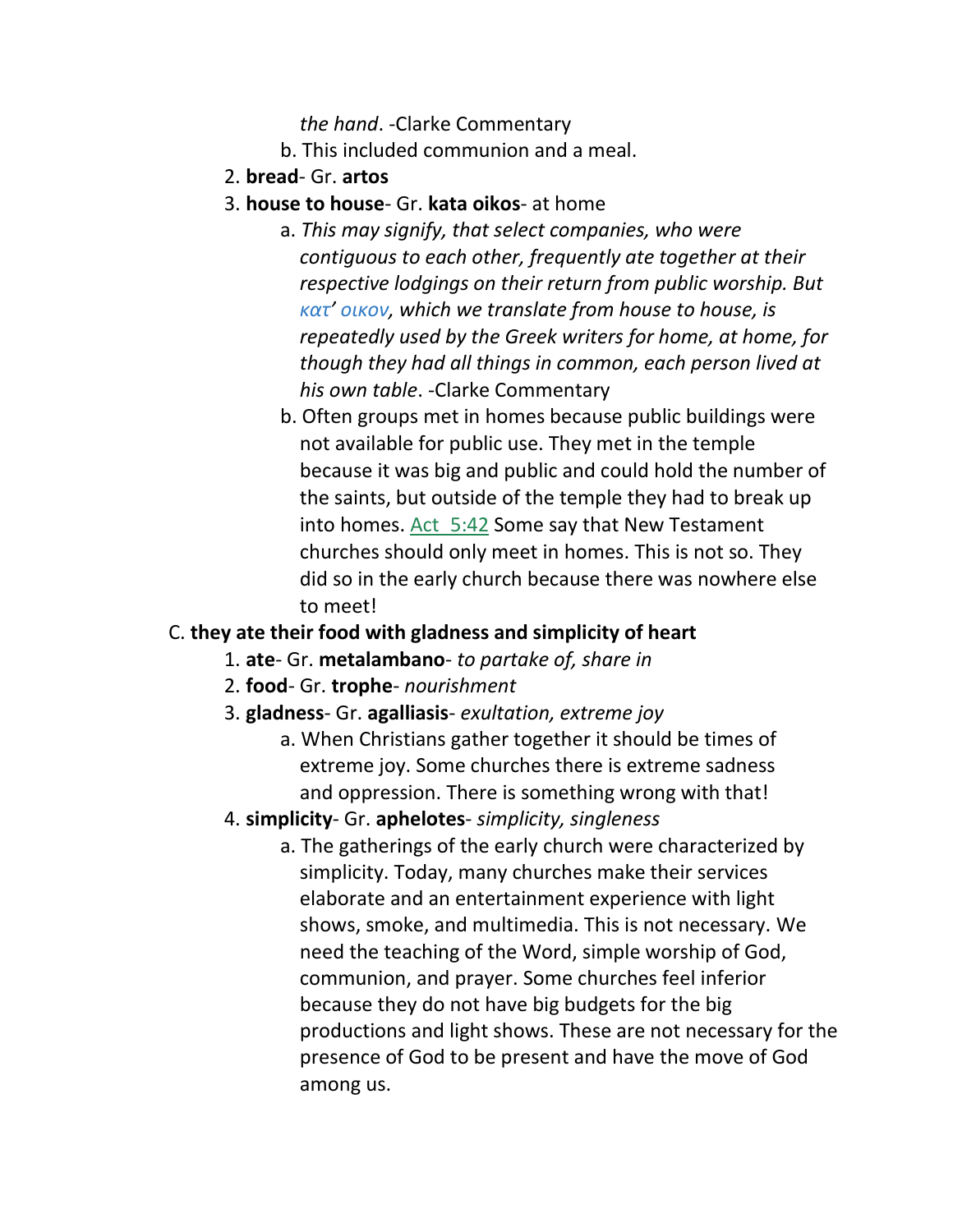- b. This Greek word also means to not have ulterior motives. Some come to church for their own personal motives, not to worship God and fellowship with the saints.
- 5. **heart** Gr. **kardia**
	- a. God cares about worship from the heart, not big outward displays that dazzle the senses.
- 47. **praising God and having favor with all the people. And the Lord added to the church daily those who were being saved.**

## A. **praising God and having favor with all the people**

- 1. **praising** Gr. **aineo** *praise, extol*
	- a. Praising God speaks of the vertical relationship we have with God.
- 2. **favor** Gr. **charis**
- 3. **people** Gr. **laos** *covenant people*
	- a. Favor with people speaks of our horizontal relationship we have towards the world. The vertical relationship we have with God should correlate into a life that is attractive for those of the world to see. Rom\_14:18 We are to be billboards for Jesus. Often, however, Christians are objects of ridicule by the world because of the inconsistency and sinful lifestyle they project.

b. Jesus had favor first with God and then with man. Luk 2:52

## B. **And the Lord added to the church daily those who were being saved.**

## 1. **the Lord**- Gr. **kurios**

a. This is Jesus.

## 2. **added**- Gr. **prostithemi**- *to add what is missing*

a. Please notice who added to the church. Was it the apostles? Did they get a big marketing campaign going to make the church grow? No! The Lord added to the church. Christian

 leaders are to focus on growing people, and God will take care of causing the church to grow in numbers.

- 3. **church** Gr. **ekklesia** *called out ones*
- 4. **daily** Gr. **kata hemera** *by day, daily*
	- a. This came through daily evangelism by the believers. Today many new churches grow because other Christians leave